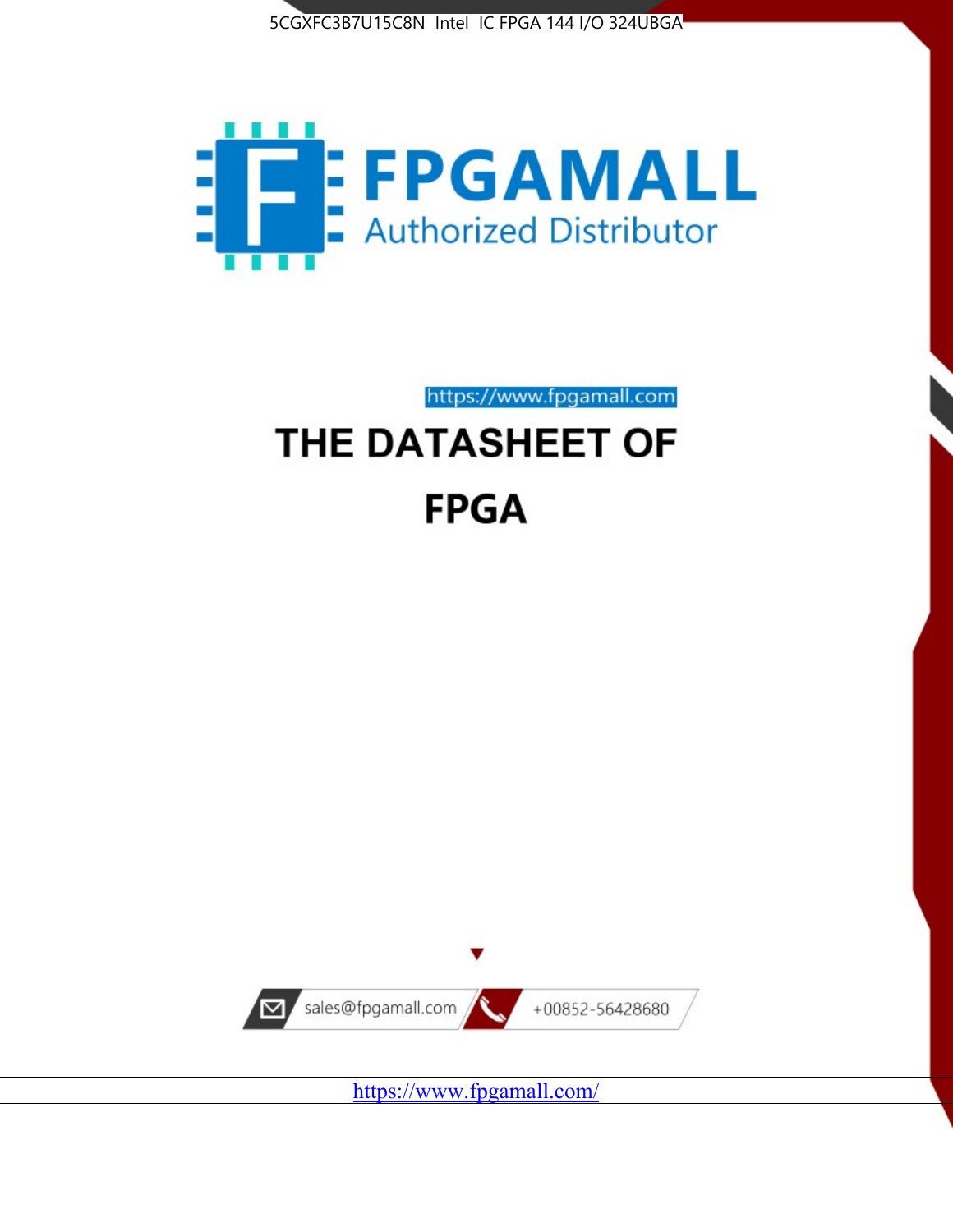5CGXFC3B7U15C8N Intel IC FPGA 144 I/O 324UBGA



# **Cyclone V Device Overview**



**CV-51001 | 2018.05.07** Latest document on the web: **[PDF](https://www.altera.com/en_US/pdfs/literature/hb/cyclone-v/cv_51001.pdf)** | **[HTML](https://www.altera.com/documentation/sam1403480548153.html)**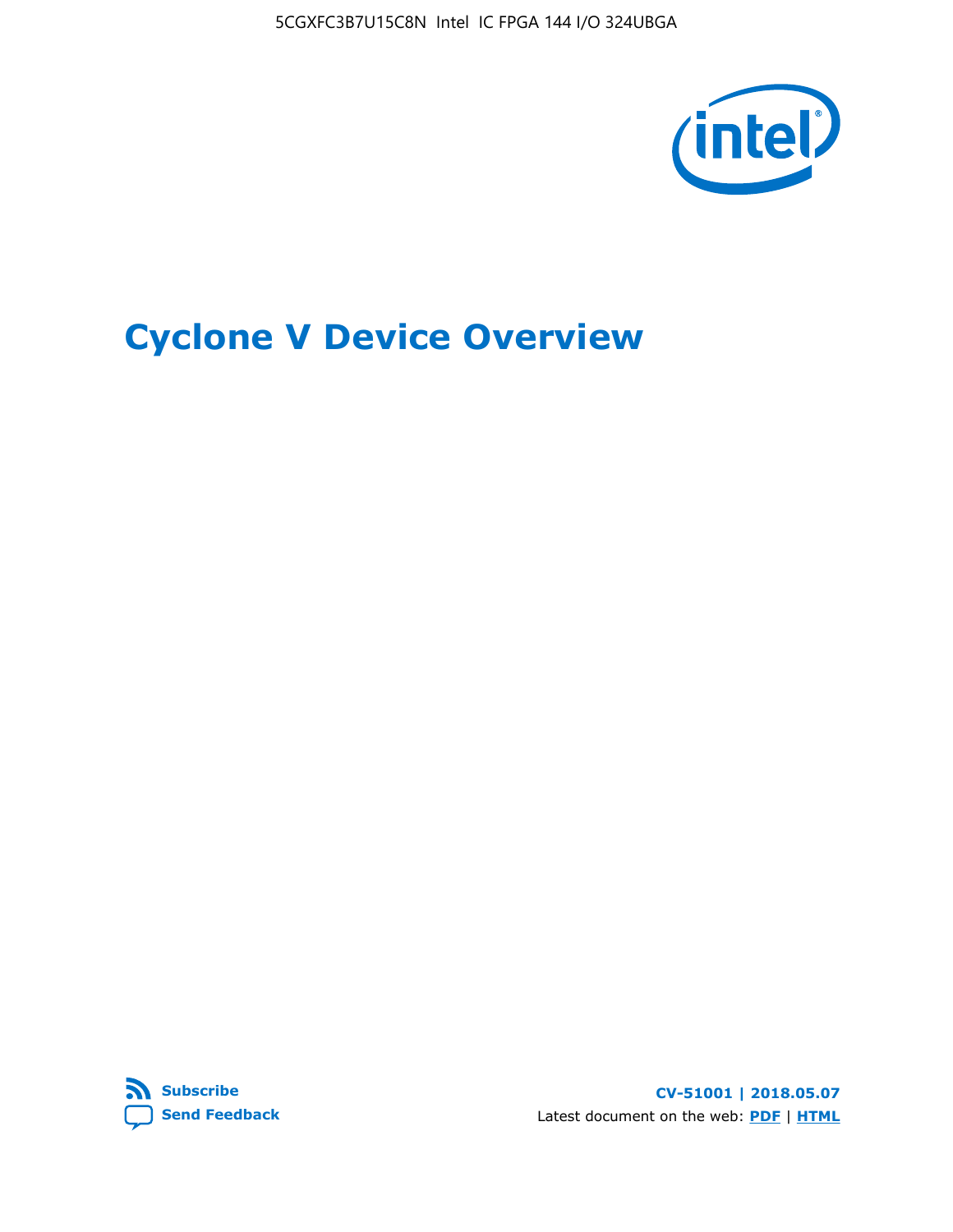

**Contents** 

# **Contents**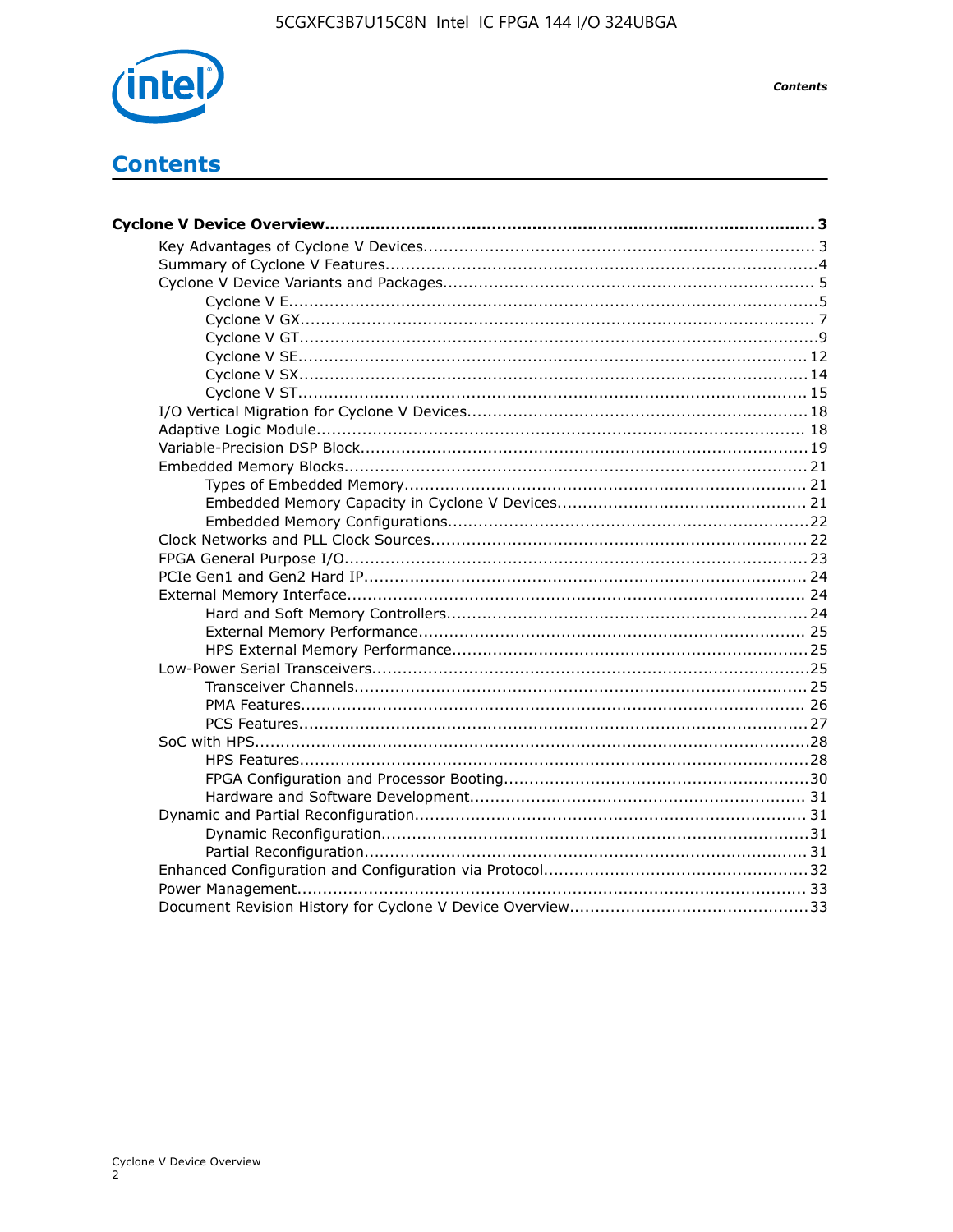

# **Cyclone V Device Overview**

The Cyclone® V devices are designed to simultaneously accommodate the shrinking power consumption, cost, and time-to-market requirements; and the increasing bandwidth requirements for high-volume and cost-sensitive applications.

Enhanced with integrated transceivers and hard memory controllers, the Cyclone V devices are suitable for applications in the industrial, wireless and wireline, military, and automotive markets.

#### **Related Information**

#### [Cyclone V Device Handbook: Known Issues](https://www.altera.com/support/support-resources/knowledge-base/solutions/rd12152011_347.html) Lists the planned updates to the Cyclone V Device Handbook chapters.

### **Key Advantages of Cyclone V Devices**

### **Table 1. Key Advantages of the Cyclone V Device Family**

| <b>Advantage</b>                                                                    | <b>Supporting Feature</b>                                                                                                                                                                                                                                                    |
|-------------------------------------------------------------------------------------|------------------------------------------------------------------------------------------------------------------------------------------------------------------------------------------------------------------------------------------------------------------------------|
| Lower power consumption                                                             | Built on TSMC's 28 nm low-power (28LP) process technology and includes an<br>٠<br>abundance of hard intellectual property (IP) blocks<br>Up to 40% lower power consumption than the previous generation device<br>٠                                                          |
| Improved logic integration and<br>differentiation capabilities                      | 8-input adaptive logic module (ALM)<br>٠<br>Up to 13.59 megabits (Mb) of embedded memory<br>٠<br>Variable-precision digital signal processing (DSP) blocks<br>٠                                                                                                              |
| Increased bandwidth capacity                                                        | 3.125 gigabits per second (Gbps) and 6.144 Gbps transceivers<br>٠<br>Hard memory controllers<br>٠                                                                                                                                                                            |
| Hard processor system (HPS)<br>with integrated Arm* Cortex*-A9<br>MPCore* processor | Tight integration of a dual-core Arm Cortex-A9 MPCore processor, hard IP, and an<br>$\bullet$<br>FPGA in a single Cyclone V system-on-a-chip (SoC)<br>Supports over 128 Gbps peak bandwidth with integrated data coherency between<br>٠<br>the processor and the FPGA fabric |
| Lowest system cost                                                                  | Requires only two core voltages to operate<br>٠<br>Available in low-cost wirebond packaging<br>٠<br>Includes innovative features such as Configuration via Protocol (CvP) and partial<br>٠<br>reconfiguration                                                                |

Intel Corporation. All rights reserved. Intel, the Intel logo, Altera, Arria, Cyclone, Enpirion, MAX, Nios, Quartus and Stratix words and logos are trademarks of Intel Corporation or its subsidiaries in the U.S. and/or other countries. Intel warrants performance of its FPGA and semiconductor products to current specifications in accordance with Intel's standard warranty, but reserves the right to make changes to any products and services at any time without notice. Intel assumes no responsibility or liability arising out of the application or use of any information, product, or service described herein except as expressly agreed to in writing by Intel. Intel customers are advised to obtain the latest version of device specifications before relying on any published information and before placing orders for products or services. \*Other names and brands may be claimed as the property of others.

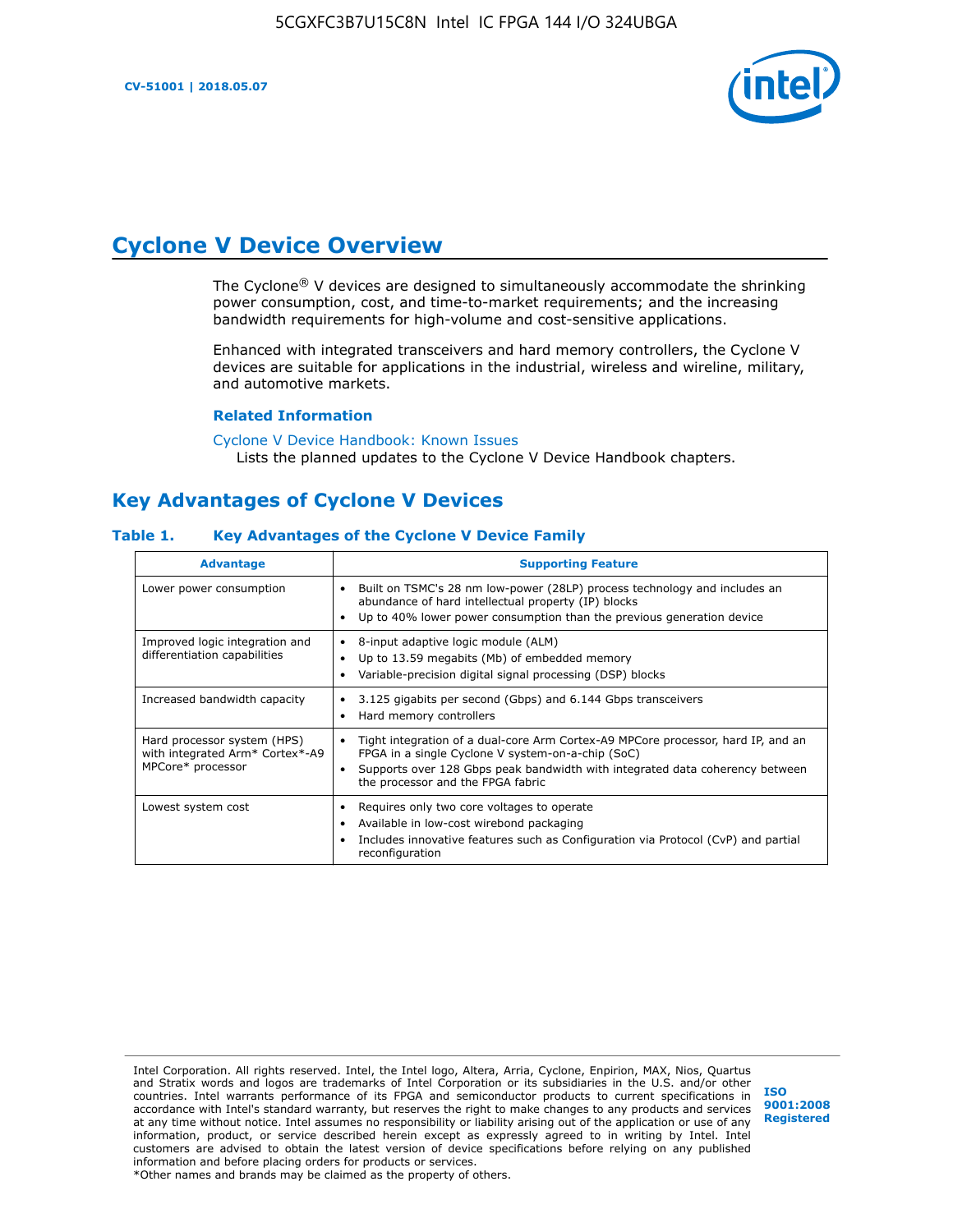

# **Summary of Cyclone V Features**

### **Table 2. Summary of Features for Cyclone V Devices**

| <b>Feature</b>                                           | <b>Description</b>                                                                                                                                                                                                                                                                                                                               |                                                                                                                                                                                                                                                                                                                                                                                                                                                                                                                                                                                                                                                                                                         |  |  |  |  |  |  |
|----------------------------------------------------------|--------------------------------------------------------------------------------------------------------------------------------------------------------------------------------------------------------------------------------------------------------------------------------------------------------------------------------------------------|---------------------------------------------------------------------------------------------------------------------------------------------------------------------------------------------------------------------------------------------------------------------------------------------------------------------------------------------------------------------------------------------------------------------------------------------------------------------------------------------------------------------------------------------------------------------------------------------------------------------------------------------------------------------------------------------------------|--|--|--|--|--|--|
| Technology                                               | TSMC's 28-nm low-power (28LP) process technology<br>$\bullet$<br>1.1 V core voltage                                                                                                                                                                                                                                                              |                                                                                                                                                                                                                                                                                                                                                                                                                                                                                                                                                                                                                                                                                                         |  |  |  |  |  |  |
| Packaging                                                | $\bullet$                                                                                                                                                                                                                                                                                                                                        | Wirebond low-halogen packages<br>Multiple device densities with compatible package footprints for seamless migration between<br>different device densities<br>RoHS-compliant and leaded $(1)$ options                                                                                                                                                                                                                                                                                                                                                                                                                                                                                                   |  |  |  |  |  |  |
| High-performance<br>FPGA fabric                          | Enhanced 8-input ALM with four registers                                                                                                                                                                                                                                                                                                         |                                                                                                                                                                                                                                                                                                                                                                                                                                                                                                                                                                                                                                                                                                         |  |  |  |  |  |  |
| Internal memory<br>blocks                                | of the ALMs as MLAB memory                                                                                                                                                                                                                                                                                                                       | M10K-10-kilobits (Kb) memory blocks with soft error correction code (ECC)<br>Memory logic array block (MLAB)-640-bit distributed LUTRAM where you can use up to 25%                                                                                                                                                                                                                                                                                                                                                                                                                                                                                                                                     |  |  |  |  |  |  |
| Embedded Hard IP<br>blocks                               | Variable-precision DSP<br>Native support for up to three signal processing precision levels<br>(three $9 \times 9$ , two $18 \times 18$ , or one $27 \times 27$ multiplier) in the same<br>variable-precision DSP block<br>64-bit accumulator and cascade<br>Embedded internal coefficient memory<br>Preadder/subtractor for improved efficiency |                                                                                                                                                                                                                                                                                                                                                                                                                                                                                                                                                                                                                                                                                                         |  |  |  |  |  |  |
|                                                          | Memory controller                                                                                                                                                                                                                                                                                                                                | DDR3, DDR2, and LPDDR2 with 16 and 32 bit ECC support                                                                                                                                                                                                                                                                                                                                                                                                                                                                                                                                                                                                                                                   |  |  |  |  |  |  |
|                                                          | Embedded transceiver<br>I/O                                                                                                                                                                                                                                                                                                                      | PCI Express* (PCIe*) Gen2 and Gen1 (x1, x2, or x4) hard IP with<br>multifunction support, endpoint, and root port                                                                                                                                                                                                                                                                                                                                                                                                                                                                                                                                                                                       |  |  |  |  |  |  |
| Clock networks                                           | Up to 550 MHz global clock network<br>$\bullet$<br>$\bullet$<br>$\bullet$                                                                                                                                                                                                                                                                        | Global, quadrant, and peripheral clock networks<br>Clock networks that are not used can be powered down to reduce dynamic power                                                                                                                                                                                                                                                                                                                                                                                                                                                                                                                                                                         |  |  |  |  |  |  |
| Phase-locked loops<br>(PLLs)                             | $\bullet$<br>Integer mode and fractional mode<br>$\bullet$                                                                                                                                                                                                                                                                                       | Precision clock synthesis, clock delay compensation, and zero delay buffering (ZDB)                                                                                                                                                                                                                                                                                                                                                                                                                                                                                                                                                                                                                     |  |  |  |  |  |  |
| FPGA General-purpose<br>$I/Os$ (GPIOs)                   | $\bullet$<br>$\bullet$<br>$\bullet$                                                                                                                                                                                                                                                                                                              | 875 megabits per second (Mbps) LVDS receiver and 840 Mbps LVDS transmitter<br>400 MHz/800 Mbps external memory interface<br>On-chip termination (OCT)<br>3.3 V support with up to 16 mA drive strength                                                                                                                                                                                                                                                                                                                                                                                                                                                                                                  |  |  |  |  |  |  |
| Low-power high-speed<br>serial interface                 | 614 Mbps to 6.144 Gbps integrated transceiver speed<br>$\bullet$<br>Transmit pre-emphasis and receiver equalization<br>$\bullet$<br>Dynamic partial reconfiguration of individual channels<br>$\bullet$                                                                                                                                          |                                                                                                                                                                                                                                                                                                                                                                                                                                                                                                                                                                                                                                                                                                         |  |  |  |  |  |  |
| <b>HPS</b><br>(Cyclone V SE, SX,<br>and ST devices only) | $\bullet$<br>$\bullet$<br>interfaces<br>On-chip RAM and boot ROM                                                                                                                                                                                                                                                                                 | Single or dual-core Arm Cortex-A9 MPCore processor-up to 925 MHz maximum frequency with<br>support for symmetric and asymmetric multiprocessing<br>Interface peripherals-10/100/1000 Ethernet media access control (EMAC), USB 2.0<br>On-The-GO (OTG) controller, quad serial peripheral interface (QSPI) flash controller, NAND<br>flash controller, Secure Digital/MultiMediaCard (SD/MMC) controller, UART, controller area<br>network (CAN), serial peripheral interface (SPI), I <sup>2</sup> C interface, and up to 85 HPS GPIO<br>System peripherals—general-purpose timers, watchdog timers, direct memory access (DMA)<br>controller, FPGA configuration manager, and clock and reset managers |  |  |  |  |  |  |
|                                                          |                                                                                                                                                                                                                                                                                                                                                  | continued                                                                                                                                                                                                                                                                                                                                                                                                                                                                                                                                                                                                                                                                                               |  |  |  |  |  |  |

<sup>(1)</sup> Contact Intel for availability.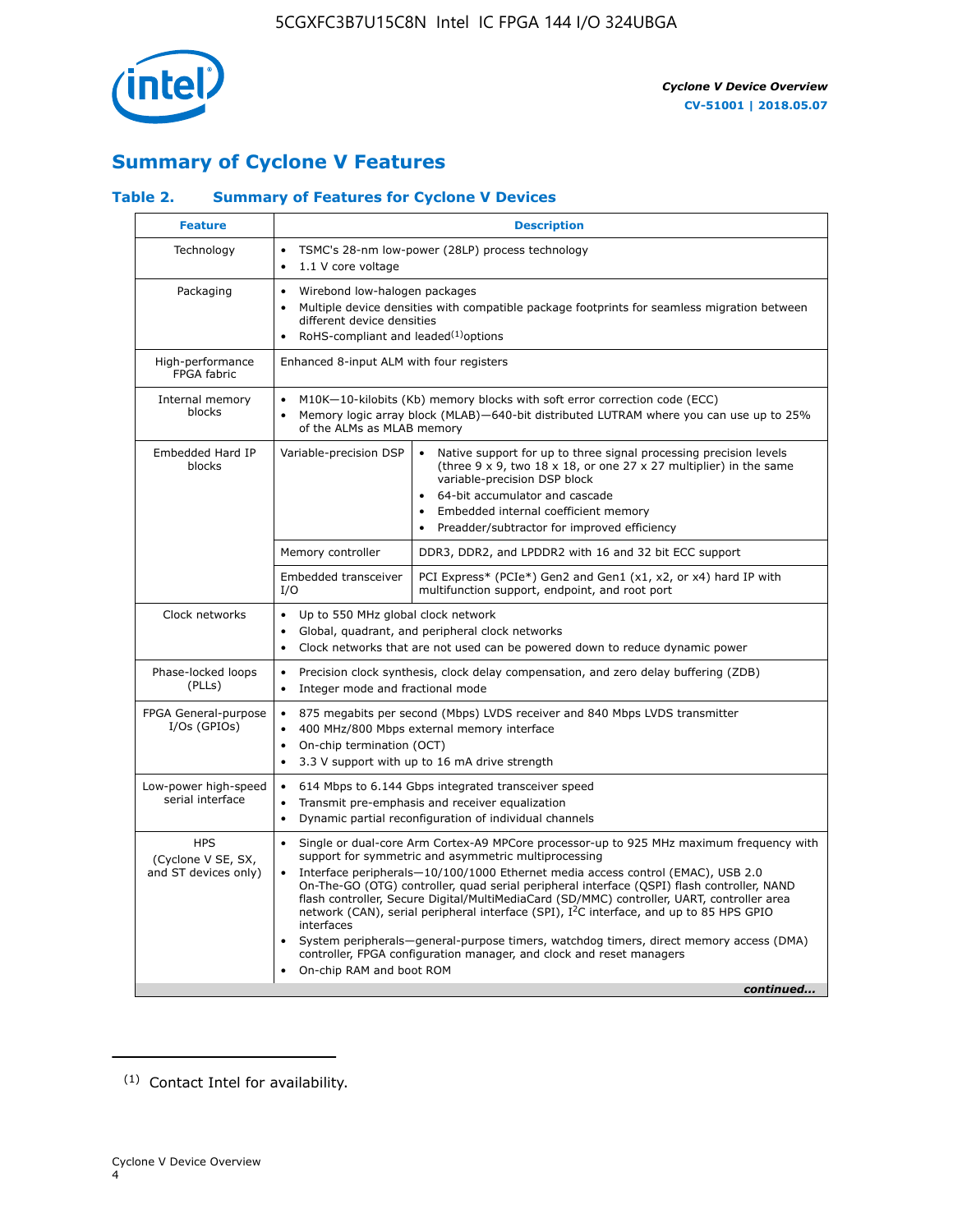

| <b>Feature</b> | <b>Description</b>                                                                                                                                                                                                                                                                                                                                                                                                           |
|----------------|------------------------------------------------------------------------------------------------------------------------------------------------------------------------------------------------------------------------------------------------------------------------------------------------------------------------------------------------------------------------------------------------------------------------------|
|                | HPS-FPGA bridges—include the FPGA-to-HPS, HPS-to-FPGA, and lightweight HPS-to-FPGA<br>bridges that allow the FPGA fabric to issue transactions to slaves in the HPS, and vice versa<br>FPGA-to-HPS SDRAM controller subsystem—provides a configurable interface to the multiport<br>front end (MPFE) of the HPS SDRAM controller<br>Arm CoreSight <sup>™</sup> JTAG debug access port, trace port, and on-chip trace storage |
| Configuration  | Tamper protection—comprehensive design protection to protect your valuable IP investments<br>Enhanced advanced encryption standard (AES) design security features<br>CvP<br>Dynamic reconfiguration of the FPGA<br>Active serial (AS) x1 and x4, passive serial (PS), JTAG, and fast passive parallel (FPP) x8 and<br>x16 configuration options<br>Internal scrubbing (2)<br>Partial reconfiguration (3)                     |

# **Cyclone V Device Variants and Packages**

### **Table 3. Device Variants for the Cyclone V Device Family**

| <b>Variant</b> | <b>Description</b>                                                                                                      |
|----------------|-------------------------------------------------------------------------------------------------------------------------|
| Cyclone V E    | Optimized for the lowest system cost and power requirement for a wide spectrum of general logic<br>and DSP applications |
| Cyclone V GX   | Optimized for the lowest cost and power requirement for 614 Mbps to 3.125 Gbps transceiver<br>applications              |
| Cyclone V GT   | The FPGA industry's lowest cost and lowest power requirement for 6.144 Gbps transceiver<br>applications                 |
| Cyclone V SE   | SoC with integrated Arm-based HPS                                                                                       |
| Cyclone V SX   | SoC with integrated Arm-based HPS and 3.125 Gbps transceivers                                                           |
| Cyclone V ST   | SoC with integrated Arm-based HPS and 6.144 Gbps transceivers                                                           |

### **Cyclone V E**

This section provides the available options, maximum resource counts, and package plan for the Cyclone V E devices.

The information in this section is correct at the time of publication. For the latest information and to get more details, refer to the Product Selector Guide.

#### **Related Information**

[Product Selector Guide](https://www.altera.com/products/product-selector-guide.html)

Provides the latest information about Intel products.

<sup>(2)</sup> The SEU internal scrubbing feature is available for Cyclone V E, GX, SE, and SX devices with the "SC" suffix in the part number. For device availability and ordering, contact your local Intel sales representatives.

 $(3)$  The partial reconfiguration feature is available for Cyclone V E, GX, SE, and SX devices with the "SC" suffix in the part number. For device availability and ordering, contact your local Intel® sales representatives.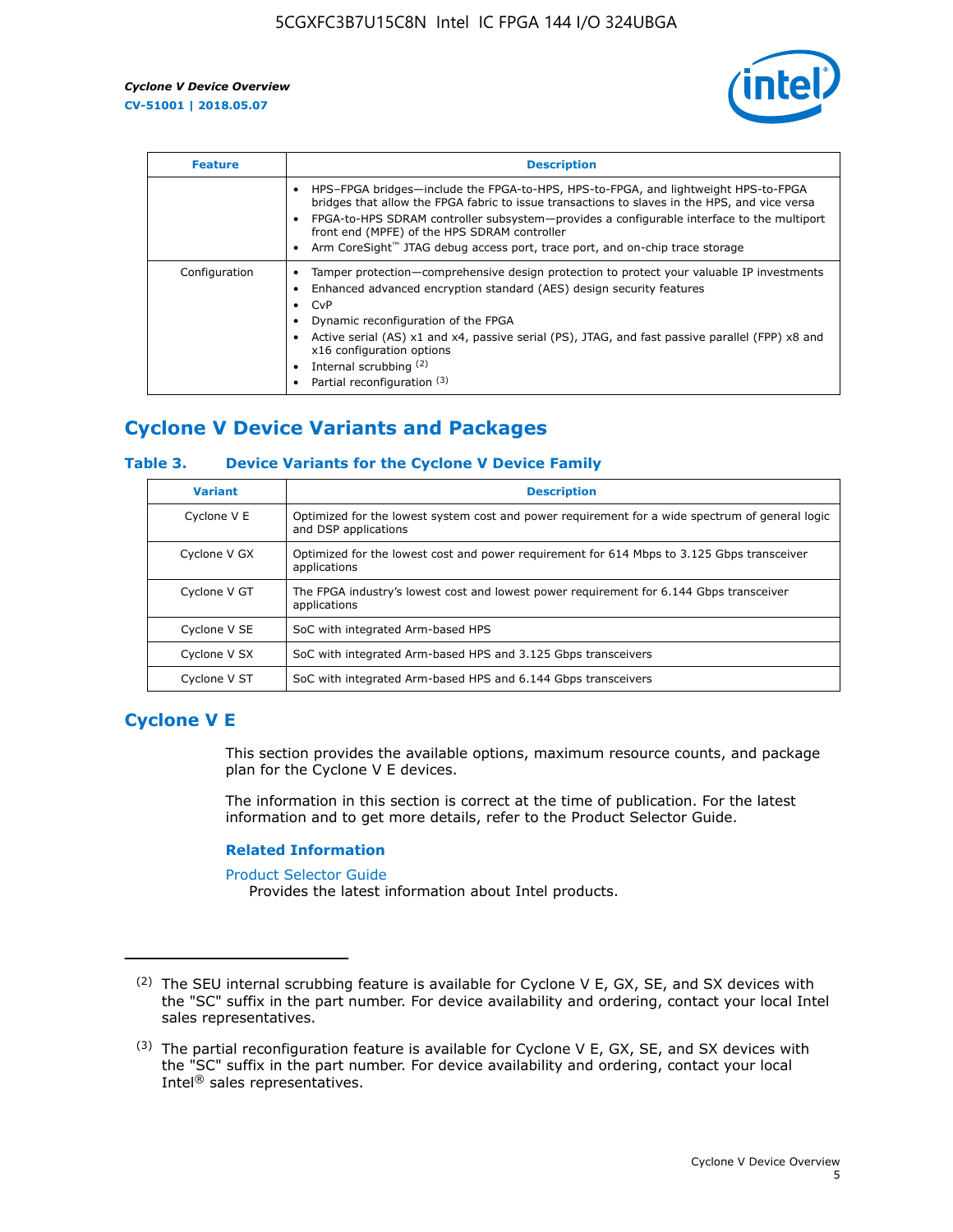## **Available Options**

### **Figure 1. Sample Ordering Code and Available Options for Cyclone V E Devices**

The SEU internal scrubbing feature is available for Cyclone V E, GX, SE, and SX devices with the "SC" suffix in the part number. For device availability and ordering, contact your local Intel sales representatives.



### **Maximum Resources**

### **Table 4. Maximum Resource Counts for Cyclone V E Devices**

|                              | <b>Resource</b>   | <b>Member Code</b> |                |                |                |         |  |
|------------------------------|-------------------|--------------------|----------------|----------------|----------------|---------|--|
|                              |                   | A2                 | A4             | <b>A5</b>      | <b>A7</b>      | A9      |  |
| Logic Elements (LE) (K)      |                   | 25                 | 49             | 77             | 150            | 301     |  |
| <b>ALM</b>                   |                   | 9,430              | 18,480         | 29,080         | 56,480         | 113,560 |  |
| Register                     |                   | 37,736             | 73,920         | 116,320        | 225,920        | 454,240 |  |
| Memory (Kb)                  | M10K              | 1,760              | 3,080          | 4,460          | 6,860          | 12,200  |  |
|                              | <b>MLAB</b>       | 196                | 303            | 424            | 836            | 1,717   |  |
| Variable-precision DSP Block |                   | 25                 | 66             | 150            | 156            | 342     |  |
| 18 x 18 Multiplier           |                   | 50                 | 132            | 300            | 312            | 684     |  |
| <b>PLL</b>                   |                   | $\overline{4}$     | $\overline{4}$ | 6              | $\overline{7}$ | 8       |  |
| GPIO                         | 224<br>224<br>240 |                    | 480            | 480            |                |         |  |
| <b>LVDS</b>                  | Transmitter       | 56                 | 56             | 60             | 120            | 120     |  |
|                              | Receiver          | 56                 | 56             | 60             | 120            | 120     |  |
| Hard Memory Controller       |                   | 1                  | $\mathbf{1}$   | $\overline{2}$ | 2              | 2       |  |

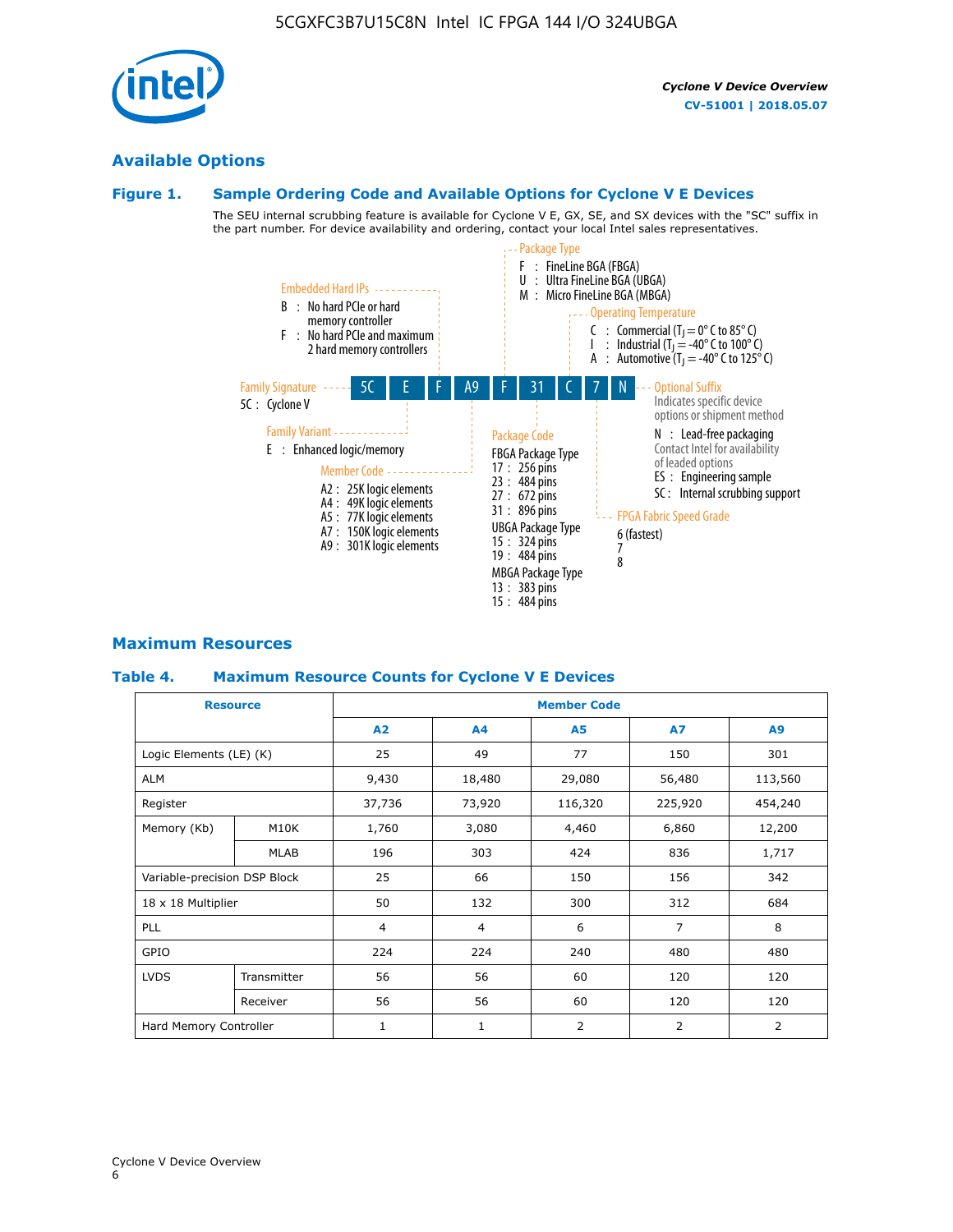

### **Related Information**

[True LVDS Buffers in Devices, I/O Features in Cyclone V Devices](https://www.altera.com/documentation/sam1403481100977.html#sam1403480885395) Provides the number of LVDS channels in each device package.

### **Package Plan**

#### **Table 5. Package Plan for Cyclone V E Devices**

| <b>Member</b><br><b>Code</b> | <b>M383</b><br>$(13 \text{ mm})$ | M484<br>$(15 \text{ mm})$ | <b>U324</b><br>$(15 \text{ mm})$ | <b>F256</b><br>$(17 \text{ mm})$ | <b>U484</b><br>$(19$ mm) | <b>F484</b><br>$(23$ mm $)$ | <b>F672</b><br>$(27 \text{ mm})$ | <b>F896</b><br>$(31 \text{ mm})$ |
|------------------------------|----------------------------------|---------------------------|----------------------------------|----------------------------------|--------------------------|-----------------------------|----------------------------------|----------------------------------|
|                              | <b>GPIO</b>                      | <b>GPIO</b>               | <b>GPIO</b>                      | <b>GPIO</b>                      | <b>GPIO</b>              | <b>GPIO</b>                 | <b>GPIO</b>                      | <b>GPIO</b>                      |
| A <sub>2</sub>               | 223                              |                           | 176                              | 128                              | 224                      | 224                         |                                  |                                  |
| A4                           | 223                              |                           | 176                              | 128                              | 224                      | 224                         | –                                |                                  |
| A <sub>5</sub>               | 175                              |                           |                                  |                                  | 224                      | 240                         |                                  |                                  |
| A7                           |                                  | 240                       |                                  |                                  | 240                      | 240                         | 336                              | 480                              |
| A9                           |                                  |                           |                                  |                                  | 240                      | 224                         | 336                              | 480                              |

### **Cyclone V GX**

This section provides the available options, maximum resource counts, and package plan for the Cyclone V GX devices.

The information in this section is correct at the time of publication. For the latest information and to get more details, refer to the *Product Selector Guide*.

### **Related Information**

[Product Selector Guide](https://www.altera.com/products/product-selector-guide.html)

Provides the latest information about Intel products.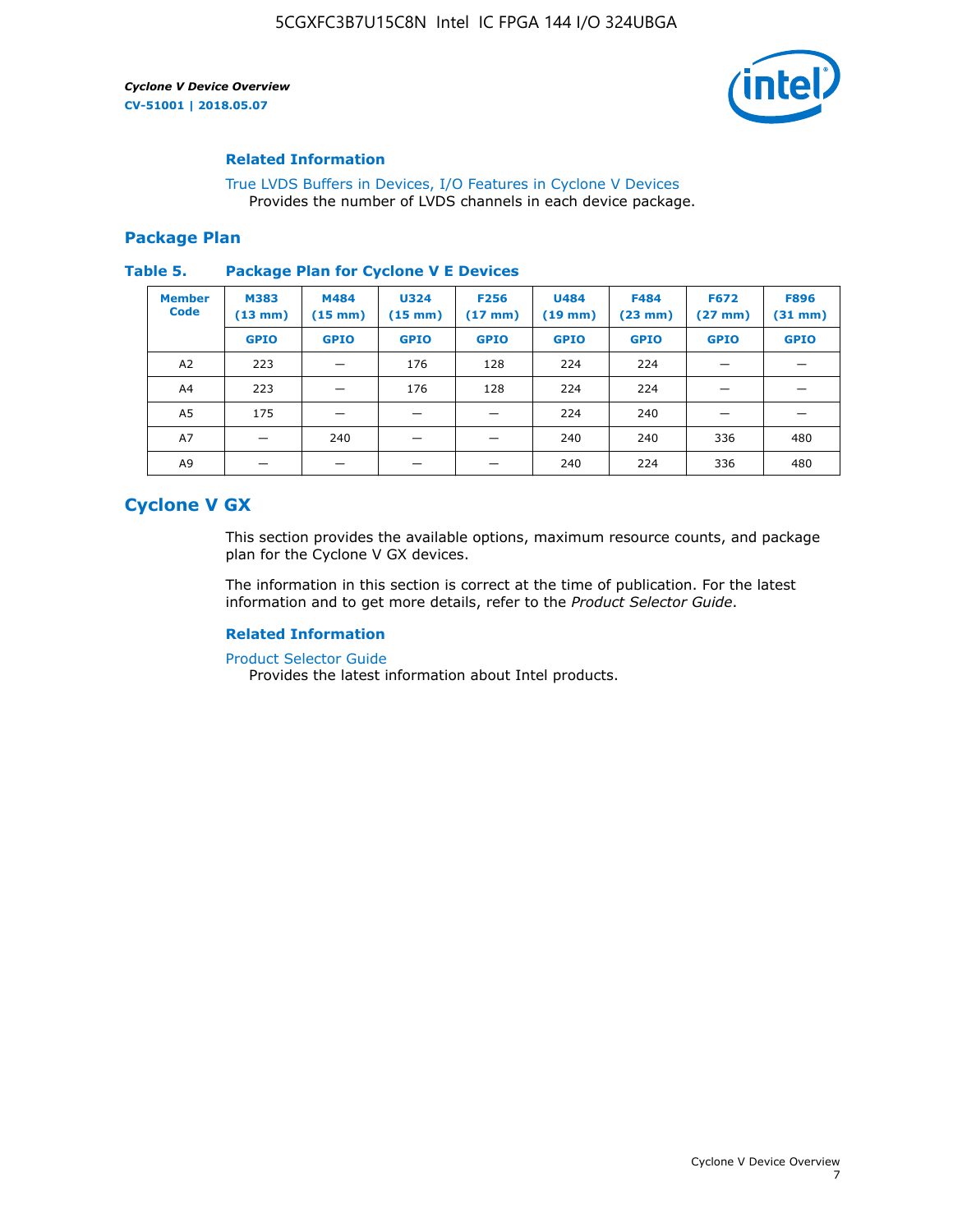

### **Available Options**

### **Figure 2. Sample Ordering Code and Available Options for Cyclone V GX Devices**

The SEU internal scrubbing feature is available for Cyclone V E, GX, SE, and SX devices with the "SC" suffix in the part number. For device availability and ordering, contact your local Intel sales representatives.



### **Maximum Resources**

### **Table 6. Maximum Resource Counts for Cyclone V GX Devices**

|                              | <b>Resource</b> | <b>Member Code</b> |                |                |                |           |  |  |
|------------------------------|-----------------|--------------------|----------------|----------------|----------------|-----------|--|--|
|                              |                 | C <sub>3</sub>     | C <sub>4</sub> | C <sub>5</sub> | C7             | C9        |  |  |
| Logic Elements (LE) (K)      |                 | 36                 | 50             | 77             | 150            | 301       |  |  |
| <b>ALM</b>                   |                 | 13,460             | 18,860         | 29,080         | 56,480         | 113,560   |  |  |
| Register                     |                 |                    | 75,440         | 116,320        | 225,920        | 454,240   |  |  |
| Memory (Kb)                  | M10K            | 1,350              | 2,500          | 4,460          | 6,860          | 12,200    |  |  |
|                              | <b>MLAB</b>     | 182                | 424            | 424            | 836            | 1,717     |  |  |
| Variable-precision DSP Block |                 | 57                 | 70             | 150            | 156            | 342       |  |  |
| 18 x 18 Multiplier           |                 | 114                | 140            | 300            | 312            | 684       |  |  |
| PLL                          |                 | $\overline{4}$     | 6              | 6              | $\overline{7}$ | 8         |  |  |
| 3 Gbps Transceiver           |                 | 3                  | 6              | 6              | 9              | 12        |  |  |
| GPIO <sup>(4)</sup>          |                 | 208                | 336            | 336            | 480            | 560       |  |  |
|                              |                 |                    |                |                |                | continued |  |  |

 $(4)$  The number of GPIOs does not include transceiver I/Os. In the Intel Quartus® Prime software, the number of user I/Os includes transceiver I/Os.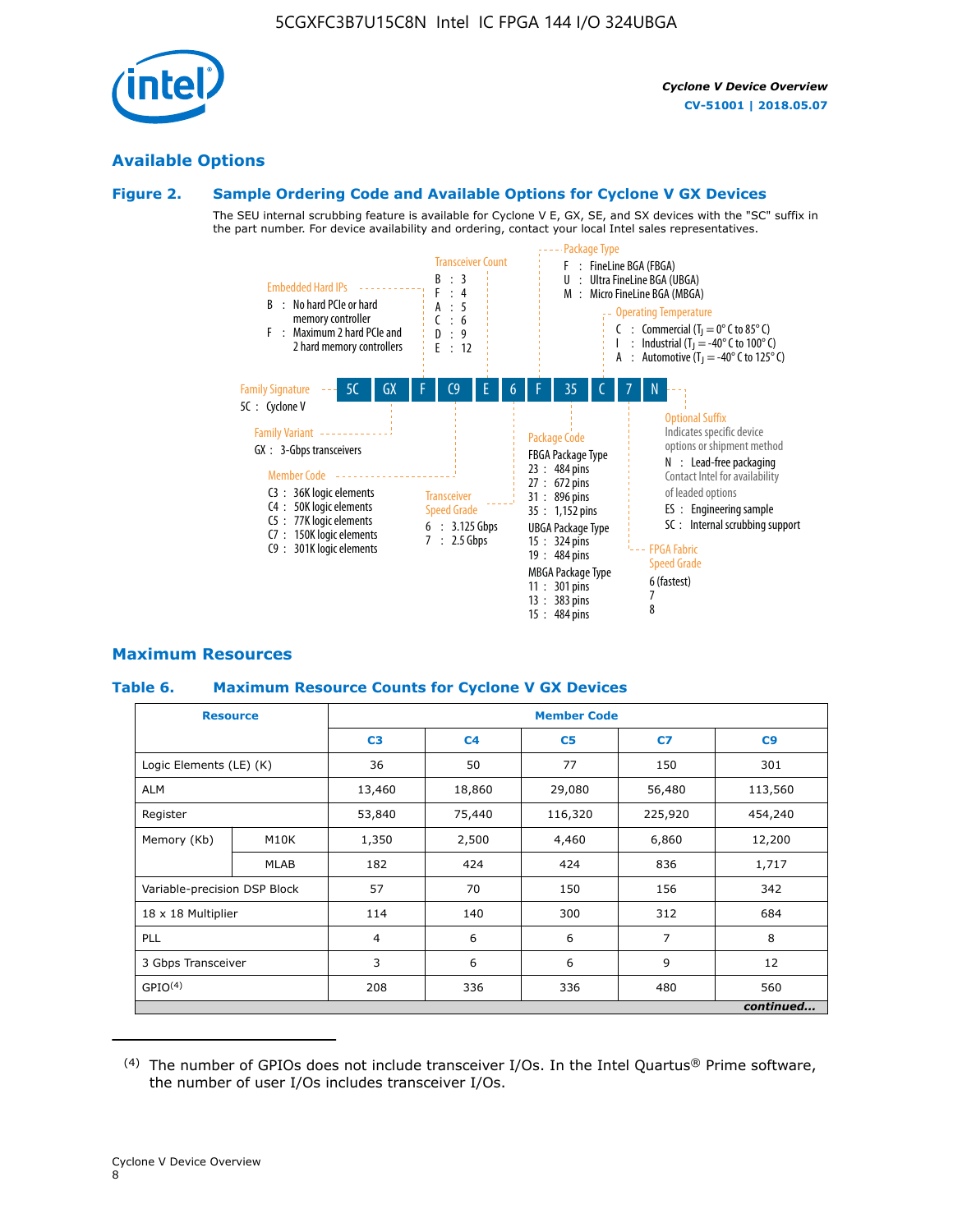

| <b>Resource</b>        |             | <b>Member Code</b> |                |                |     |                |  |  |  |
|------------------------|-------------|--------------------|----------------|----------------|-----|----------------|--|--|--|
|                        |             | C <sub>3</sub>     | C <sub>4</sub> | C <sub>5</sub> | C7  | C <sub>9</sub> |  |  |  |
| <b>LVDS</b>            | Transmitter | 52                 | 84             | 84             | 120 | 140            |  |  |  |
|                        | Receiver    | 52                 | 84             | 84             | 120 | 140            |  |  |  |
| PCIe Hard IP Block     |             |                    |                |                |     |                |  |  |  |
| Hard Memory Controller |             |                    | h              |                |     |                |  |  |  |

### **Related Information**

[True LVDS Buffers in Devices, I/O Features in Cyclone V Devices](https://www.altera.com/documentation/sam1403481100977.html#sam1403480885395) Provides the number of LVDS channels in each device package.

### **Package Plan**

### **Table 7. Package Plan for Cyclone V GX Devices**

| <b>Member</b><br><b>Code</b> | <b>M301</b><br>$(11$ mm) |                | <b>M383</b><br>$(13 \text{ mm})$ |             | M484        | $(15 \text{ mm})$ | <b>U324</b><br>$(15 \text{ mm})$ |             | <b>U484</b><br>$(19$ mm) |             |
|------------------------------|--------------------------|----------------|----------------------------------|-------------|-------------|-------------------|----------------------------------|-------------|--------------------------|-------------|
|                              | <b>GPIO</b>              | <b>XCVR</b>    | <b>GPIO</b>                      | <b>XCVR</b> | <b>GPIO</b> | <b>XCVR</b>       | <b>GPIO</b>                      | <b>XCVR</b> | <b>GPIO</b>              | <b>XCVR</b> |
| C <sub>3</sub>               |                          |                |                                  |             |             |                   | 144                              | 3           | 208                      | 3           |
| C <sub>4</sub>               | 129                      | $\overline{4}$ | 175                              | 6           |             |                   | –                                |             | 224                      | 6           |
| C5                           | 129                      | 4              | 175                              | 6           |             |                   |                                  |             | 224                      | 6           |
| C7                           | _                        |                |                                  |             | 240         | 3                 |                                  |             | 240                      | 6           |
| C <sub>9</sub>               |                          |                |                                  |             |             |                   |                                  |             | 240                      | 5           |

| <b>Member</b><br><b>Code</b> | <b>F484</b> | $(23$ mm)   | <b>F672</b> | $(27$ mm $)$ | <b>F896</b><br>$(31 \text{ mm})$ |             | F1152<br>$(35 \text{ mm})$ |             |
|------------------------------|-------------|-------------|-------------|--------------|----------------------------------|-------------|----------------------------|-------------|
|                              | <b>GPIO</b> | <b>XCVR</b> | <b>GPIO</b> | <b>XCVR</b>  | <b>GPIO</b>                      | <b>XCVR</b> | <b>GPIO</b>                | <b>XCVR</b> |
| C <sub>3</sub>               | 208         | 3           |             |              |                                  |             |                            |             |
| C4                           | 240         | 6           | 336         | 6            |                                  |             |                            |             |
| C5                           | 240         | 6           | 336         | 6            |                                  |             |                            |             |
| C <sub>7</sub>               | 240         | 6           | 336         | 9            | 480                              | 9           |                            |             |
| C <sub>9</sub>               | 224         | 6           | 336         | 9            | 480                              | 12          | 560                        | 12          |

### **Cyclone V GT**

This section provides the available options, maximum resource counts, and package plan for the Cyclone V GT devices.

The information in this section is correct at the time of publication. For the latest information and to get more details, refer to the *Product Selector Guide*.

#### **Related Information**

#### [Product Selector Guide](https://www.altera.com/products/product-selector-guide.html)

Provides the latest information about Intel products.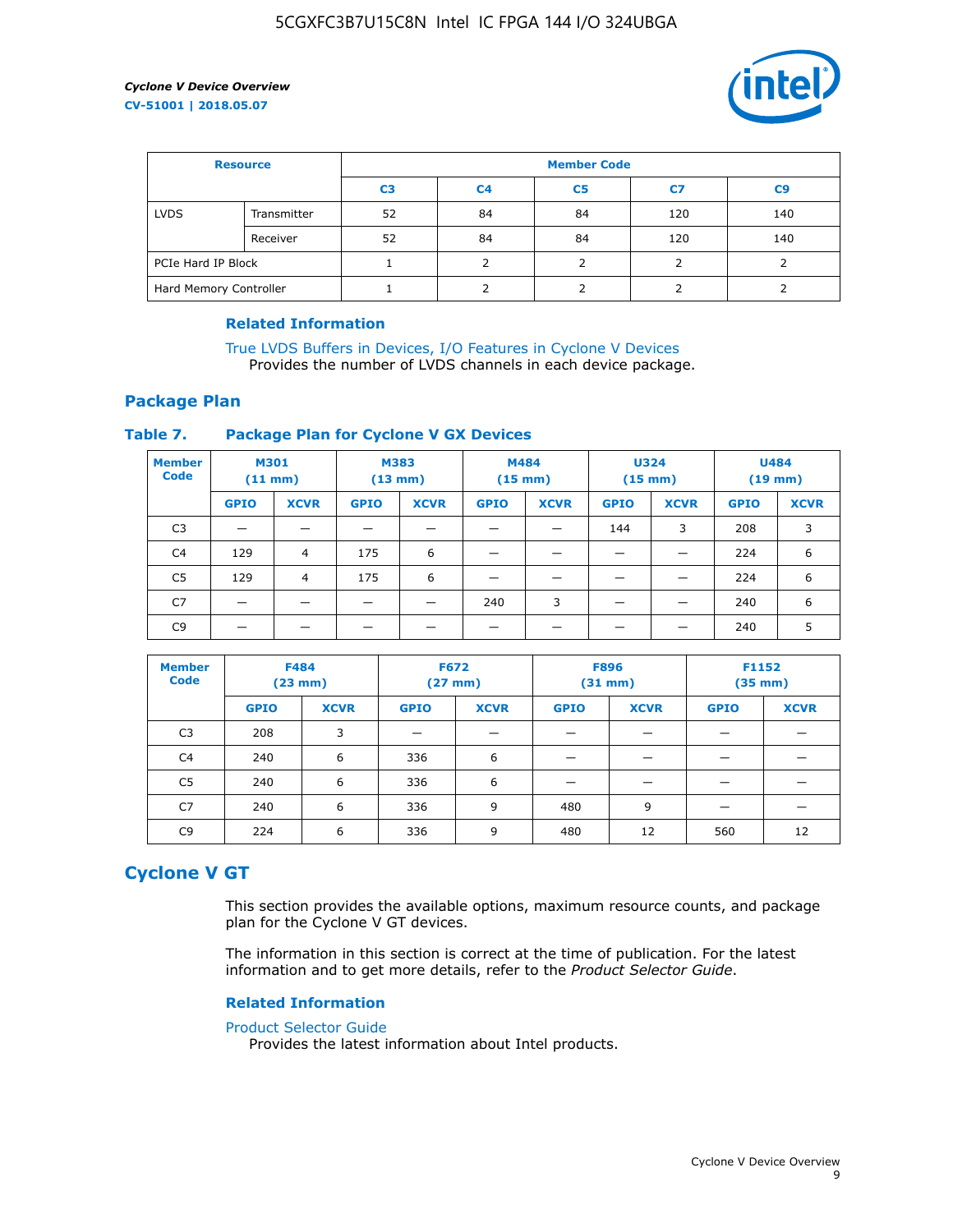

### **Available Options**

### **Figure 3. Sample Ordering Code and Available Options for Cyclone V GT Devices**



### **Maximum Resources**

#### **Table 8. Maximum Resource Counts for Cyclone V GT Devices**

|                              | <b>Resource</b> | <b>Member Code</b> |         |                |  |  |
|------------------------------|-----------------|--------------------|---------|----------------|--|--|
|                              |                 | D <sub>5</sub>     | D7      | D <sub>9</sub> |  |  |
| Logic Elements (LE) (K)      |                 | 77                 | 150     | 301            |  |  |
| <b>ALM</b>                   |                 | 29,080             | 56,480  | 113,560        |  |  |
| Register                     |                 | 116,320            | 225,920 | 454,240        |  |  |
| Memory (Kb)                  | M10K            | 4,460              | 6,860   | 12,200         |  |  |
|                              | <b>MLAB</b>     | 424                | 836     | 1,717          |  |  |
| Variable-precision DSP Block |                 | 150                | 156     | 342            |  |  |
| 18 x 18 Multiplier           |                 | 300                | 312     | 684            |  |  |
| PLL                          |                 | 6                  | 7       | 8              |  |  |
| 6 Gbps Transceiver           |                 | 6                  |         | 12             |  |  |
| GPIO <sup>(5)</sup>          |                 | 336                | 480     | 560            |  |  |
| <b>LVDS</b>                  | Transmitter     | 84                 | 120     | 140            |  |  |
|                              |                 |                    |         | continued      |  |  |

<sup>(5)</sup> The number of GPIOs does not include transceiver I/Os. In the Intel Quartus Prime software, the number of user I/Os includes transceiver I/Os.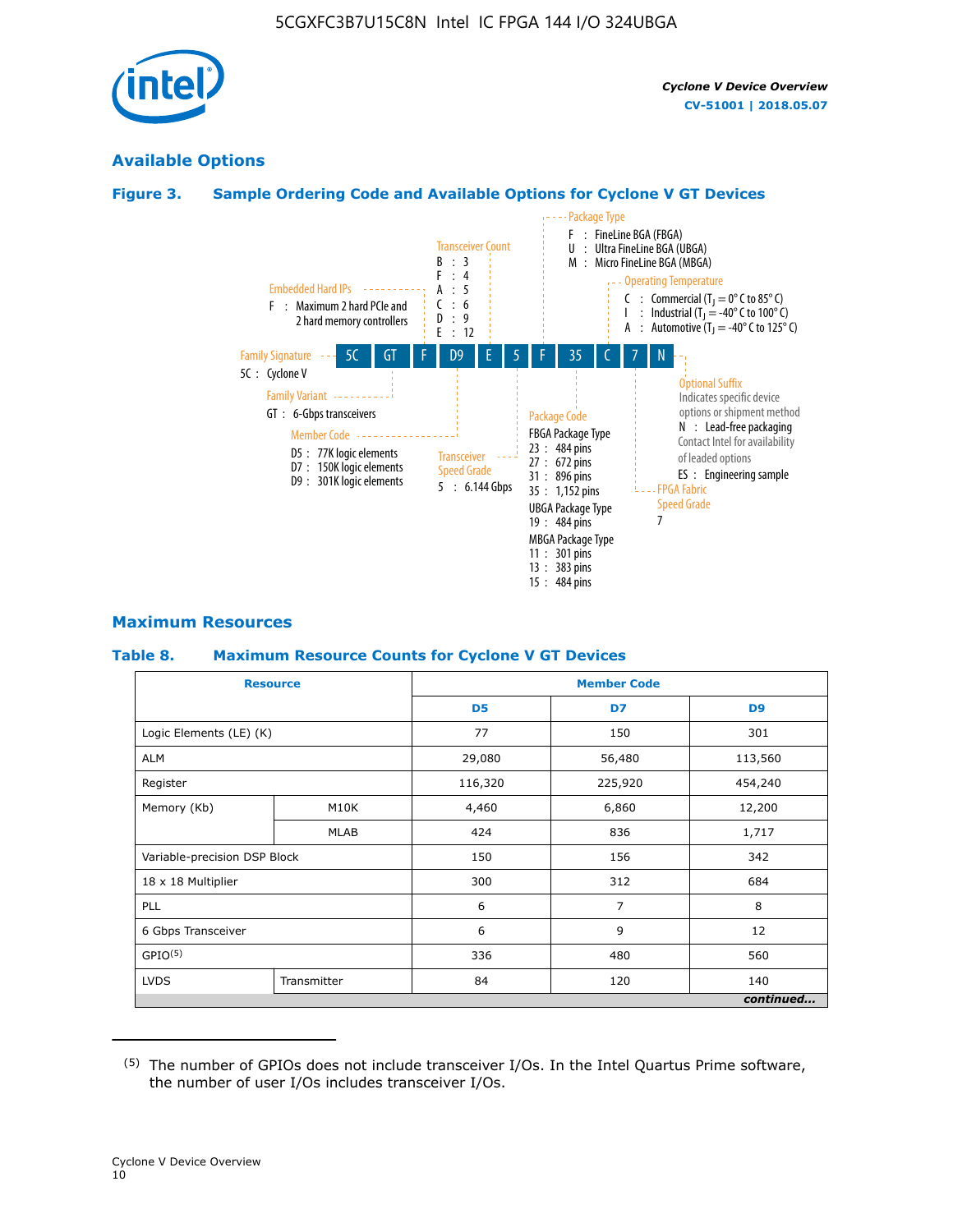

| <b>Resource</b>        |          | <b>Member Code</b> |     |     |  |  |
|------------------------|----------|--------------------|-----|-----|--|--|
|                        |          | D5                 | D7  | D9  |  |  |
|                        | Receiver | 84                 | 120 | 140 |  |  |
| PCIe Hard IP Block     |          |                    |     |     |  |  |
| Hard Memory Controller |          |                    |     |     |  |  |

### **Related Information**

[True LVDS Buffers in Devices, I/O Features in Cyclone V Devices](https://www.altera.com/documentation/sam1403481100977.html#sam1403480885395) Provides the number of LVDS channels in each device package.

### **Package Plan**

### **Table 9. Package Plan for Cyclone V GT Devices**

Transceiver counts shown are for transceiver ≤5 Gbps . 6 Gbps transceiver channel count support depends on the package and channel usage. For more information about the 6 Gbps transceiver channel count, refer to the *Cyclone V Device Handbook Volume 2: Transceivers*.

| <b>Member</b><br><b>Code</b> | <b>M301</b><br>$(11$ mm) |             | M383<br>$(13 \text{ mm})$ |             | M484<br>$(15$ mm $)$     |                          | <b>U484</b><br>$(19$ mm) |             |
|------------------------------|--------------------------|-------------|---------------------------|-------------|--------------------------|--------------------------|--------------------------|-------------|
|                              | <b>GPIO</b>              | <b>XCVR</b> | <b>GPIO</b>               | <b>XCVR</b> | <b>GPIO</b>              | <b>XCVR</b>              | <b>GPIO</b>              | <b>XCVR</b> |
| D <sub>5</sub>               | 129                      | 4           | 175                       | 6           | $\overline{\phantom{0}}$ | $\overline{\phantom{0}}$ | 224                      | 6           |
| D7                           | -                        |             |                           | _           | 240                      | 3                        | 240                      | 6           |
| D <sub>9</sub>               | -                        |             |                           | _           | _                        | –                        | 240                      | 5           |

| <b>Member</b><br><b>Code</b> | <b>F484</b><br>$(23$ mm $)$ |             | <b>F672</b><br>$(27 \text{ mm})$ |             | <b>F896</b><br>$(31$ mm $)$ |             | F1152<br>$(35$ mm $)$ |             |
|------------------------------|-----------------------------|-------------|----------------------------------|-------------|-----------------------------|-------------|-----------------------|-------------|
|                              | <b>GPIO</b>                 | <b>XCVR</b> | <b>GPIO</b>                      | <b>XCVR</b> | <b>GPIO</b>                 | <b>XCVR</b> | <b>GPIO</b>           | <b>XCVR</b> |
| D <sub>5</sub>               | 240                         | 6           | 336                              | 6           | -                           |             |                       |             |
| D7                           | 240                         | 6           | 336                              | q(6)        | 480                         | q(6)        | -                     | _           |
| D <sub>9</sub>               | 224                         | 6           | 336                              | q(6)        | 480                         | 12(7)       | 560                   | 12(7)       |

### **Related Information**

[6.144-Gbps Support Capability in Cyclone V GT Devices, Cyclone V Device Handbook](https://www.altera.com/documentation/nik1409855456781.html#nik1409855410757) [Volume 2: Transceivers](https://www.altera.com/documentation/nik1409855456781.html#nik1409855410757)

Provides more information about 6 Gbps transceiver channel count.

<sup>(6)</sup> If you require CPRI (at 6.144 Gbps) and PCIe Gen2 transmit jitter compliance, Intel recommends that you use only up to three full-duplex transceiver channels for CPRI, and up to six full-duplex channels for PCIe Gen2. The CMU channels are not considered full-duplex channels.

 $(7)$  If you require CPRI (at 6.144 Gbps) and PCIe Gen2 transmit jitter compliance, Intel recommends that you use only up to three full-duplex transceiver channels for CPRI, and up to eight full-duplex channels for PCIe Gen2. The CMU channels are not considered full-duplex channels.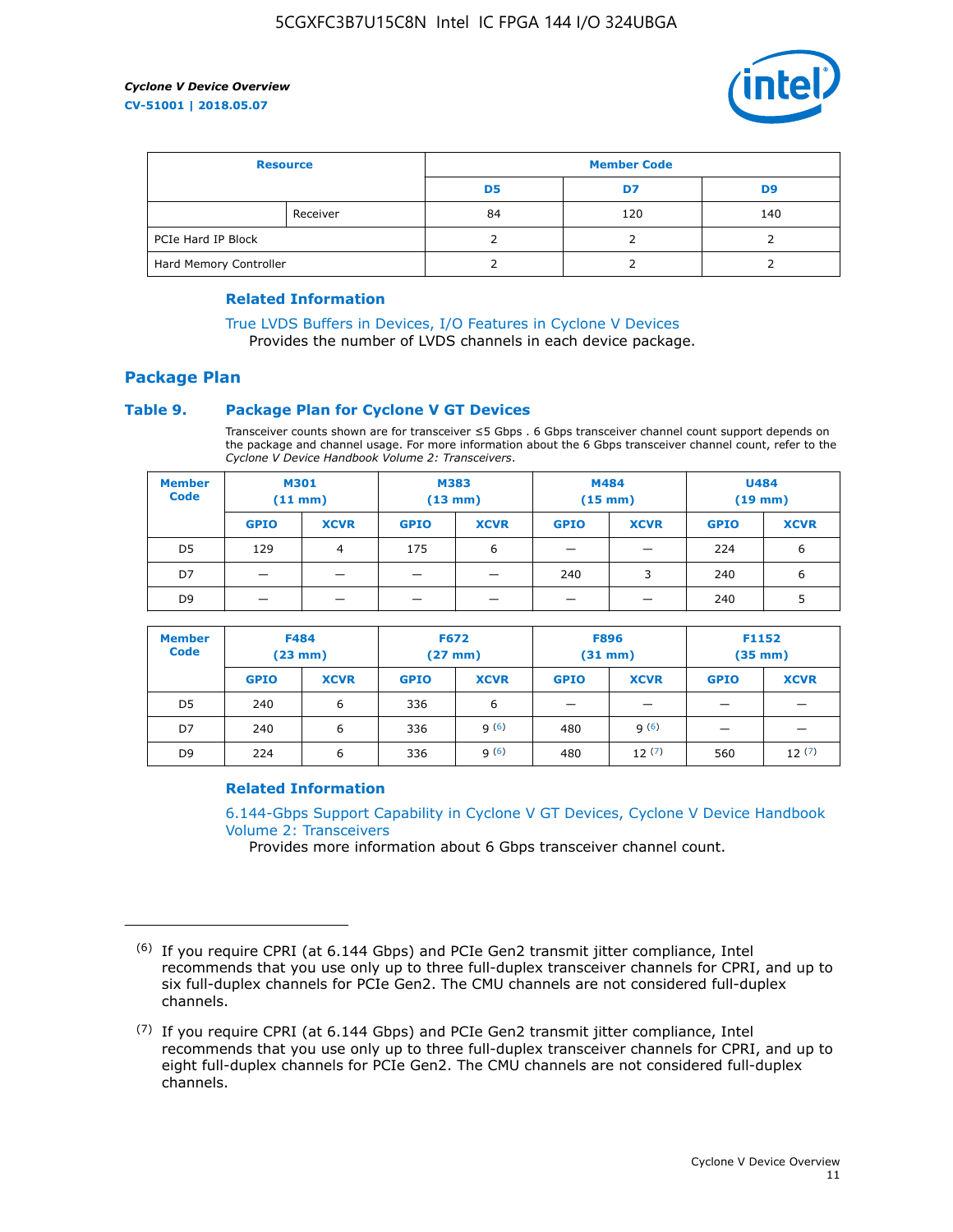

### **Cyclone V SE**

This section provides the available options, maximum resource counts, and package plan for the Cyclone V SE devices.

The information in this section is correct at the time of publication. For the latest information and to get more details, refer to the *Product Selector Guide*.

#### **Related Information**

#### [Product Selector Guide](https://www.altera.com/products/product-selector-guide.html)

Provides the latest information about Intel products.

### **Available Options**

#### **Figure 4. Sample Ordering Code and Available Options for Cyclone V SE Devices**

The SEU internal scrubbing feature is available for Cyclone V E, GX, SE, and SX devices with the "SC" suffix in the part number. For device availability and ordering, contact your local Intel sales representatives.

Cyclone V SE and SX low-power devices (L power option) offer 30% static power reduction for devices with 25K LE and 40K LE, and 20% static power reduction for devices with 85K LE and 110K LE.

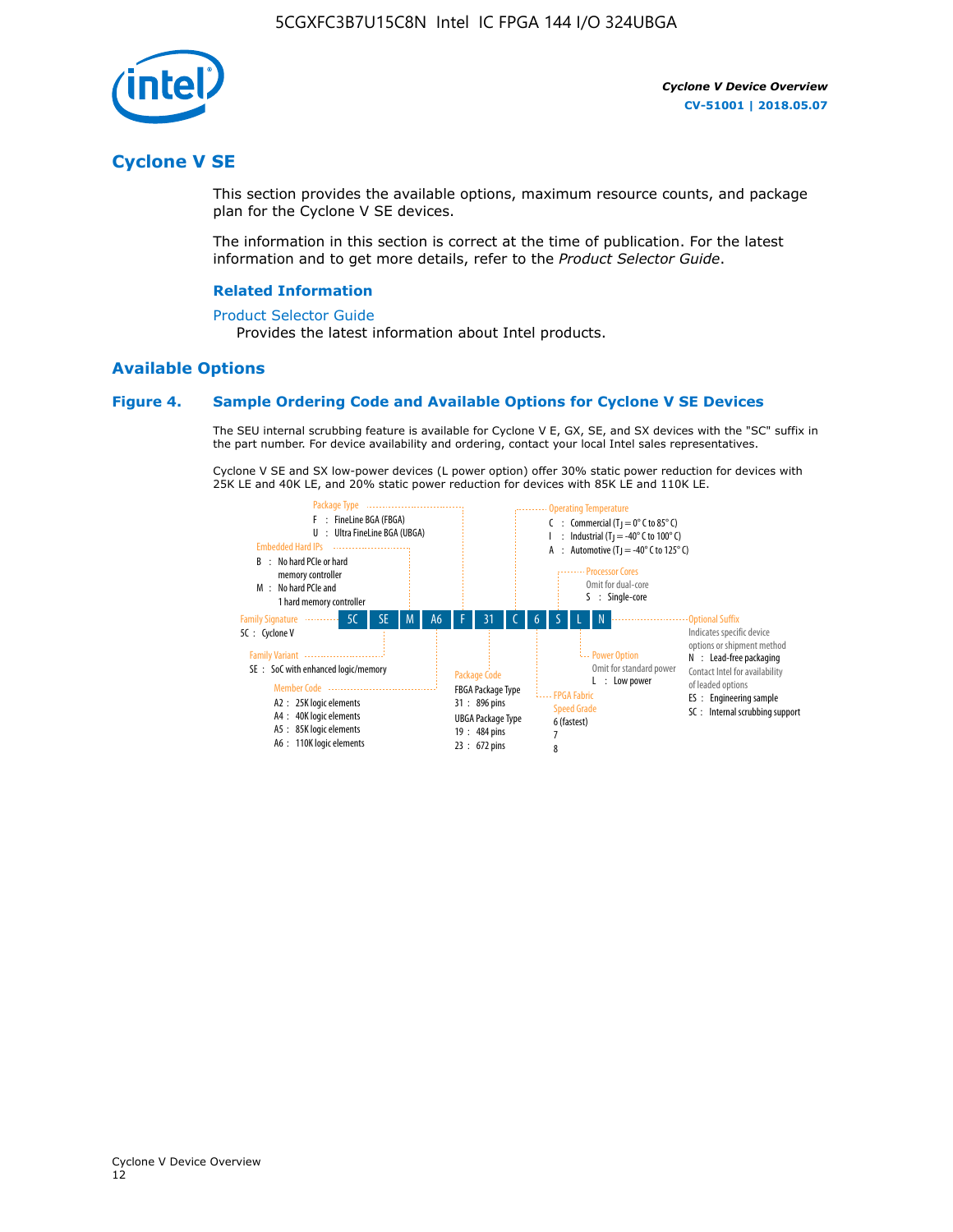

### **Maximum Resources**

#### **Table 10. Maximum Resource Counts for Cyclone V SE Devices**

|                                | <b>Resource</b>   | <b>Member Code</b>       |                          |                      |                      |  |
|--------------------------------|-------------------|--------------------------|--------------------------|----------------------|----------------------|--|
|                                |                   | A <sub>2</sub>           | A4                       | <b>A5</b>            | A6                   |  |
| Logic Elements (LE) (K)        |                   | 25                       | 40                       | 85                   | 110                  |  |
| <b>ALM</b>                     |                   | 9,430                    | 15,880                   | 32,070               | 41,910               |  |
| Register                       |                   | 37,736                   | 60,376                   | 128,300              | 166,036              |  |
| Memory (Kb)                    | M <sub>10</sub> K | 1,400                    | 2,700                    | 3,970                | 5,570                |  |
|                                | <b>MLAB</b>       | 138                      | 231                      | 480                  | 621                  |  |
| Variable-precision DSP Block   |                   | 36                       | 84                       | 87                   | 112                  |  |
| 18 x 18 Multiplier             |                   | 72                       | 168                      | 174                  | 224                  |  |
| <b>FPGA PLL</b>                |                   | 5                        | 5                        | 6                    | 6                    |  |
| <b>HPS PLL</b>                 |                   | 3                        | 3                        | 3                    | 3                    |  |
| <b>FPGA GPIO</b>               |                   | 145                      | 145                      | 288                  | 288                  |  |
| HPS I/O                        |                   | 181                      | 181                      | 181                  | 181                  |  |
| <b>LVDS</b>                    | Transmitter       | 32                       | 32                       | 72                   | 72                   |  |
|                                | Receiver          | 37                       | 37                       | 72                   | 72                   |  |
| FPGA Hard Memory Controller    |                   | 1                        | $\mathbf{1}$             | $\mathbf{1}$         | $\mathbf{1}$         |  |
| HPS Hard Memory Controller     |                   | 1                        | $\mathbf{1}$             | $\mathbf{1}$         | 1                    |  |
| Arm Cortex-A9 MPCore Processor |                   | Single- or dual-<br>core | Single- or dual-<br>core | Single- or dual-core | Single- or dual-core |  |

### **Related Information**

[True LVDS Buffers in Devices, I/O Features in Cyclone V Devices](https://www.altera.com/documentation/sam1403481100977.html#sam1403480885395) Provides the number of LVDS channels in each device package.

### **Package Plan**

### **Table 11. Package Plan for Cyclone V SE Devices**

The HPS I/O counts are the number of I/Os in the HPS and does not correlate with the number of HPS-specific I/O pins in the FPGA. Each HPS-specific pin in the FPGA may be mapped to several HPS I/Os.

| <b>Member Code</b> | <b>U484</b><br>$(19$ mm) |           | <b>U672</b><br>(23 mm) |         | <b>F896</b><br>$(31$ mm $)$ |           |
|--------------------|--------------------------|-----------|------------------------|---------|-----------------------------|-----------|
|                    | <b>FPGA GPIO</b>         | HPS $I/O$ | <b>FPGA GPIO</b>       | HPS I/O | <b>FPGA GPIO</b>            | HPS $I/O$ |
| A <sub>2</sub>     | 66                       | 151       | 145                    | 181     |                             |           |
| A4                 | 66                       | 151       | 145                    | 181     |                             |           |
| A <sub>5</sub>     | 66                       | 151       | 145                    | 181     | 288                         | 181       |
| A6                 | 66                       | 151       | 145                    | 181     | 288                         | 181       |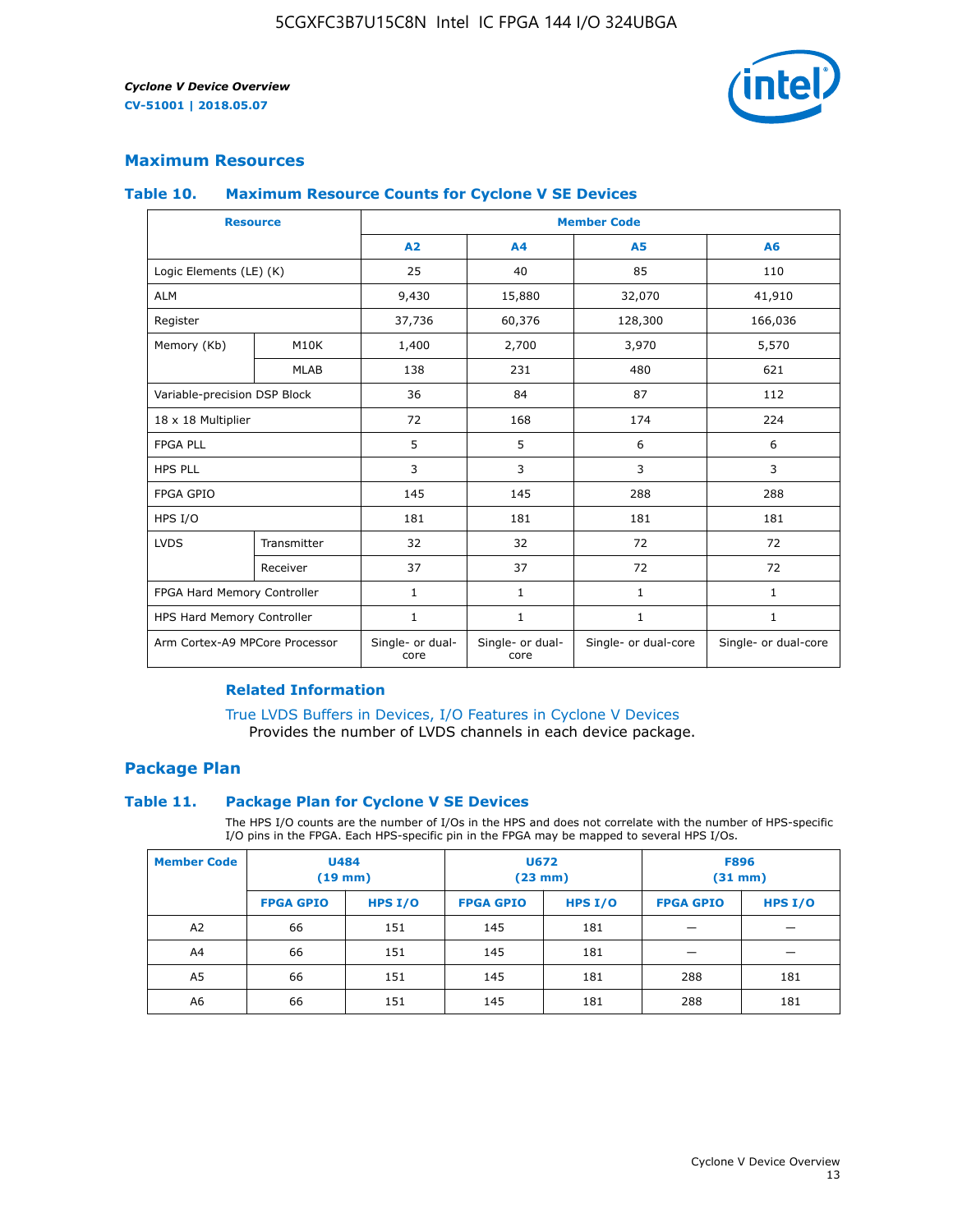

### **Cyclone V SX**

This section provides the available options, maximum resource counts, and package plan for the Cyclone V SX devices.

The information in this section is correct at the time of publication. For the latest information and to get more details, refer to the *Product Selector Guide*.

#### **Related Information**

#### [Product Selector Guide](https://www.altera.com/products/product-selector-guide.html)

Provides the latest information about Intel products.

### **Available Options**

#### **Figure 5. Sample Ordering Code and Available Options for Cyclone V SX Devices**

The SEU internal scrubbing feature is available for Cyclone V E, GX, SE, and SX devices with the "SC" suffix in the part number. For device availability and ordering, contact your local Intel sales representatives.

Cyclone V SE and SX low-power devices (L power option) offer 30% static power reduction for devices with 25K LE and 40K LE, and 20% static power reduction for devices with 85K LE and 110K LE.



### **Maximum Resources**

#### **Table 12. Maximum Resource Counts for Cyclone V SX Devices**

|                              | <b>Resource</b> | <b>Member Code</b> |                |                |           |  |
|------------------------------|-----------------|--------------------|----------------|----------------|-----------|--|
|                              |                 | C <sub>2</sub>     | C <sub>4</sub> | C <sub>5</sub> | C6        |  |
| Logic Elements (LE) (K)      |                 | 25                 | 40             | 85             | 110       |  |
| <b>ALM</b>                   |                 | 9,430              | 15,880         | 32,070         | 41,910    |  |
| Register                     |                 | 37,736             | 60,376         | 128,300        | 166,036   |  |
| Memory (Kb)                  | M10K            | 1,400              | 2,700          | 3,970          | 5,570     |  |
|                              | <b>MLAB</b>     | 138                | 231            | 480            | 621       |  |
| Variable-precision DSP Block |                 | 36                 | 84             | 87             | 112       |  |
| 18 x 18 Multiplier           |                 | 72                 | 168            | 174            | 224       |  |
| <b>FPGA PLL</b>              |                 | 5                  | 5              | 6              | 6         |  |
|                              |                 |                    |                |                | continued |  |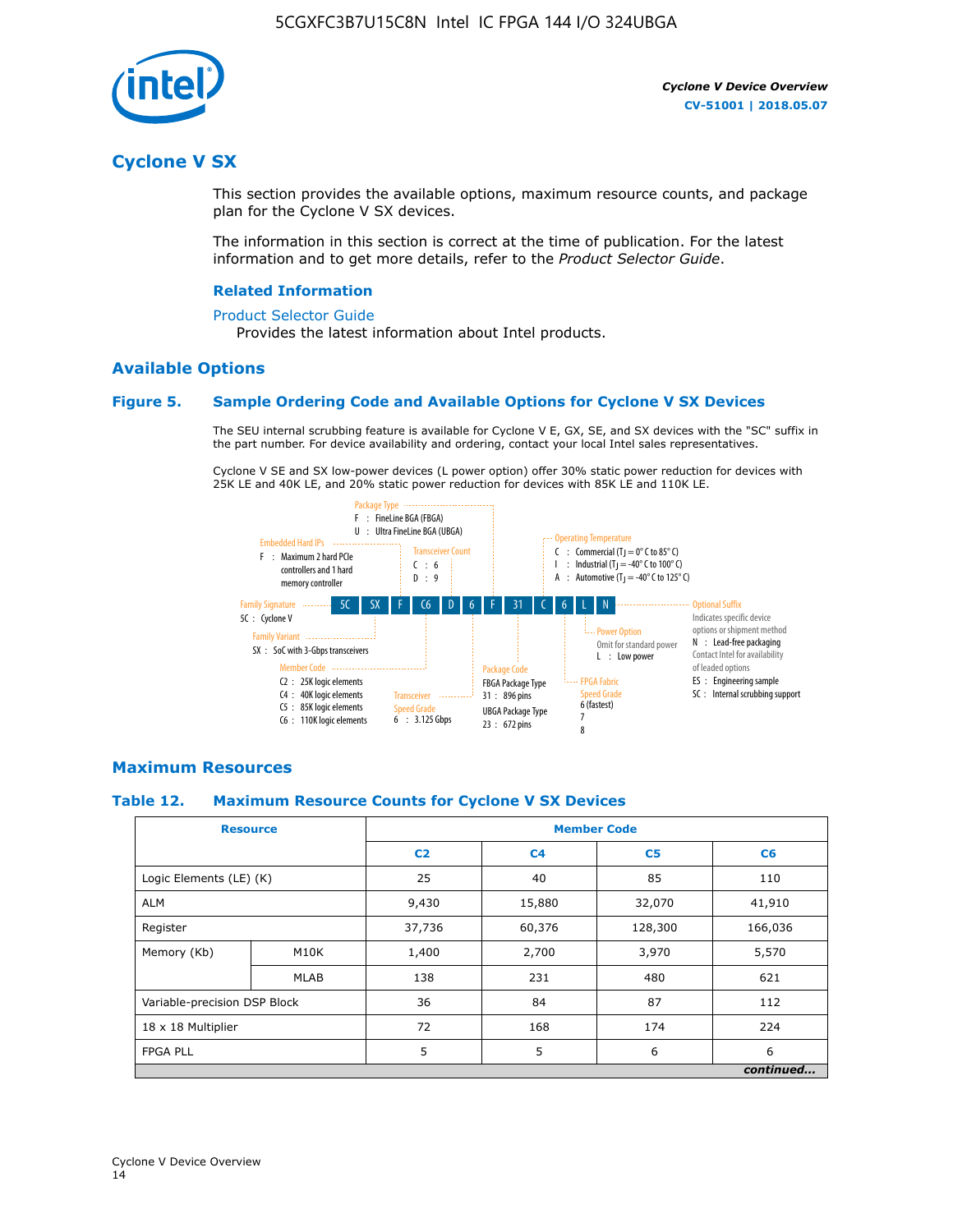

| <b>Resource</b>                |             | <b>Member Code</b> |                |                |                |  |  |
|--------------------------------|-------------|--------------------|----------------|----------------|----------------|--|--|
|                                |             | C <sub>2</sub>     | C <sub>4</sub> | C <sub>5</sub> | C <sub>6</sub> |  |  |
| <b>HPS PLL</b>                 |             | 3                  | 3              | 3              | 3              |  |  |
| 3 Gbps Transceiver             |             | 6                  | 6              | 9              | 9              |  |  |
| FPGA GPIO <sup>(8)</sup>       |             | 145                | 145            | 288            | 288            |  |  |
| HPS I/O                        |             | 181                | 181            | 181            | 181            |  |  |
| <b>LVDS</b>                    | Transmitter | 32                 | 32             | 72             | 72             |  |  |
|                                | Receiver    | 37                 | 37             | 72             | 72             |  |  |
| PCIe Hard IP Block             |             | $\overline{2}$     | $\overline{2}$ | 2(9)           | 2(9)           |  |  |
| FPGA Hard Memory Controller    |             |                    | 1              | 1              | 1              |  |  |
| HPS Hard Memory Controller     |             | 1                  | $\mathbf{1}$   | 1              | 1              |  |  |
| Arm Cortex-A9 MPCore Processor |             | Dual-core          | Dual-core      | Dual-core      | Dual-core      |  |  |

### **Related Information**

[True LVDS Buffers in Devices, I/O Features in Cyclone V Devices](https://www.altera.com/documentation/sam1403481100977.html#sam1403480885395) Provides the number of LVDS channels in each device package.

### **Package Plan**

#### **Table 13. Package Plan for Cyclone V SX Devices**

The HPS I/O counts are the number of I/Os in the HPS and does not correlate with the number of HPS-specific I/O pins in the FPGA. Each HPS-specific pin in the FPGA may be mapped to several HPS I/Os.

| <b>Member Code</b> | U672<br>(23 mm)  |           | <b>F896</b><br>$(31$ mm $)$ |                  |         |             |
|--------------------|------------------|-----------|-----------------------------|------------------|---------|-------------|
|                    | <b>FPGA GPIO</b> | HPS $I/O$ | <b>XCVR</b>                 | <b>FPGA GPIO</b> | HPS I/O | <b>XCVR</b> |
| C <sub>2</sub>     | 145              | 181       | 6                           |                  |         |             |
| C4                 | 145              | 181       | 6                           |                  |         |             |
| C <sub>5</sub>     | 145              | 181       | 6                           | 288              | 181     | 9           |
| C6                 | 145              | 181       | 6                           | 288              | 181     | 9           |

### **Cyclone V ST**

This section provides the available options, maximum resource counts, and package plan for the Cyclone V ST devices.

The information in this section is correct at the time of publication. For the latest information and to get more details, refer to the *Product Selector Guide*.

 $(8)$  The number of GPIOs does not include transceiver I/Os. In the Intel Quartus Prime software, the number of user I/Os includes transceiver I/Os.

<sup>(9)</sup> 1 PCIe Hard IP Block in U672 package.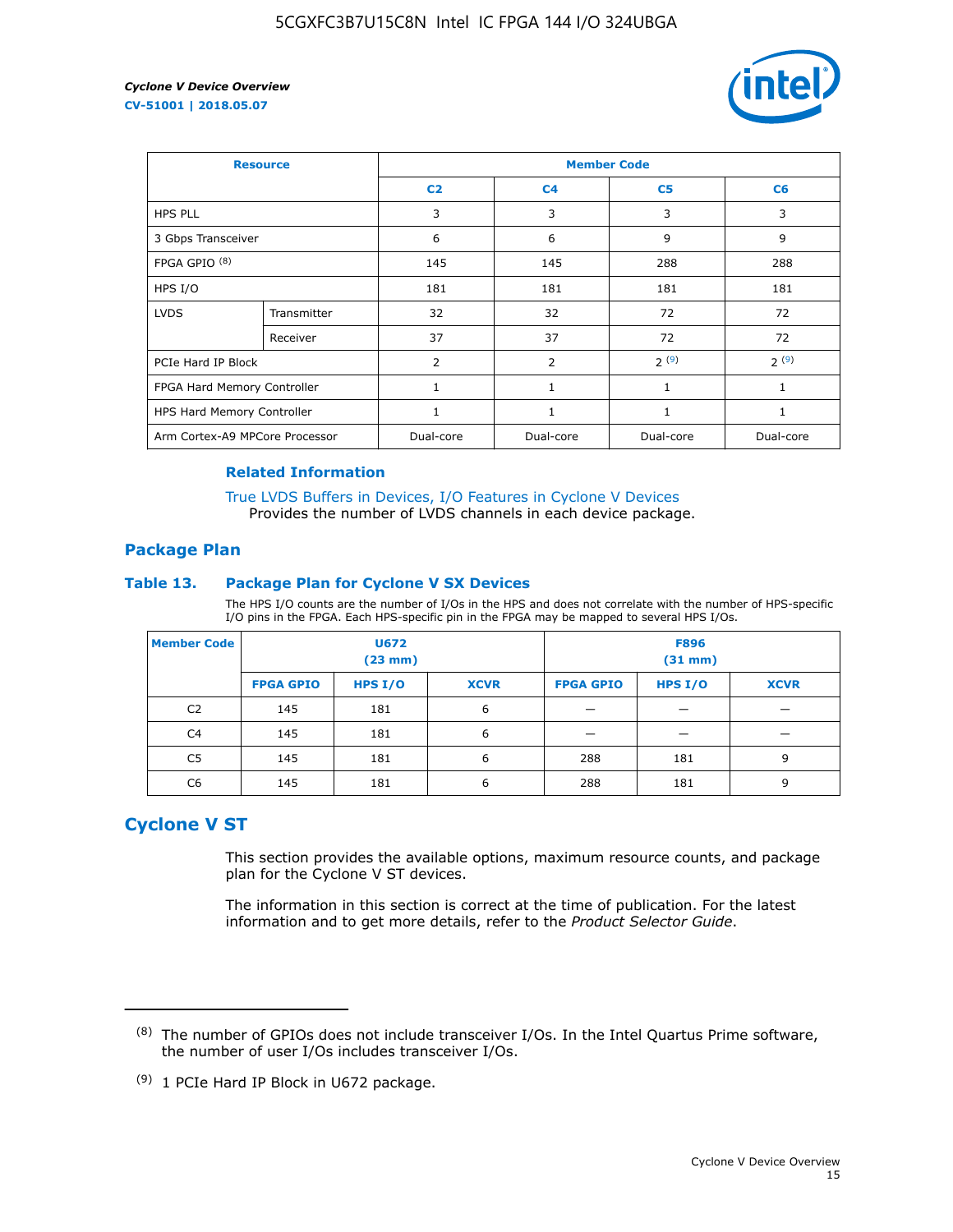

### **Related Information**

[Product Selector Guide](https://www.altera.com/products/product-selector-guide.html) Provides the latest information about Intel products.

### **Available Options**

### **Figure 6. Sample Ordering Code and Available Options for Cyclone V ST Devices**



### **Maximum Resources**

### **Table 14. Maximum Resource Counts for Cyclone V ST Devices**

| <b>Resource</b>              |             |                | <b>Member Code</b> |
|------------------------------|-------------|----------------|--------------------|
|                              |             | D <sub>5</sub> | D <sub>6</sub>     |
| Logic Elements (LE) (K)      |             | 85             | 110                |
| <b>ALM</b>                   |             | 32,070         | 41,910             |
| Register                     |             | 128,300        | 166,036            |
| Memory (Kb)                  | M10K        | 3,970          | 5,570              |
|                              | MLAB        | 480            | 621                |
| Variable-precision DSP Block |             | 87             | 112                |
| 18 x 18 Multiplier           |             | 174            | 224                |
| <b>FPGA PLL</b>              |             | 6              | 6                  |
| <b>HPS PLL</b>               |             | 3              | 3                  |
| 6.144 Gbps Transceiver       |             | 9              | 9                  |
| FPGA GPIO(10)                |             | 288            | 288                |
| HPS I/O                      |             | 181            | 181                |
| <b>LVDS</b>                  | Transmitter | 72             | 72                 |
|                              |             |                | continued          |

<sup>(10)</sup> The number of GPIOs does not include transceiver I/Os. In the Intel Quartus Prime software, the number of user I/Os includes transceiver I/Os.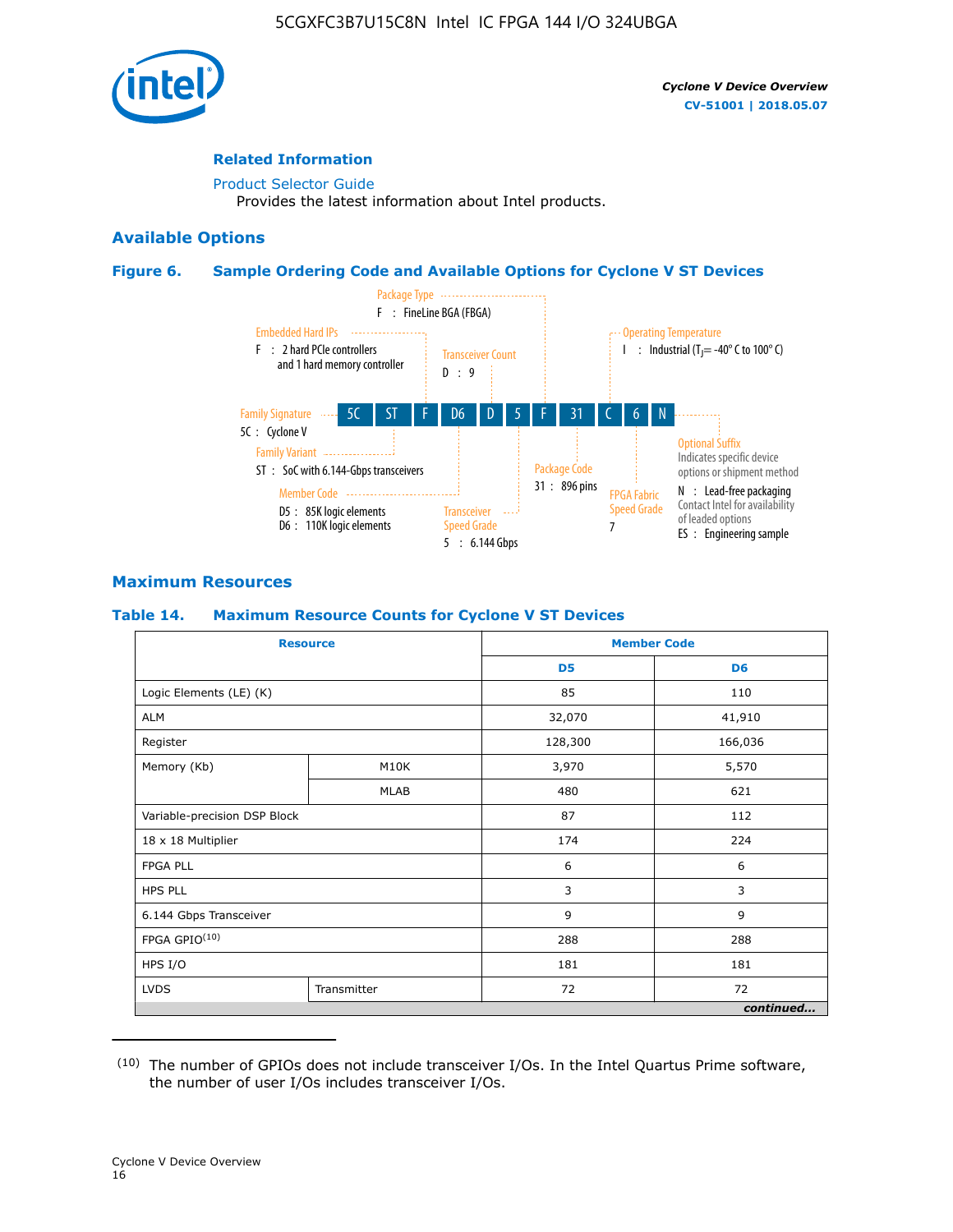

| <b>Resource</b>                |          | <b>Member Code</b> |                |  |
|--------------------------------|----------|--------------------|----------------|--|
|                                |          | D <sub>5</sub>     | D <sub>6</sub> |  |
|                                | Receiver | 72                 | 72             |  |
| PCIe Hard IP Block             |          |                    |                |  |
| FPGA Hard Memory Controller    |          |                    |                |  |
| HPS Hard Memory Controller     |          |                    |                |  |
| Arm Cortex-A9 MPCore Processor |          | Dual-core          | Dual-core      |  |

#### **Related Information**

### [True LVDS Buffers in Devices, I/O Features in Cyclone V Devices](https://www.altera.com/documentation/sam1403481100977.html#sam1403480885395)

Provides the number of LVDS channels in each device package.

### **Package Plan**

### **Table 15. Package Plan for Cyclone V ST Devices**

- The HPS I/O counts are the number of I/Os in the HPS and does not correlate with the number of HPSspecific I/O pins in the FPGA. Each HPS-specific pin in the FPGA may be mapped to several HPS I/Os.
- Transceiver counts shown are for transceiver ≤5 Gbps . 6 Gbps transceiver channel count support depends on the package and channel usage. For more information about the 6 Gbps transceiver channel count, refer to the *Cyclone V Device Handbook Volume 2: Transceivers*.

| <b>Member Code</b> | <b>F896</b><br>$(31$ mm $)$ |           |             |  |  |
|--------------------|-----------------------------|-----------|-------------|--|--|
|                    | <b>FPGA GPIO</b>            | HPS $I/O$ | <b>XCVR</b> |  |  |
| D <sub>5</sub>     | 288                         | 181       | 9(11)       |  |  |
| D <sub>6</sub>     | 288                         | 181       | q(11)       |  |  |

### **Related Information**

[6.144-Gbps Support Capability in Cyclone V GT Devices, Cyclone V Device Handbook](https://www.altera.com/documentation/nik1409855456781.html#nik1409855410757) [Volume 2: Transceivers](https://www.altera.com/documentation/nik1409855456781.html#nik1409855410757)

Provides more information about 6 Gbps transceiver channel count.

<sup>(11)</sup> If you require CPRI (at 4.9152 Gbps) and PCIe Gen2 transmit jitter compliance, Intel recommends that you use only up to seven full-duplex transceiver channels for CPRI, and up to six full-duplex channels for PCIe Gen2. The CMU channels are not considered full-duplex channels.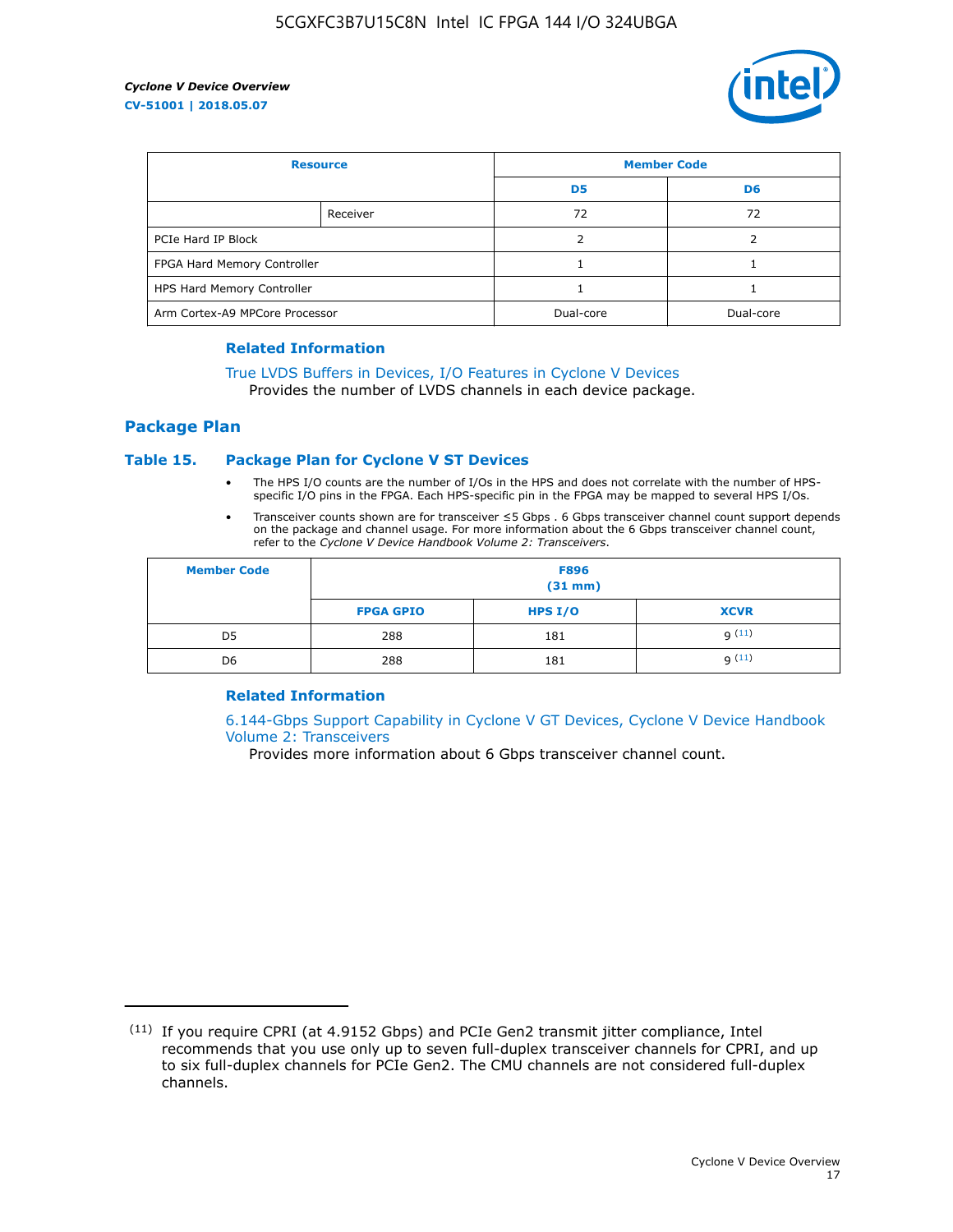

# **I/O Vertical Migration for Cyclone V Devices**

### **Figure 7. Vertical Migration Capability Across Cyclone V Device Packages and Densities**

The arrows indicate the vertical migration paths. The devices included in each vertical migration path are shaded. You can also migrate your design across device densities in the same package option if the devices have the same dedicated pins, configuration pins, and power pins.



You can achieve the vertical migration shaded in red if you use only up to 175 GPIOs for the M383 package, and 138 GPIOs for the U672 package. These migration paths are not shown in the Intel Quartus Prime software Pin Migration View.

*Note:* To verify the pin migration compatibility, use the Pin Migration View window in the Intel Quartus Prime software Pin Planner.

### **Adaptive Logic Module**

Cyclone V devices use a 28 nm ALM as the basic building block of the logic fabric.

The ALM, as shown in following figure, uses an 8-input fracturable look-up table (LUT) with four dedicated registers to help improve timing closure in register-rich designs and achieve an even higher design packing capability than previous generations.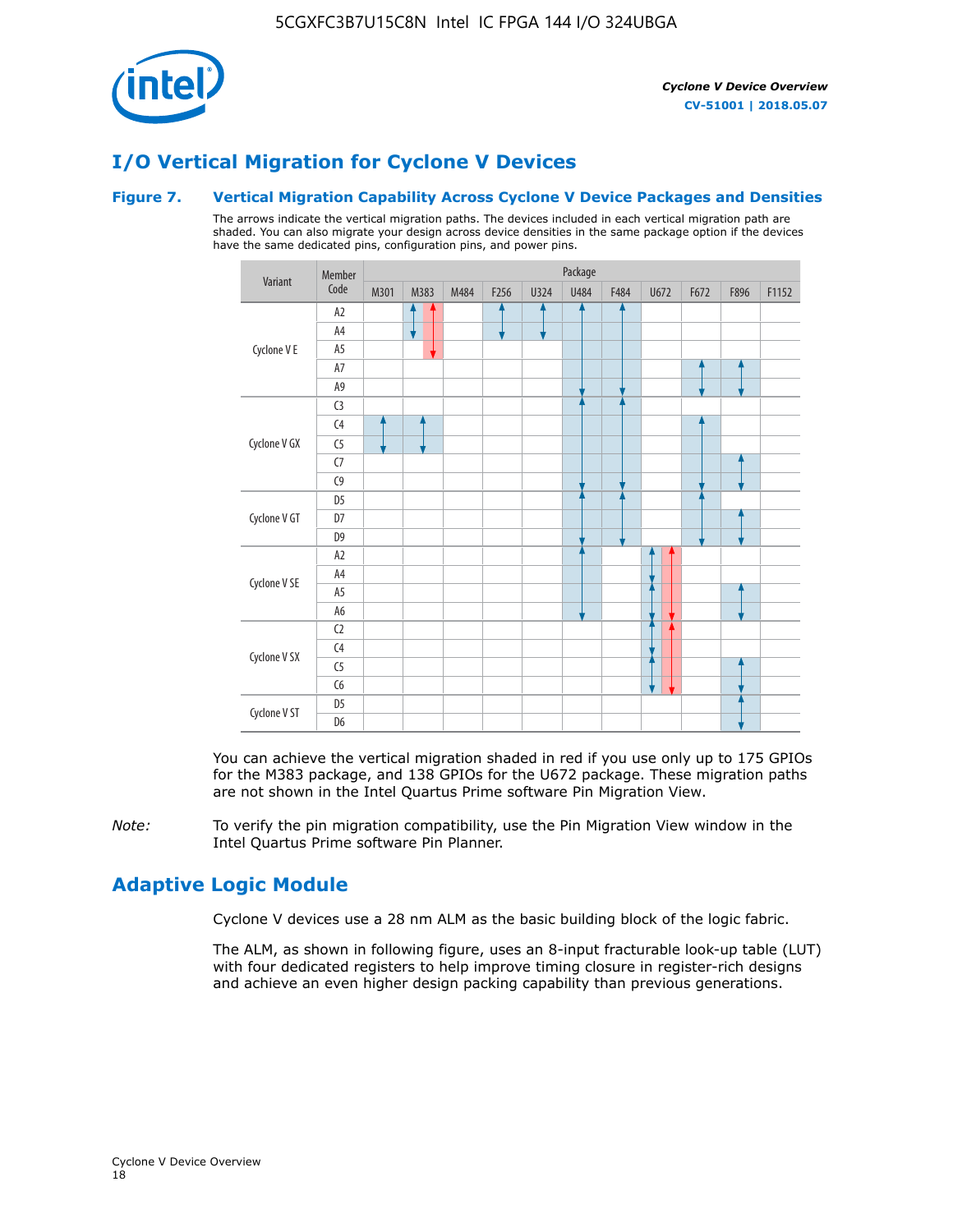

### **Figure 8. ALM for Cyclone V Devices**



You can configure up to 25% of the ALMs in the Cyclone V devices as distributed memory using MLABs.

#### **Related Information**

Embedded Memory Capacity in Cyclone V Devices on page 21 Lists the embedded memory capacity for each device.

### **Variable-Precision DSP Block**

Cyclone V devices feature a variable-precision DSP block that supports these features:

- Configurable to support signal processing precisions ranging from  $9 \times 9$ ,  $18 \times 18$ and 27 x 27 bits natively
- A 64-bit accumulator
- A hard preadder that is available in both 18- and 27-bit modes
- Cascaded output adders for efficient systolic finite impulse response (FIR) filters
- Internal coefficient register banks, 8 deep, for each multiplier in 18- or 27-bit mode
- Fully independent multiplier operation
- A second accumulator feedback register to accommodate complex multiplyaccumulate functions
- Fully independent Efficient support for single-precision floating point arithmetic
- The inferability of all modes by the Intel Quartus Prime design software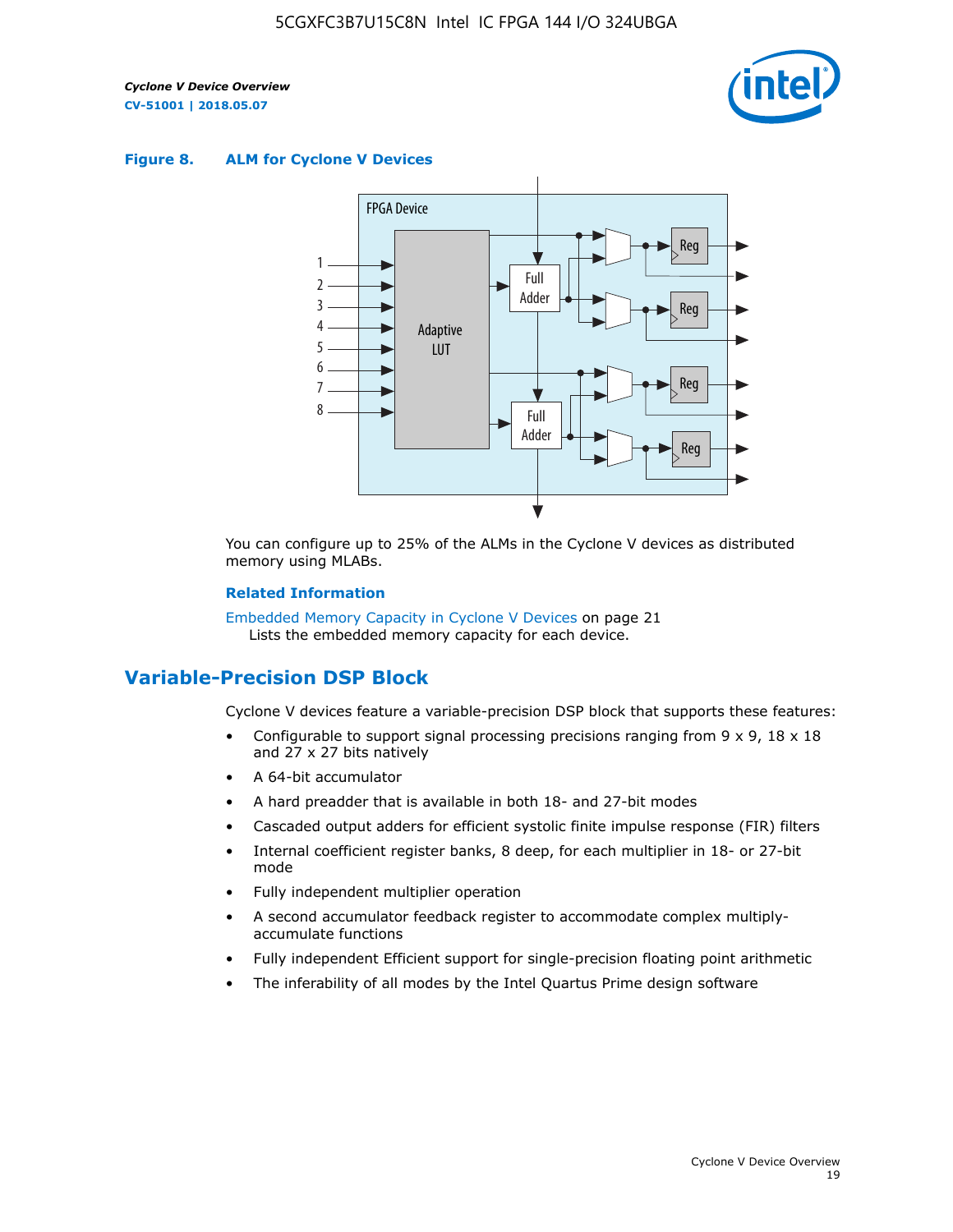

### **Table 16. Variable-Precision DSP Block Configurations for Cyclone V Devices**

| <b>Usage Example</b>                                       | <b>Multiplier Size (Bit)</b> | <b>DSP Block Resource</b> |
|------------------------------------------------------------|------------------------------|---------------------------|
| Low precision fixed point for video<br>applications        | Three $9 \times 9$           |                           |
| Medium precision fixed point in FIR<br>filters             | Two 18 x 18                  |                           |
| FIR filters and general DSP usage                          | Two 18 x 18 with accumulate  |                           |
| High precision fixed- or floating-point<br>implementations | One 27 x 27 with accumulate  |                           |

You can configure each DSP block during compilation as independent three  $9 \times 9$ , two 18 x 18, or one 27 x 27 multipliers. With a dedicated 64 bit cascade bus, you can cascade multiple variable-precision DSP blocks to implement even higher precision DSP functions efficiently.

### **Table 17. Number of Multipliers in Cyclone V Devices**

The table lists the variable-precision DSP resources by bit precision for each Cyclone V device.

| <b>Variant</b>  | <b>Member</b><br><b>Code</b> | <b>Variable-</b><br>precision |                                   | <b>Independent Input and Output</b><br><b>Multiplications Operator</b> | $18 \times 18$<br><b>Multiplier</b> | $18 \times 18$<br><b>Multiplier</b> |                                                              |
|-----------------|------------------------------|-------------------------------|-----------------------------------|------------------------------------------------------------------------|-------------------------------------|-------------------------------------|--------------------------------------------------------------|
|                 |                              | <b>DSP Block</b>              | $9 \times 9$<br><b>Multiplier</b> | $18 \times 18$<br><b>Multiplier</b>                                    | $27 \times 27$<br><b>Multiplier</b> | <b>Adder Mode</b>                   | <b>Adder</b><br><b>Summed</b><br>with 36 bit<br><b>Input</b> |
| Cyclone V E     | A <sub>2</sub>               | 25                            | 75                                | 50                                                                     | 25                                  | 25                                  | 25                                                           |
|                 | A4                           | 66                            | 198                               | 132                                                                    | 66                                  | 66                                  | 66                                                           |
|                 | A5                           | 150                           | 450                               | 300                                                                    | 150                                 | 150                                 | 150                                                          |
|                 | A7                           | 156                           | 468                               | 312                                                                    | 156                                 | 156                                 | 156                                                          |
|                 | A9                           | 342                           | 1,026                             | 684                                                                    | 342                                 | 342                                 | 342                                                          |
| Cyclone V<br>GX | C <sub>3</sub>               | 57                            | 171                               | 114                                                                    | 57                                  | 57                                  | 57                                                           |
|                 | C <sub>4</sub>               | 70                            | 210                               | 140                                                                    | 70                                  | 70                                  | 70                                                           |
|                 | C <sub>5</sub>               | 150                           | 450                               | 300                                                                    | 150                                 | 150                                 | 150                                                          |
|                 | C7                           | 156                           | 468                               | 312                                                                    | 156                                 | 156                                 | 156                                                          |
|                 | C <sub>9</sub>               | 342                           | 1,026                             | 684                                                                    | 342                                 | 342                                 | 342                                                          |
| Cyclone V GT    | D <sub>5</sub>               | 150                           | 450                               | 300                                                                    | 150                                 | 150                                 | 150                                                          |
|                 | D7                           | 156                           | 468                               | 312                                                                    | 156                                 | 156                                 | 156                                                          |
|                 | D <sub>9</sub>               | 342                           | 1,026                             | 684                                                                    | 342                                 | 342                                 | 342                                                          |
| Cyclone V SE    | A <sub>2</sub>               | 36                            | 108                               | 72                                                                     | 36                                  | 36                                  | 36                                                           |
|                 | A4                           | 84                            | 252                               | 168                                                                    | 84                                  | 84                                  | 84                                                           |
|                 | A5                           | 87                            | 261                               | 174                                                                    | 87                                  | 87                                  | 87                                                           |
|                 | A <sub>6</sub>               | 112                           | 336                               | 224                                                                    | 112                                 | 112                                 | 112                                                          |
| Cyclone V SX    | C <sub>2</sub>               | 36                            | 108                               | 72                                                                     | 36                                  | 36                                  | 36                                                           |
|                 | C <sub>4</sub>               | 84                            | 252                               | 168                                                                    | 84                                  | 84                                  | 84                                                           |
|                 | C <sub>5</sub>               | 87                            | 261                               | 174                                                                    | 87                                  | 87                                  | 87                                                           |
|                 |                              |                               |                                   |                                                                        |                                     |                                     | continued                                                    |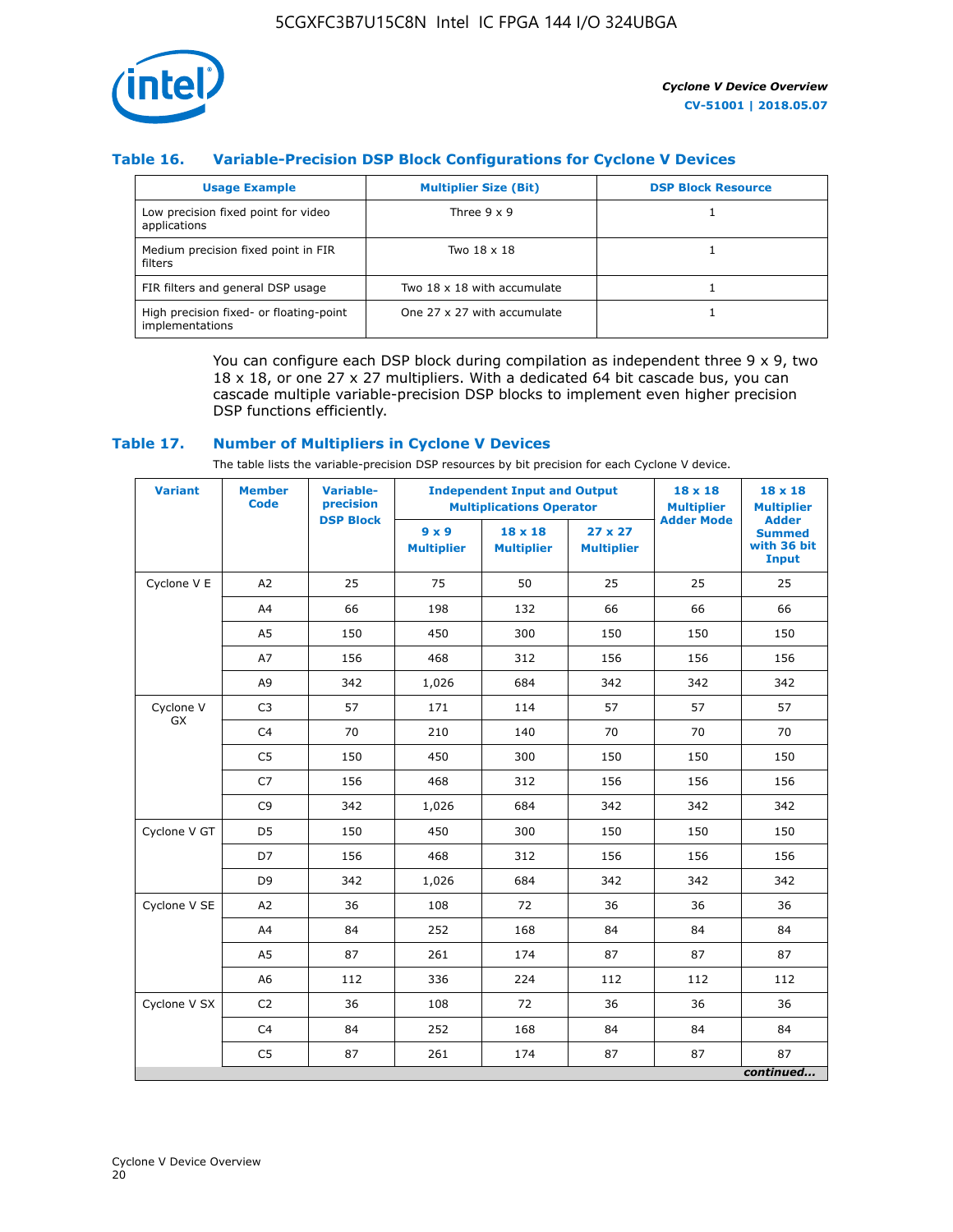

| <b>Variant</b> | <b>Variable-</b><br><b>Member</b><br>precision<br><b>Code</b> |                  |                                   | <b>Independent Input and Output</b><br><b>Multiplications Operator</b> | $18 \times 18$<br><b>Multiplier</b> | $18 \times 18$<br><b>Multiplier</b><br><b>Adder</b> |                                       |
|----------------|---------------------------------------------------------------|------------------|-----------------------------------|------------------------------------------------------------------------|-------------------------------------|-----------------------------------------------------|---------------------------------------|
|                |                                                               | <b>DSP Block</b> | $9 \times 9$<br><b>Multiplier</b> | $18 \times 18$<br><b>Multiplier</b>                                    | $27 \times 27$<br><b>Multiplier</b> | <b>Adder Mode</b>                                   | <b>Summed</b><br>with 36 bit<br>Input |
|                | C6                                                            | 112              | 336                               | 224                                                                    | 112                                 | 112                                                 | 112                                   |
| Cyclone V ST   | D <sub>5</sub>                                                | 87               | 261                               | 174                                                                    | 87                                  | 87                                                  | 87                                    |
|                | D <sub>6</sub>                                                | 112              | 336                               | 224                                                                    | 112                                 | 112                                                 | 112                                   |

### **Embedded Memory Blocks**

The embedded memory blocks in the devices are flexible and designed to provide an optimal amount of small- and large-sized memory arrays to fit your design requirements.

### **Types of Embedded Memory**

The Cyclone V devices contain two types of memory blocks:

- 10 Kb M10K blocks—blocks of dedicated memory resources. The M10K blocks are ideal for larger memory arrays while still providing a large number of independent ports.
- 640 bit memory logic array blocks (MLABs)—enhanced memory blocks that are configured from dual-purpose logic array blocks (LABs). The MLABs are ideal for wide and shallow memory arrays. The MLABs are optimized for implementation of shift registers for digital signal processing (DSP) applications, wide shallow FIFO buffers, and filter delay lines. Each MLAB is made up of ten adaptive logic modules (ALMs). In the Cyclone V devices, you can configure these ALMs as ten 32 x 2 blocks, giving you one 32 x 20 simple dual-port SRAM block per MLAB.

### **Embedded Memory Capacity in Cyclone V Devices**

### **Table 18. Embedded Memory Capacity and Distribution in Cyclone V Devices**

|                | <b>Member</b>  | <b>M10K</b>  |                     | <b>MLAB</b>  | <b>Total RAM Bit</b> |        |  |  |  |
|----------------|----------------|--------------|---------------------|--------------|----------------------|--------|--|--|--|
| <b>Variant</b> | <b>Code</b>    | <b>Block</b> | <b>RAM Bit (Kb)</b> | <b>Block</b> | <b>RAM Bit (Kb)</b>  | (Kb)   |  |  |  |
| Cyclone V E    | A2             | 176          | 1,760               | 314          | 196                  | 1,956  |  |  |  |
|                | A4             | 308          | 3,080               | 485          | 303                  | 3,383  |  |  |  |
|                | A5             | 446          | 4,460               | 679          | 424                  | 4,884  |  |  |  |
|                | A7             | 686          | 6,860               | 1338         | 836                  | 7,696  |  |  |  |
|                | A9             | 1,220        | 12,200              | 2748         | 1,717                | 13,917 |  |  |  |
| Cyclone V GX   | C <sub>3</sub> | 135          | 1,350               | 291          | 182                  | 1,532  |  |  |  |
|                | C4             | 250          | 2,500               | 678          | 424                  | 2,924  |  |  |  |
|                | C5             | 446          | 4,460               | 678          | 424                  | 4,884  |  |  |  |
|                | C7             | 686          | 6,860               | 1338         | 836                  | 7,696  |  |  |  |
|                | C <sub>9</sub> | 1,220        | 12,200              | 2748         | 1,717                | 13,917 |  |  |  |
|                | continued      |              |                     |              |                      |        |  |  |  |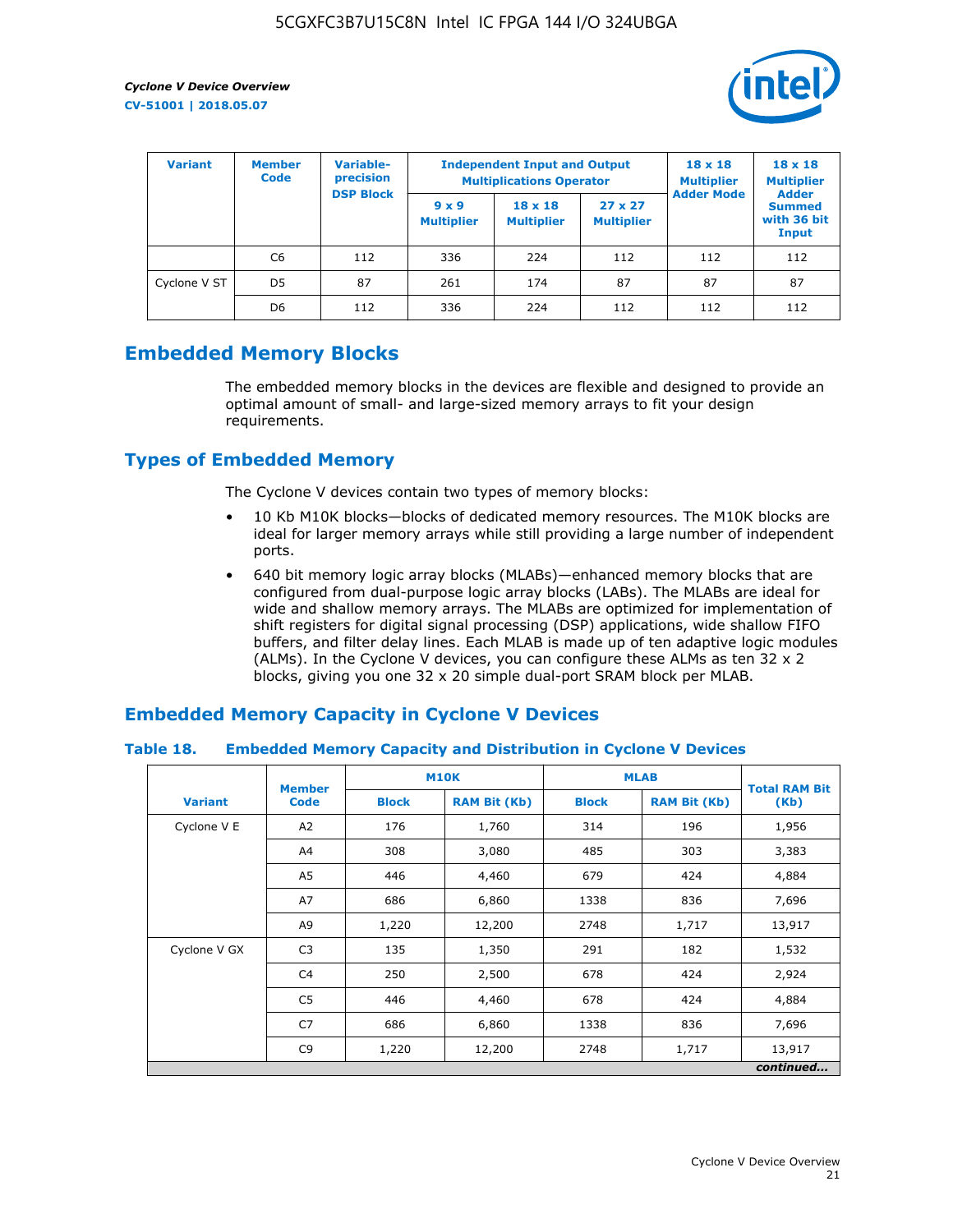

|                | <b>Member</b>  | <b>M10K</b>  |                     | <b>MLAB</b>  | <b>Total RAM Bit</b> |        |
|----------------|----------------|--------------|---------------------|--------------|----------------------|--------|
| <b>Variant</b> | <b>Code</b>    | <b>Block</b> | <b>RAM Bit (Kb)</b> | <b>Block</b> | <b>RAM Bit (Kb)</b>  | (Kb)   |
| Cyclone V GT   | D <sub>5</sub> | 446          | 4,460               | 679          | 424                  | 4,884  |
|                | D7             | 686          | 6,860               | 1338         | 836                  | 7,696  |
|                | D <sub>9</sub> | 1,220        | 12,200              | 2748         | 1,717                | 13,917 |
| Cyclone V SE   | A <sub>2</sub> | 140          | 1,400               | 221          | 138                  | 1,538  |
|                | A4             | 270          | 2,700               | 370          | 231                  | 2,460  |
|                | A5             | 397          | 3,970               | 768          | 480                  | 4,450  |
|                | A <sub>6</sub> | 553          | 5,530               | 994          | 621                  | 6,151  |
| Cyclone V SX   | C <sub>2</sub> | 140          | 1,400               | 221          | 138                  | 1,538  |
|                | C <sub>4</sub> | 270          | 2,700               | 370          | 231                  | 2,460  |
|                | C <sub>5</sub> | 397          | 3,970               | 768          | 480                  | 4,450  |
|                | C <sub>6</sub> | 553          | 5,530               | 994          | 621                  | 6,151  |
| Cyclone V ST   | D <sub>5</sub> | 397          | 3,970               | 768          | 480                  | 4,450  |
|                | D <sub>6</sub> | 553          | 5,530               | 994          | 621                  | 6,151  |

### **Embedded Memory Configurations**

### **Table 19. Supported Embedded Memory Block Configurations for Cyclone V Devices**

This table lists the maximum configurations supported for the embedded memory blocks. The information is applicable only to the single-port RAM and ROM modes.

| <b>Memory Block</b> | Depth (bits) | <b>Programmable Width</b> |
|---------------------|--------------|---------------------------|
| MLAB                | 32           | x16, x18, or x20          |
| M10K                | 256          | x40 or x32                |
|                     | 512          | x20 or x16                |
|                     | 1K           | $x10$ or $x8$             |
|                     | 2K           | $x5$ or $x4$              |
|                     | 4K           | x2                        |
|                     | 8K           | x1                        |

### **Clock Networks and PLL Clock Sources**

550 MHz Cyclone V devices have 16 global clock networks capable of up to operation. The clock network architecture is based on Intel's global, quadrant, and peripheral clock structure. This clock structure is supported by dedicated clock input pins and fractional PLLs.

*Note:* To reduce power consumption, the Intel Quartus Prime software identifies all unused sections of the clock network and powers them down.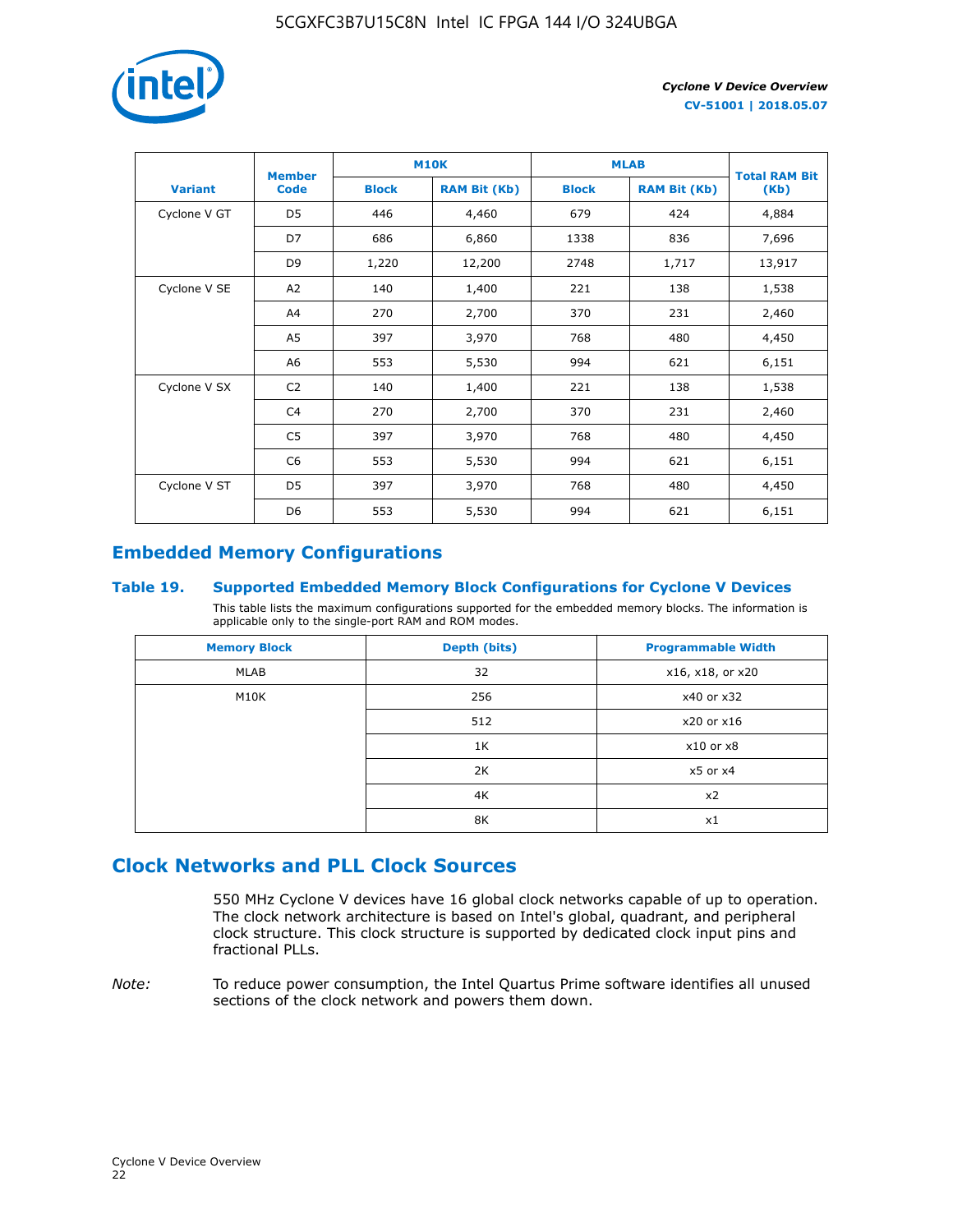

### **PLL Features**

The PLLs in the Cyclone V devices support the following features:

- Frequency synthesis
- On-chip clock deskew
- Jitter attenuation
- Programmable output clock duty cycles
- PLL cascading
- Reference clock switchover
- Programmable bandwidth
- User-mode reconfiguration of PLLs
- Low power mode for each fractional PLL
- Dynamic phase shift
- Direct, source synchronous, zero delay buffer, external feedback, and LVDS compensation modes

#### **Fractional PLL**

In addition to integer PLLs, the Cyclone V devices use a fractional PLL architecture. The devices have up to eight PLLs, each with nine output counters. You can use the output counters to reduce PLL usage in two ways:

- Reduce the number of oscillators that are required on your board by using fractional PLLs
- Reduce the number of clock pins that are used in the device by synthesizing multiple clock frequencies from a single reference clock source

If you use the fractional PLL mode, you can use the PLLs for precision fractional-N frequency synthesis—removing the need for off-chip reference clock sources in your design.

The transceiver fractional PLLs that are not used by the transceiver I/Os can be used as general purpose fractional PLLs by the FPGA fabric.

### **FPGA General Purpose I/O**

Cyclone V devices offer highly configurable GPIOs. The following list describes the features of the GPIOs:

- Programmable bus hold and weak pull-up
- LVDS output buffer with programmable differential output voltage ( $V_{OD}$ ) and programmable pre-emphasis
- On-chip parallel termination ( $R<sub>T</sub>$  OCT) for all I/O banks with OCT calibration to limit the termination impedance variation
- On-chip dynamic termination that has the ability to swap between series and parallel termination, depending on whether there is read or write on a common bus for signal integrity
- Easy timing closure support using the hard read FIFO in the input register path, and delay-locked loop (DLL) delay chain with fine and coarse architecture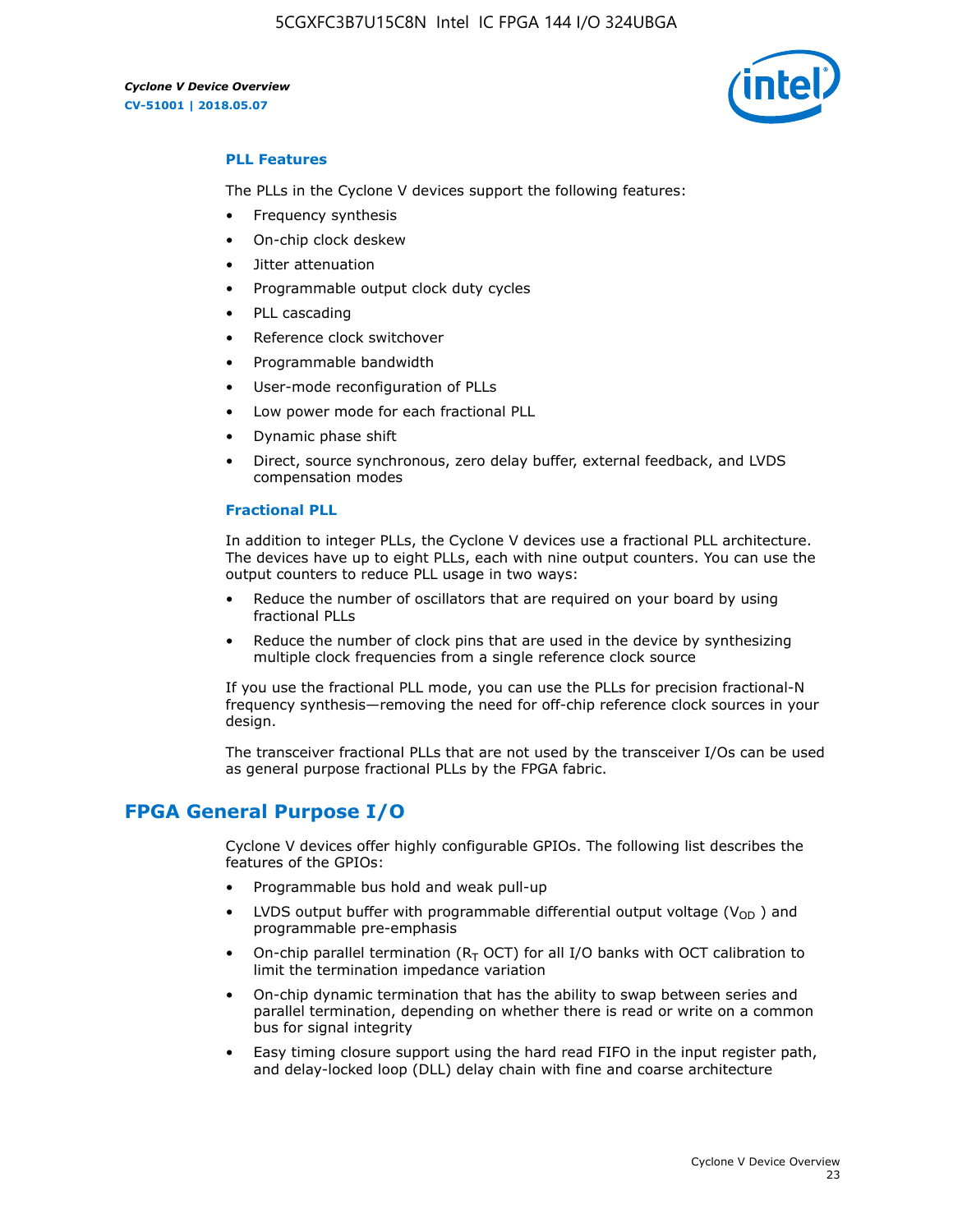

### **PCIe Gen1 and Gen2 Hard IP**

Cyclone V GX, GT, SX, and ST devices contain PCIe hard IP that is designed for performance and ease-of-use. The PCIe hard IP consists of the MAC, data link, and transaction layers.

The PCIe hard IP supports PCIe Gen2 and Gen1 end point and root port for up to x4 lane configuration. The PCIe Gen2 x4 support is PCIe-compatible.

The PCIe endpoint support includes multifunction support for up to eight functions, as shown in the following figure. The integrated multifunction support reduces the FPGA logic requirements by up to 20,000 LEs for PCIe designs that require multiple peripherals.

### **Figure 9. PCIe Multifunction for Cyclone V Devices**



The Cyclone V PCIe hard IP operates independently from the core logic. This independent operation allows the PCIe link to wake up and complete link training in less than 100 ms while the Cyclone V device completes loading the programming file for the rest of the device.

In addition, the PCIe hard IP in the Cyclone V device provides improved end-to-end datapath protection using ECC.

### **External Memory Interface**

This section provides an overview of the external memory interface in Cyclone V devices.

### **Hard and Soft Memory Controllers**

Cyclone V devices support up to two hard memory controllers for DDR3, DDR2, and LPDDR2 SDRAM devices. Each controller supports 8 to 32 bit components of up to 4 gigabits (Gb) in density with two chip selects and optional ECC. For the Cyclone V SoC devices, an additional hard memory controller in the HPS supports DDR3, DDR2, and LPDDR2 SDRAM devices.

All Cyclone V devices support soft memory controllers for DDR3, DDR2, and LPDDR2 SDRAM devices for maximum flexibility.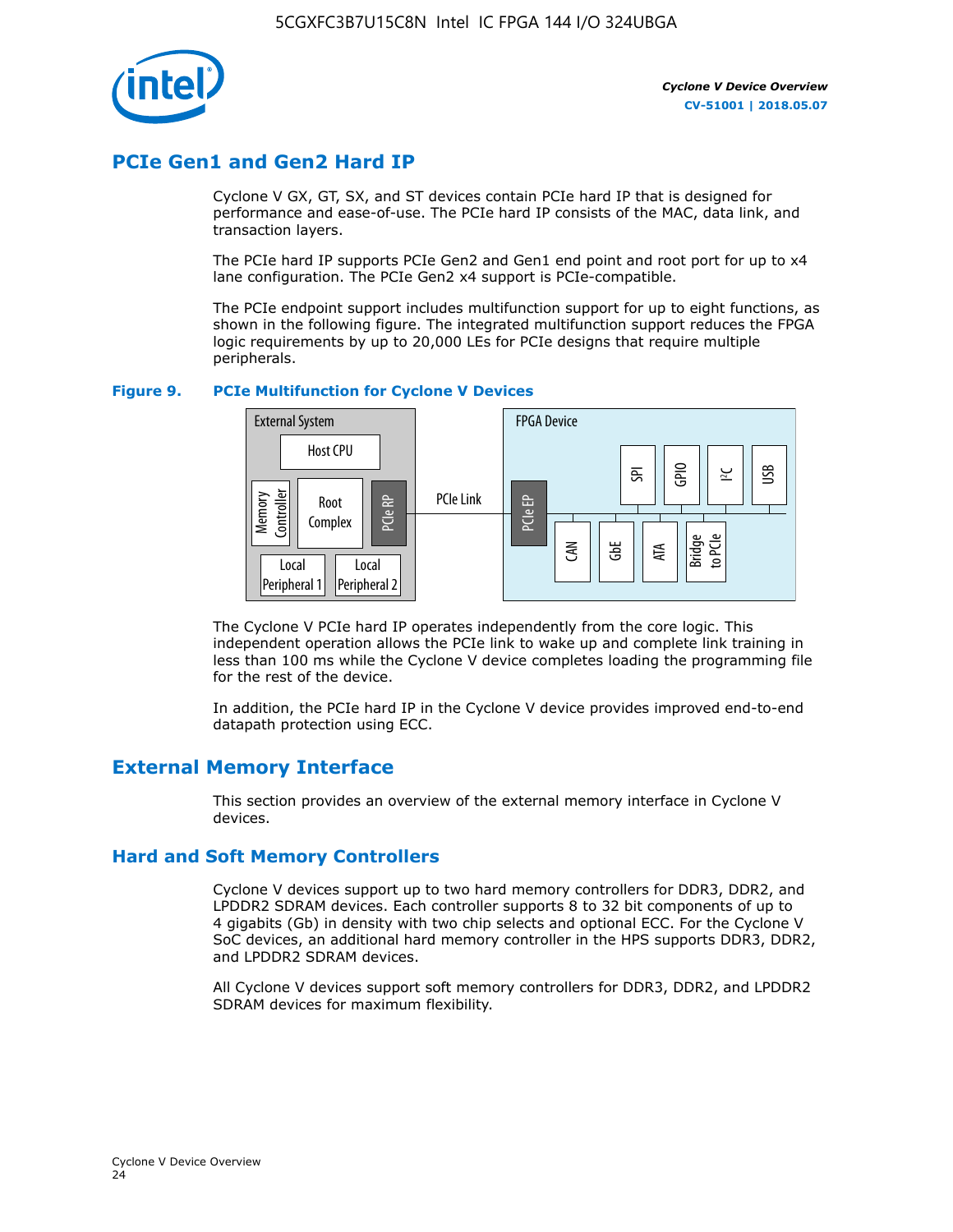

### **External Memory Performance**

### **Table 20. External Memory Interface Performance in Cyclone V Devices**

The maximum and minimum operating frequencies depend on the memory interface standards and the supported delay-locked loop (DLL) frequency listed in the device datasheet.

| <b>Voltage</b><br><b>Interface</b> |                | <b>Maximum Frequency (MHz)</b> | <b>Minimum Frequency</b> |       |
|------------------------------------|----------------|--------------------------------|--------------------------|-------|
|                                    | $(\mathsf{V})$ | <b>Hard Controller</b>         | <b>Soft Controller</b>   | (MHz) |
| <b>DDR3 SDRAM</b>                  | 1.5            | 400                            | 303                      | 303   |
|                                    | 1.35           | 400                            | 303                      | 303   |
| <b>DDR2 SDRAM</b>                  | 1.8            | 400                            | 300                      | 167   |
| LPDDR2 SDRAM                       | 1.2            | 333                            | 300                      | 167   |

#### **Related Information**

[External Memory Interface Spec Estimator](https://www.altera.com/solutions/technology/external-memory/spec-estimator.html)

For the latest information and to estimate the external memory system performance specification, use Intel's External Memory Interface Spec Estimator tool.

### **HPS External Memory Performance**

### **Table 21. HPS External Memory Interface Performance**

The hard processor system (HPS) is available in Cyclone V SoC devices only.

| <b>Interface</b>  | <b>Voltage (V)</b> | <b>HPS Hard Controller (MHz)</b> |
|-------------------|--------------------|----------------------------------|
| DDR3 SDRAM        | 1.5                | 400                              |
|                   | 1.35               | 400                              |
| <b>DDR2 SDRAM</b> | 1.8                | 400                              |
| LPDDR2 SDRAM      | 1.2                | 333                              |

### **Related Information**

#### [External Memory Interface Spec Estimator](https://www.altera.com/solutions/technology/external-memory/spec-estimator.html)

For the latest information and to estimate the external memory system performance specification, use Intel's External Memory Interface Spec Estimator tool.

### **Low-Power Serial Transceivers**

Cyclone V devices deliver the industry's lowest power 6.144 Gbps transceivers at an estimated 88 mW maximum power consumption per channel. Cyclone V transceivers are designed to be compliant with a wide range of protocols and data rates.

### **Transceiver Channels**

The transceivers are positioned on the left outer edge of the device. The transceiver channels consist of the physical medium attachment (PMA), physical coding sublayer (PCS), and clock networks.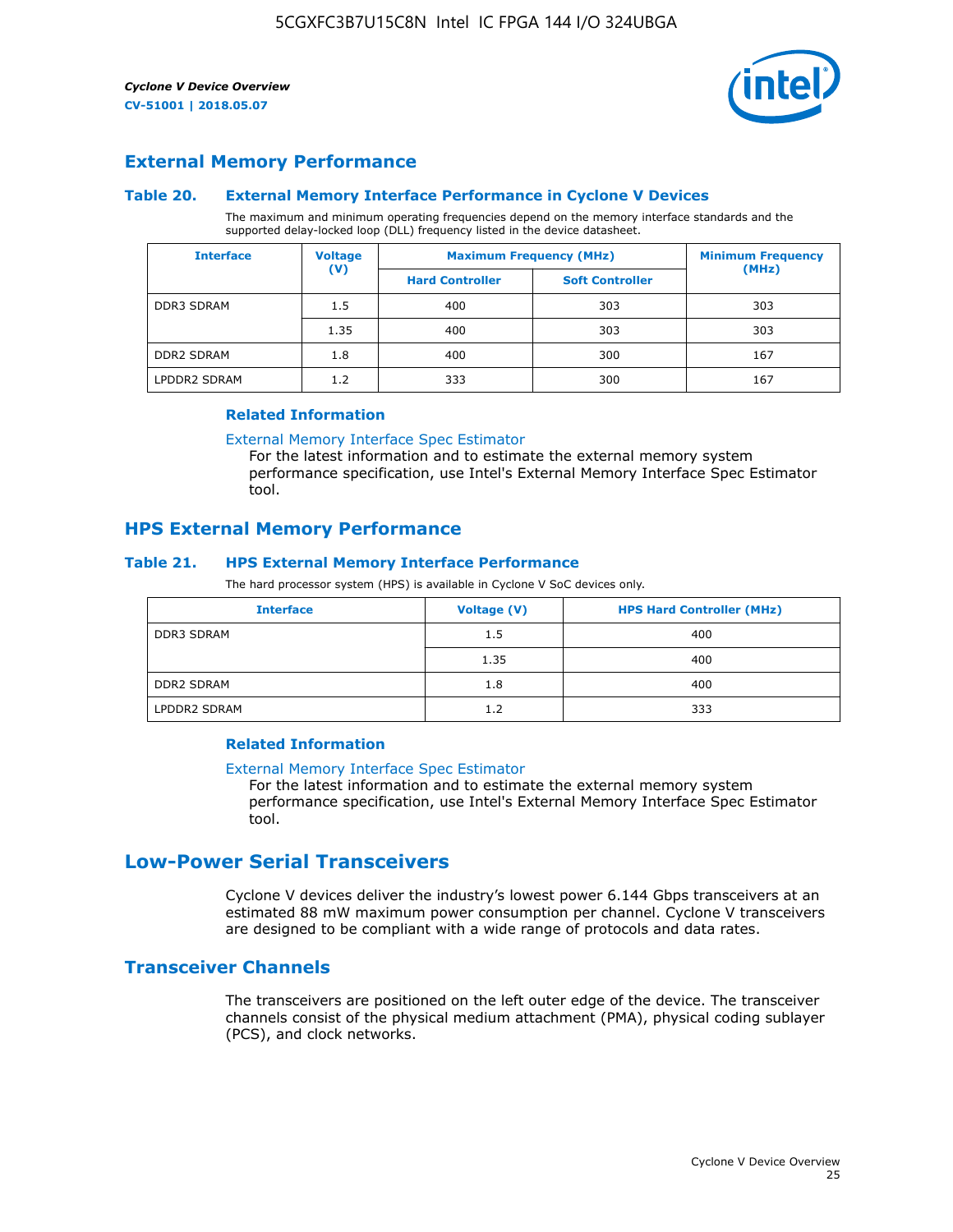

### **Figure 10. Device Chip Overview for Cyclone V GX and GT Devices**

The figure shows a Cyclone V FPGA with transceivers. Different Cyclone V devices may have a different floorplans than the one shown here.



### **PMA Features**

To prevent core and I/O noise from coupling into the transceivers, the PMA block is isolated from the rest of the chip—ensuring optimal signal integrity. For the transceivers, you can use the channel PLL of an unused receiver PMA as an additional transmit PLL.

#### **Table 22. PMA Features of the Transceivers in Cyclone V Devices**

| <b>Features</b>                                    | <b>Capability</b>                                                                                       |
|----------------------------------------------------|---------------------------------------------------------------------------------------------------------|
| Backplane support                                  | Driving capability up to 6.144 Gbps                                                                     |
| PLL-based clock recovery                           | Superior jitter tolerance                                                                               |
| Programmable deserialization and word<br>alignment | Flexible deserialization width and configurable word alignment pattern                                  |
| Equalization and pre-emphasis                      | Up to 14.37 dB of pre-emphasis and up to 4.7 dB of equalization<br>No decision feedback equalizer (DFE) |
| Ring oscillator transmit PLLs                      | 614 Mbps to 6.144 Gbps                                                                                  |
| Input reference clock range                        | 20 MHz to 400 MHz                                                                                       |
| Transceiver dynamic reconfiguration                | Allows the reconfiguration of a single channel without affecting the operation of<br>other channels     |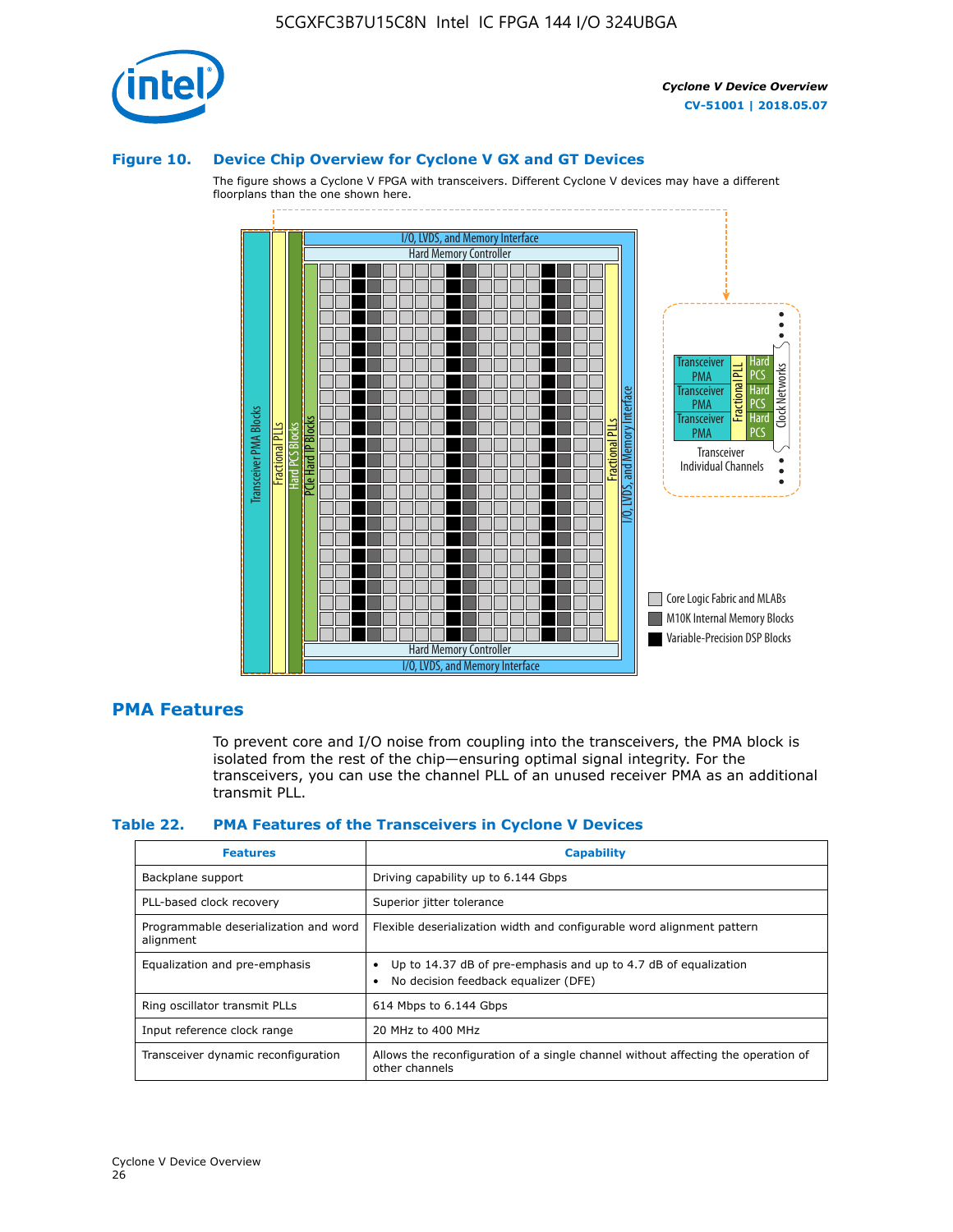

### **PCS Features**

The Cyclone V core logic connects to the PCS through an 8, 10, 16, 20, 32, or 40 bit interface, depending on the transceiver data rate and protocol. Cyclone V devices contain PCS hard IP to support PCIe Gen1 and Gen2, Gbps Ethernet (GbE), Serial RapidIO® (SRIO), and Common Public Radio Interface (CPRI).

Most of the standard and proprietary protocols from 614 Mbps to 6.144 Gbps are supported.

| Table 23. |  | <b>Transceiver PCS Features for Cyclone V Devices</b> |
|-----------|--|-------------------------------------------------------|
|           |  |                                                       |

| <b>PCS Support</b>                 | <b>Data Rates</b><br>(Gbps)        | <b>Transmitter Data Path Feature</b>                                                                         | <b>Receiver Data Path Feature</b>                                                                                                                                                                                                  |  |  |
|------------------------------------|------------------------------------|--------------------------------------------------------------------------------------------------------------|------------------------------------------------------------------------------------------------------------------------------------------------------------------------------------------------------------------------------------|--|--|
| 3-Gbps and 6-Gbps Basic            | 0.614 to 6.144                     | • Phase compensation FIFO<br>Byte serializer<br>8B/10B encoder<br>Transmitter bit-slip                       | Word aligner<br>$\bullet$<br>Deskew FIFO<br>$\bullet$<br>Rate-match FIFO<br>$\bullet$<br>8B/10B decoder<br>$\bullet$<br>Byte deserializer<br>$\bullet$<br>Byte ordering<br>$\bullet$<br>Receiver phase compensation<br><b>FIFO</b> |  |  |
| PCIe Gen1<br>(x1, x2, x4)          | $2.5$ and $5.0$                    | Dedicated PCIe PHY IP core<br>PIPE 2.0 interface to the core<br>$\bullet$<br>logic                           | Dedicated PCIe PHY IP core<br>$\bullet$<br>PIPE 2.0 interface to the core<br>$\bullet$<br>logic                                                                                                                                    |  |  |
| PCIe Gen2<br>$(x1, x2, x4)^{(12)}$ |                                    |                                                                                                              |                                                                                                                                                                                                                                    |  |  |
| GbE                                | 1.25                               | • Custom PHY IP core with preset<br>feature<br>GbE transmitter synchronization<br>$\bullet$<br>state machine | • Custom PHY IP core with preset<br>feature<br>GbE receiver synchronization<br>state machine                                                                                                                                       |  |  |
| $XAUI$ $(13)$                      | 3.125                              | Dedicated XAUI PHY IP core<br>$\bullet$                                                                      | Dedicated XAUI PHY IP core<br>$\bullet$                                                                                                                                                                                            |  |  |
| <b>HiGig</b>                       | 3.75                               | XAUI synchronization state<br>$\bullet$<br>machine for bonding four<br>channels                              | XAUI synchronization state<br>$\bullet$<br>machine for realigning four<br>channels                                                                                                                                                 |  |  |
| SRIO 1.3 and 2.1                   | 1.25 to 3.125                      | • Custom PHY IP core with preset<br>feature<br>• SRIO version 2.1-compliant x2<br>and x4 channel bonding     | • Custom PHY IP core with preset<br>feature<br>• SRIO version 2.1-compliant x2<br>and x4 deskew state machine                                                                                                                      |  |  |
| SDI, SD/HD, and 3G-SDI             | $0.27^{(14)}$ , 1.485,<br>and 2.97 | Custom PHY IP core with preset<br>feature                                                                    | Custom PHY IP core with preset<br>feature                                                                                                                                                                                          |  |  |
| JESD204A                           | $0.3125^{(15)}$ to<br>3.125        |                                                                                                              |                                                                                                                                                                                                                                    |  |  |
| continued                          |                                    |                                                                                                              |                                                                                                                                                                                                                                    |  |  |

<sup>(12)</sup> PCIe Gen2 is supported for Cyclone V GT and ST devices. The PCIe Gen2 x4 support is PCIe-compatible.

<sup>(13)</sup> XAUI is supported through the soft PCS.

<sup>(14)</sup> The 0.27-Gbps data rate is supported using oversampling user logic that you must implement in the FPGA fabric.

<sup>(15)</sup> The 0.3125-Gbps data rate is supported using oversampling user logic that you must implement in the FPGA fabric.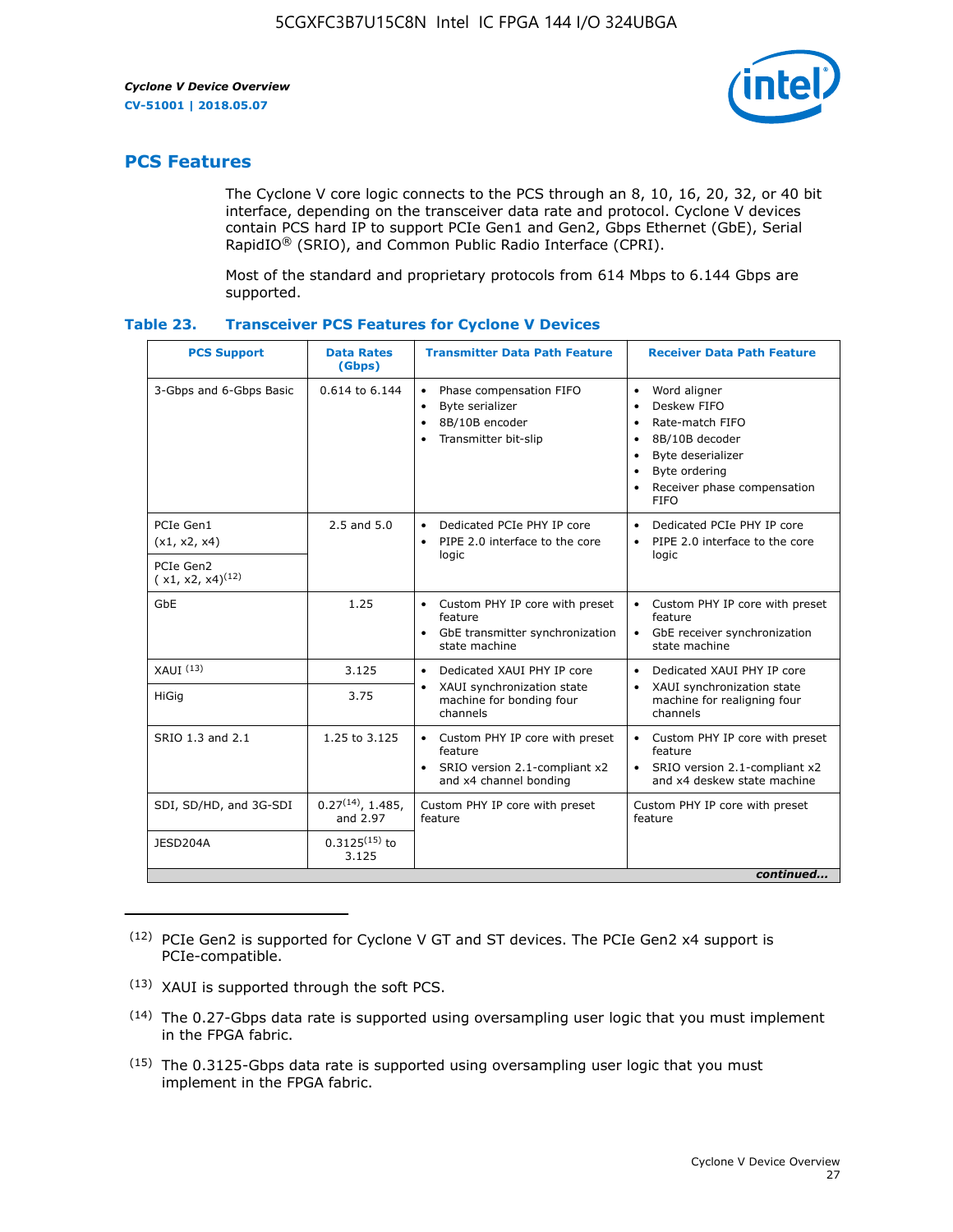

| <b>PCS Support</b>       | <b>Data Rates</b><br>(Gbps) | <b>Transmitter Data Path Feature</b>                         | <b>Receiver Data Path Feature</b>                                                                        |
|--------------------------|-----------------------------|--------------------------------------------------------------|----------------------------------------------------------------------------------------------------------|
| Serial ATA Gen1 and Gen2 | $1.5$ and $3.0$             | Custom PHY IP core with preset<br>feature<br>Electrical idle | Custom PHY IP core with preset<br>feature<br>Signal detect<br>Wider spread of asynchronous<br><b>SSC</b> |
| CPRI 4.1 $(16)$          | $0.6144$ to 6.144           | Dedicated deterministic latency<br>٠<br>PHY IP core          | Dedicated deterministic latency<br>PHY IP core                                                           |
| OBSAI RP3                | 0.768 to 3.072              | Transmitter (TX) manual bit-slip<br>٠<br>mode                | Receiver (RX) deterministic<br>latency state machine                                                     |
| V-by-One HS              | Up to 3.75                  | Custom PHY IP core                                           | Custom PHY IP core                                                                                       |
| DisplayPort $1.2^{(17)}$ | 1.62 and $2.7$              |                                                              | Wider spread of asynchronous<br><b>SSC</b>                                                               |

### **SoC with HPS**

Each SoC combines an FPGA fabric and an HPS in a single device. This combination delivers the flexibility of programmable logic with the power and cost savings of hard IP in these ways:

- Reduces board space, system power, and bill of materials cost by eliminating a discrete embedded processor
- Allows you to differentiate the end product in both hardware and software, and to support virtually any interface standard
- Extends the product life and revenue through in-field hardware and software updates

### **HPS Features**

The HPS consists of a dual-core Arm Cortex-A9 MPCore processor, a rich set of peripherals, and a shared multiport SDRAM memory controller, as shown in the following figure.

<sup>(16)</sup> High-voltage output mode (1000-BASE-CX) is not supported.

<sup>(17)</sup> Pending characterization.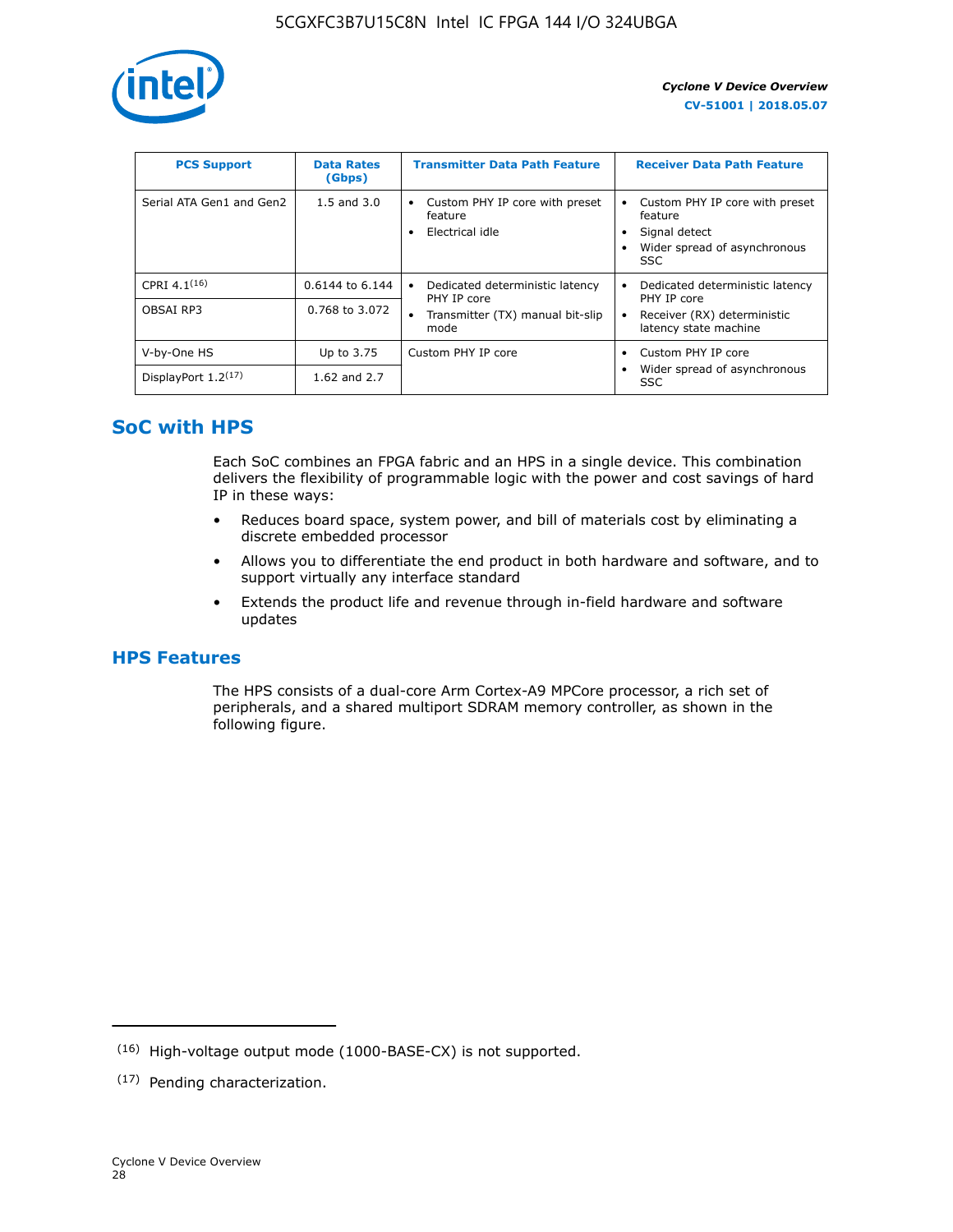



### **Figure 11. HPS with Dual-Core Arm Cortex-A9 MPCore Processor**

### **System Peripherals and Debug Access Port**

Each Ethernet MAC, USB OTG, NAND flash controller, and SD/MMC controller module has an integrated DMA controller. For modules without an integrated DMA controller, an additional DMA controller module provides up to eight channels of high-bandwidth data transfers. Peripherals that communicate off-chip are multiplexed with other peripherals at the HPS pin level. This allows you to choose which peripherals to interface with other devices on your PCB.

The debug access port provides interfaces to industry standard JTAG debug probes and supports Arm CoreSight debug and core traces to facilitate software development.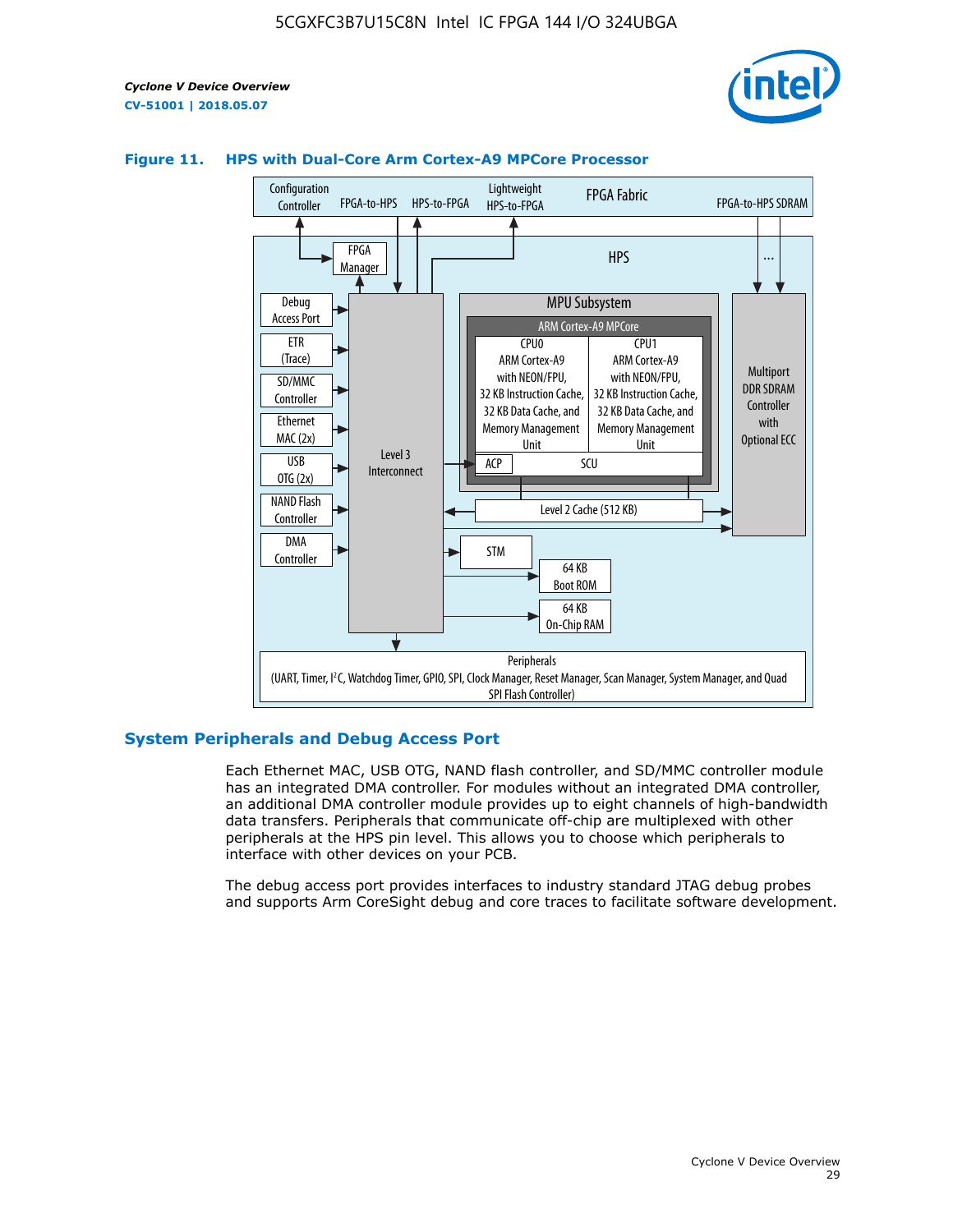

### **HPS–FPGA AXI Bridges**

The HPS–FPGA bridges, which support the Advanced Microcontroller Bus Architecture (AMBA<sup>®</sup>) Advanced eXtensible Interface (AXI<sup>™</sup>) specifications, consist of the following bridges:

- FPGA-to-HPS AXI bridge—a high-performance bus supporting 32, 64, and 128 bit data widths that allows the FPGA fabric to issue transactions to slaves in the HPS.
- HPS-to-FPGA AXI bridge—a high-performance bus supporting 32, 64, and 128 bit data widths that allows the HPS to issue transactions to slaves in the FPGA fabric.
- Lightweight HPS-to-FPGA AXI bridge—a lower latency 32 bit width bus that allows the HPS to issue transactions to slaves in the FPGA fabric. This bridge is primarily used for control and status register (CSR) accesses to peripherals in the FPGA fabric.

The HPS–FPGA AXI bridges allow masters in the FPGA fabric to communicate with slaves in the HPS logic, and vice versa. For example, the HPS-to-FPGA AXI bridge allows you to share memories instantiated in the FPGA fabric with one or both microprocessors in the HPS, while the FPGA-to-HPS AXI bridge allows logic in the FPGA fabric to access the memory and peripherals in the HPS.

Each HPS–FPGA bridge also provides asynchronous clock crossing for data transferred between the FPGA fabric and the HPS.

#### **HPS SDRAM Controller Subsystem**

The HPS SDRAM controller subsystem contains a multiport SDRAM controller and DDR PHY that are shared between the FPGA fabric (through the FPGA-to-HPS SDRAM interface), the level 2 (L2) cache, and the level 3 (L3) system interconnect. The FPGA-to-HPS SDRAM interface supports AMBA AXI and Avalon® Memory-Mapped (Avalon-MM) interface standards, and provides up to six individual ports for access by masters implemented in the FPGA fabric.

To maximize memory performance, the SDRAM controller subsystem supports command and data reordering, deficit round-robin arbitration with aging, and high-priority bypass features. The SDRAM controller subsystem supports DDR2, DDR3, or LPDDR2 devices up to 4 Gb in density operating at up to 400 MHz (800 Mbps data rate).

### **FPGA Configuration and Processor Booting**

The FPGA fabric and HPS in the SoC are powered independently. You can reduce the clock frequencies or gate the clocks to reduce dynamic power, or shut down the entire FPGA fabric to reduce total system power.

You can configure the FPGA fabric and boot the HPS independently, in any order, providing you with more design flexibility:

- You can boot the HPS independently. After the HPS is running, the HPS can fully or partially reconfigure the FPGA fabric at any time under software control. The HPS can also configure other FPGAs on the board through the FPGA configuration controller.
- You can power up both the HPS and the FPGA fabric together, configure the FPGA fabric first, and then boot the HPS from memory accessible to the FPGA fabric.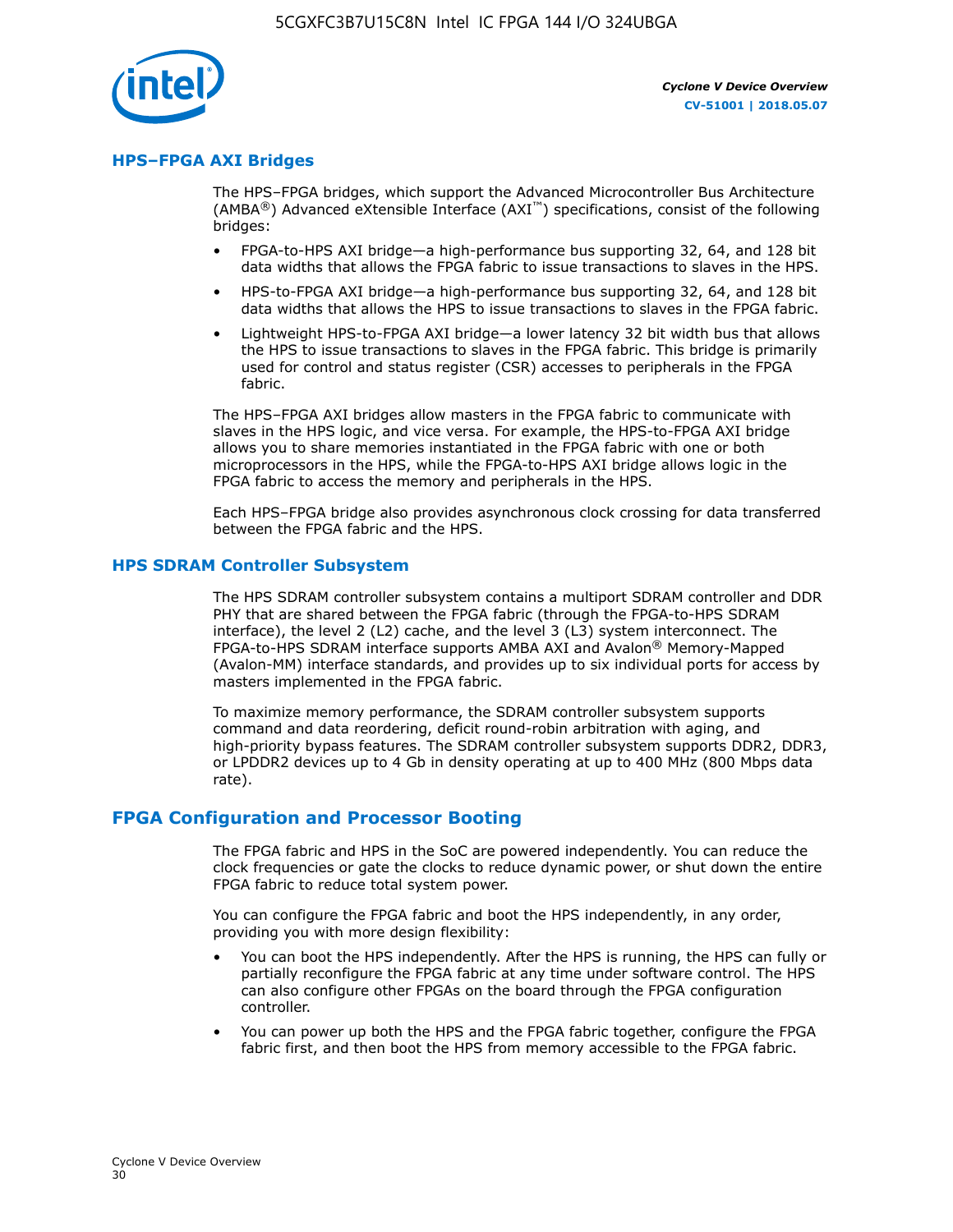

*Note:* Although the FPGA fabric and HPS are on separate power domains, the HPS must remain powered up during operation while the FPGA fabric can be powered up or down as required.

### **Related Information**

[Cyclone V Device Family Pin Connection Guidelines](https://www.altera.com/content/dam/altera-www/global/en_US/pdfs/literature/dp/cyclone-v/pcg-01014.pdf)

Provides detailed information about power supply pin connection guidelines and power regulator sharing.

### **Hardware and Software Development**

For hardware development, you can configure the HPS and connect your soft logic in the FPGA fabric to the HPS interfaces using the Platform Designer (Standard) system integration tool in the Intel Quartus Prime software.

For software development, the Arm-based SoC devices inherit the rich software development ecosystem available for the Arm Cortex-A9 MPCore processor. The software development process for Intel SoCs follows the same steps as those for other SoC devices from other manufacturers. Support for Linux, VxWorks®, and other operating systems is available for the SoCs. For more information on the operating systems support availability, contact the Intel sales team.

You can begin device-specific firmware and software development on the Intel SoC Virtual Target. The Virtual Target is a fast PC-based functional simulation of a target development system—a model of a complete development board that runs on a PC. The Virtual Target enables the development of device-specific production software that can run unmodified on actual hardware.

#### **Related Information**

[International Altera Sales Support Offices](https://www.altera.com/about/contact/contact/international-altera-sales-offices.html)

### **Dynamic and Partial Reconfiguration**

The Cyclone V devices support dynamic reconfiguration and partial reconfiguration.

### **Dynamic Reconfiguration**

The dynamic reconfiguration feature allows you to dynamically change the transceiver data rates, PMA settings, or protocols of a channel, without affecting data transfer on adjacent channels. This feature is ideal for applications that require on-the-fly multiprotocol or multirate support. You can reconfigure the PMA and PCS blocks with dynamic reconfiguration.

### **Partial Reconfiguration**

*Note:* The partial reconfiguration feature is available for Cyclone V E, GX, SE, and SX devices with the "SC" suffix in the part number. For device availability and ordering, contact your local Intel sales representatives.

> Partial reconfiguration allows you to reconfigure part of the device while other sections of the device remain operational. This capability is important in systems with critical uptime requirements because it allows you to make updates or adjust functionality without disrupting services.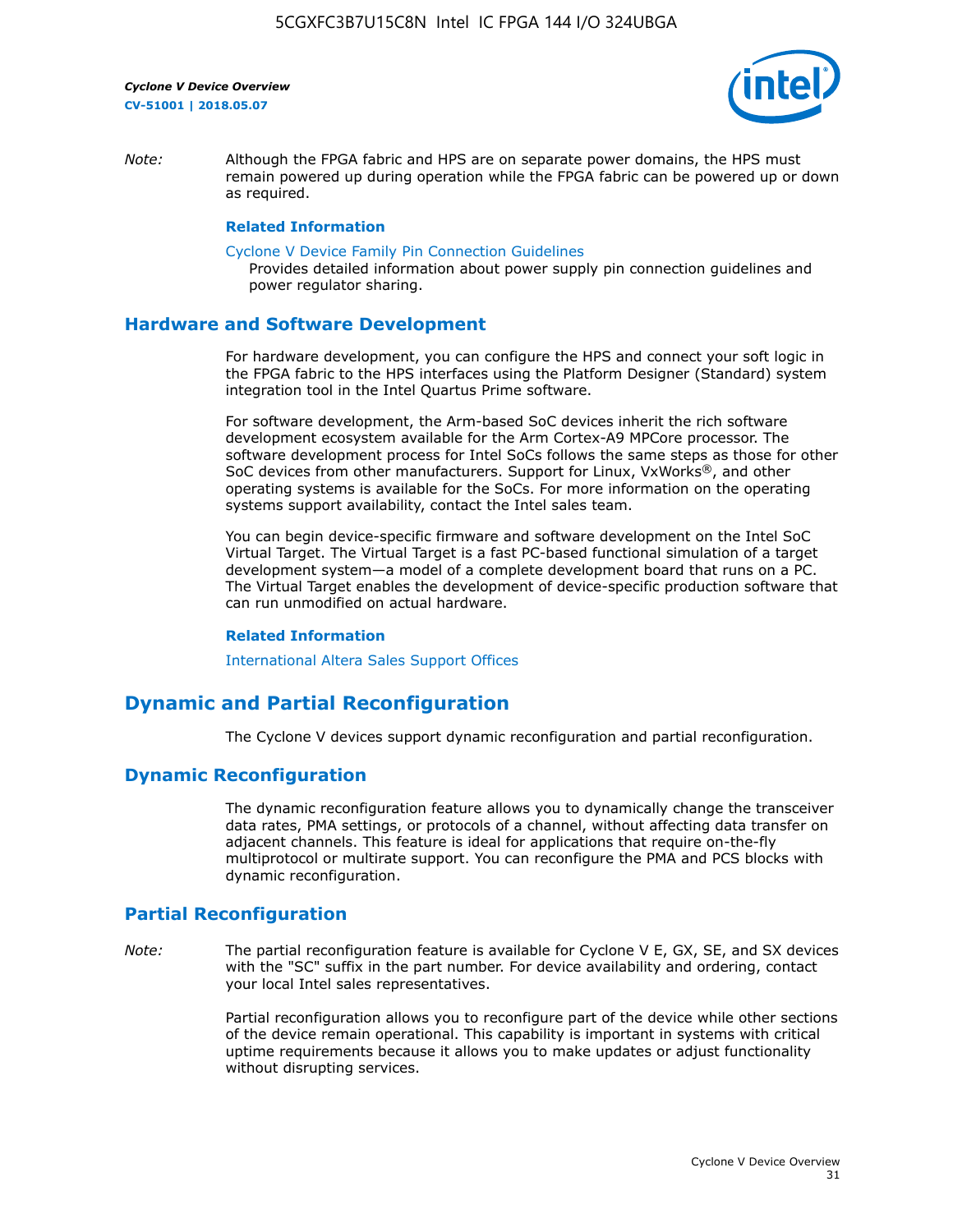

Apart from lowering cost and power consumption, partial reconfiguration increases the effective logic density of the device because placing device functions that do not operate simultaneously is not necessary. Instead, you can store these functions in external memory and load them whenever the functions are required. This capability reduces the size of the device because it allows multiple applications on a single device—saving the board space and reducing the power consumption.

Intel simplifies the time-intensive task of partial reconfiguration by building this capability on top of the proven incremental compile and design flow in the Intel Quartus Prime design software. With the Intel solution, you do not need to know all the intricate device architecture details to perform a partial reconfiguration.

Partial reconfiguration is supported through the FPP x16 configuration interface. You can seamlessly use partial reconfiguration in tandem with dynamic reconfiguration to enable simultaneous partial reconfiguration of both the device core and transceivers.

## **Enhanced Configuration and Configuration via Protocol**

Cyclone V devices support 1.8 V, 2.5 V, 3.0 V, and 3.3 V programming voltages and several configuration schemes.

| <b>Mode</b>                                                    | <b>Data</b><br>Width         | Max Clock  <br>Rate<br>(MHz) | <b>Max Data</b><br>Rate<br>(Mbps) | <b>Decompressi</b><br>on | <b>Design</b><br><b>Security</b> | <b>Partial</b><br>Reconfigurat<br>ion <sup>(18)</sup> | <b>Remote</b><br><b>System</b><br><b>Update</b> |
|----------------------------------------------------------------|------------------------------|------------------------------|-----------------------------------|--------------------------|----------------------------------|-------------------------------------------------------|-------------------------------------------------|
| AS through the EPCS<br>and EPCQ serial<br>configuration device | 1 bit, 4<br>bits             | 100                          |                                   | Yes                      | Yes                              |                                                       | Yes                                             |
| PS through CPLD or<br>external<br>microcontroller              | 1 bit                        | 125                          | 125                               | Yes                      | Yes                              |                                                       |                                                 |
| <b>FPP</b>                                                     | 8 bits                       | 125                          |                                   | Yes                      | <b>Yes</b>                       |                                                       | Parallel flash                                  |
|                                                                | 16 bits                      | 125                          |                                   | Yes                      | <b>Yes</b>                       | Yes                                                   | loader                                          |
| CvP (PCIe)                                                     | x1, x2,<br>and $x4$<br>lanes |                              |                                   | Yes                      | <b>Yes</b>                       | Yes                                                   |                                                 |
| <b>JTAG</b>                                                    | 1 bit                        | 33                           | 33                                |                          |                                  |                                                       |                                                 |

**Table 24. Configuration Schemes and Features Supported by Cyclone V Devices**

Instead of using an external flash or ROM, you can configure the Cyclone V devices through PCIe using CvP. The CvP mode offers the fastest configuration rate and flexibility with the easy-to-use PCIe hard IP block interface. The Cyclone V CvP implementation conforms to the PCIe 100 ms power-up-to-active time requirement.

### **Related Information**

[Configuration via Protocol \(CvP\) Implementation in Intel FPGAs User Guide](https://www.altera.com/documentation/nik1412546950394.html#nik1412546833714) Provides more information about CvP.

 $(18)$  The partial reconfiguration feature is available for Cyclone V E, GX, SE, and SX devices with the "SC" suffix in the part number. For device availability and ordering, contact your local Intel sales representatives.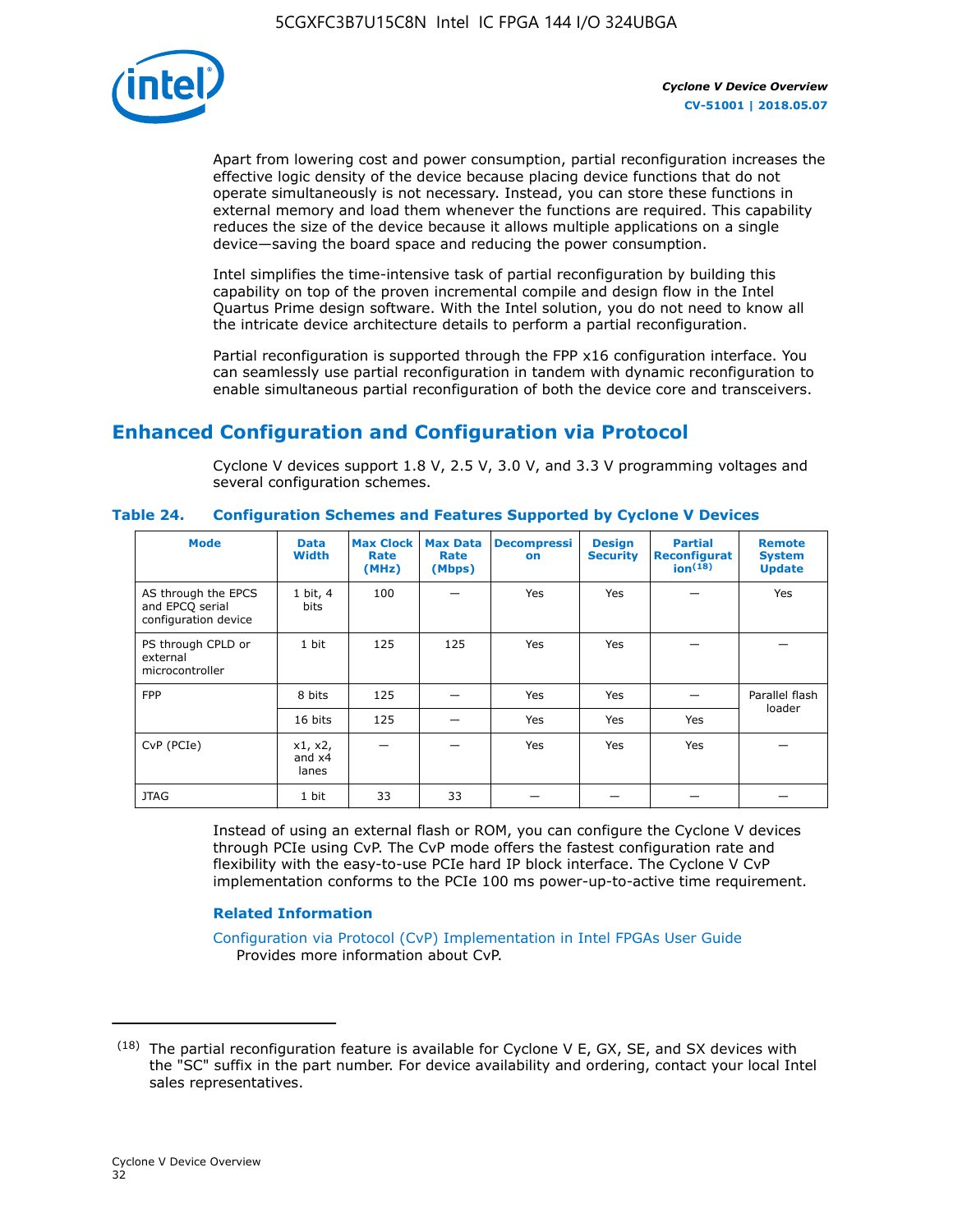

### **Power Management**

Leveraging the FPGA architectural features, process technology advancements, and transceivers that are designed for power efficiency, the Cyclone V devices consume less power than previous generation Cyclone FPGAs:

- Total device core power consumption—less by up to 40%.
- Transceiver channel power consumption—less by up to 50%.

Additionally, Cyclone V devices contain several hard IP blocks that reduce logic resources and deliver substantial power savings of up to 25% less power than equivalent soft implementations.

### **Document Revision History for Cyclone V Device Overview**

| <b>Document</b><br><b>Version</b> | <b>Changes</b>                                                                                                                                                          |
|-----------------------------------|-------------------------------------------------------------------------------------------------------------------------------------------------------------------------|
| 2018.05.07                        | Added the low power option ("L" suffix) for Cyclone V SE and Cyclone V SX devices in the Sample<br>Ordering Code and Available Options diagrams.<br>Rebranded as Intel. |

| <b>Date</b>   | <b>Version</b> | <b>Changes</b>                                                                                                                                                                                                                                                                                                                                                                                                                                                                                                                                                                                                                                                                                                                                                                                                                                                                                                  |
|---------------|----------------|-----------------------------------------------------------------------------------------------------------------------------------------------------------------------------------------------------------------------------------------------------------------------------------------------------------------------------------------------------------------------------------------------------------------------------------------------------------------------------------------------------------------------------------------------------------------------------------------------------------------------------------------------------------------------------------------------------------------------------------------------------------------------------------------------------------------------------------------------------------------------------------------------------------------|
| December 2017 | 2017.12.18     | Updated ALM resources for Cyclone V E, Cyclone V SE, Cyclone V SX, and<br>Cyclone V ST devices.                                                                                                                                                                                                                                                                                                                                                                                                                                                                                                                                                                                                                                                                                                                                                                                                                 |
| June 2016     | 2016.06.10     | Updated Cyclone V GT speed grade to -7 in Sample Ordering Code and<br>Available Options for Cyclone V GT Devices diagram.                                                                                                                                                                                                                                                                                                                                                                                                                                                                                                                                                                                                                                                                                                                                                                                       |
| December 2015 | 2015.12.21     | Added descriptions to package plan tables for Cyclone V GT and ST<br>devices.<br>Changed instances of Quartus II to Quartus Prime.                                                                                                                                                                                                                                                                                                                                                                                                                                                                                                                                                                                                                                                                                                                                                                              |
| June 2015     | 2015.06.12     | Replaced a note to partial reconfiguration feature. Note: The partial<br>reconfiguration feature is available for Cyclone V E, GX, SE, and SX<br>devices with the "SC" suffix in the part number. For device availability and<br>ordering, contact your local Altera sales representatives.<br>Updated logic elements (LE) (K) for the following devices:<br>$\bullet$<br>- Cyclone V E A7: Updated from 149.5 to 150<br>- Cyclone V GX C3: Updated from 35.5 to 36<br>- Cyclone V GX C7: Updated from 149.7 to 150<br>- Cyclone V GT D7: Updated from 149.5 to 150<br>Updated MLAB (Kb) in Maximum Resource Counts for Cyclone V GX<br>Devices table as follows:<br>- Cyclone V GX C3: Updated from 291 to 182<br>- Cyclone V GX C4: Updated from 678 to 424<br>- Cyclone V GX C5: Updated from 678 to 424<br>- Cyclone V GX C7: Updated from 1,338 to 836<br>$-$ Cyclone V GX C9: Updated from 2,748 to 1,717 |
|               |                | continued                                                                                                                                                                                                                                                                                                                                                                                                                                                                                                                                                                                                                                                                                                                                                                                                                                                                                                       |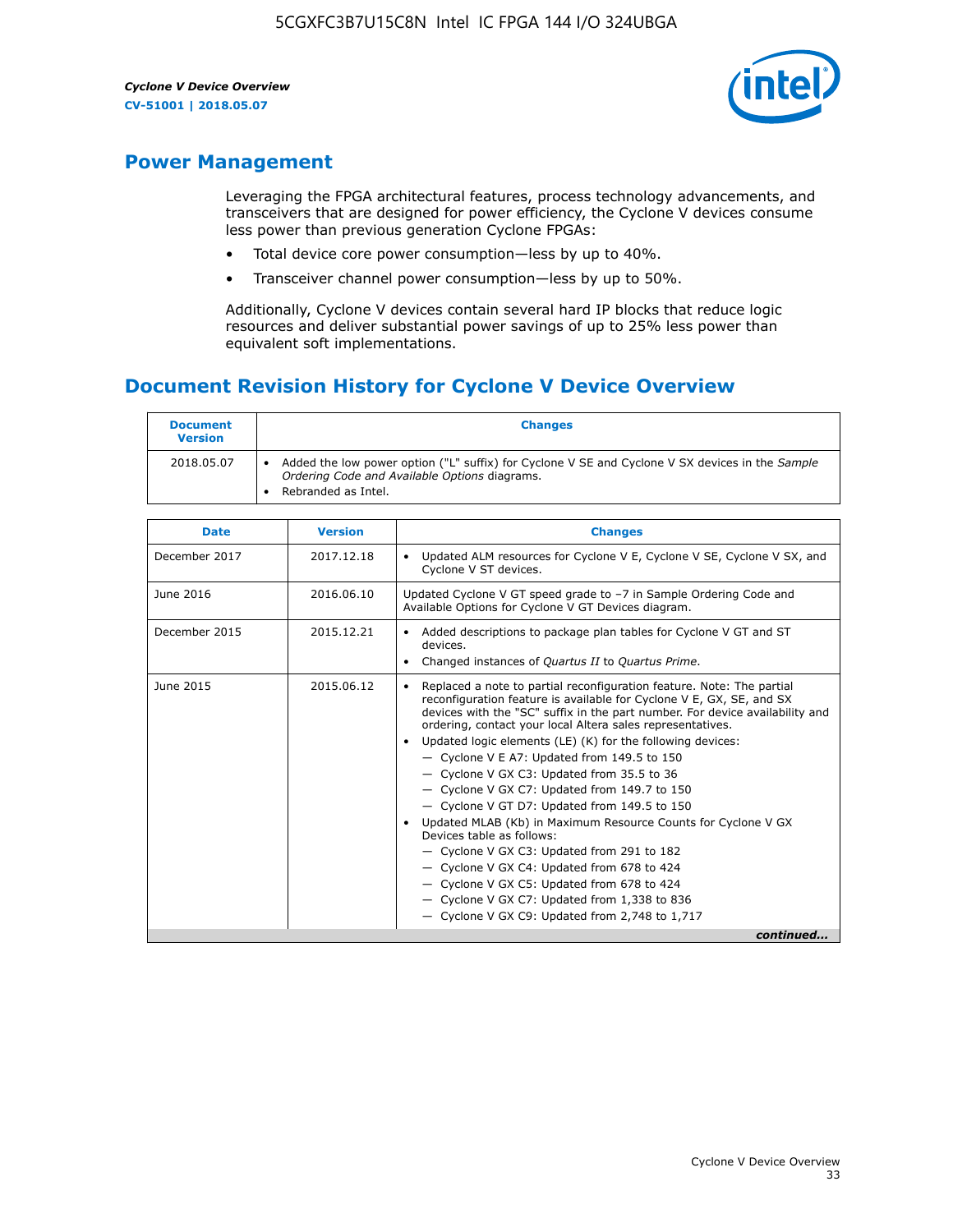

| <b>Date</b>  | <b>Version</b> | <b>Changes</b>                                                                                                                                                                                                                                                                                                                                                                                                                                                                                                                                                                                                                                                                                                                                                                                                                                                                                                                                                                                                                                                                                                                                                                                                                                                                                                                                                                                                                                                                                                                                                                                                                                                                                                  |
|--------------|----------------|-----------------------------------------------------------------------------------------------------------------------------------------------------------------------------------------------------------------------------------------------------------------------------------------------------------------------------------------------------------------------------------------------------------------------------------------------------------------------------------------------------------------------------------------------------------------------------------------------------------------------------------------------------------------------------------------------------------------------------------------------------------------------------------------------------------------------------------------------------------------------------------------------------------------------------------------------------------------------------------------------------------------------------------------------------------------------------------------------------------------------------------------------------------------------------------------------------------------------------------------------------------------------------------------------------------------------------------------------------------------------------------------------------------------------------------------------------------------------------------------------------------------------------------------------------------------------------------------------------------------------------------------------------------------------------------------------------------------|
|              |                | Updated MLAB RAM Bit (Kb) in Embedded Memory Capacity and<br>Distribution in Cyclone V Devices table as follows:<br>- Cyclone V GX C3: Updated from 181 to 182<br>- Cyclone V GX C4: Updated from 295 to 424<br>Updated Total RAM Bit (Kb) in Embedded Memory Capacity and<br>Distribution in Cyclone V Devices table as follows:<br>- Cyclone V GX C3: Updated from $1,531$ to $1,532$<br>- Cyclone V GX C4: Updated from 2,795 to 2,924<br>Updated MLAB Block count in Embedded Memory Capacity and<br>Distribution in Cyclone V Devices table as follows:<br>- Cyclone V GX C4: Updated from 472 to 678<br>- Cyclone V GX C5: Updated from 679 to 678                                                                                                                                                                                                                                                                                                                                                                                                                                                                                                                                                                                                                                                                                                                                                                                                                                                                                                                                                                                                                                                        |
| March 2015   | 2015.03.31     | Added internal scrubbing feature under configuration in Summary of<br>$\bullet$<br>Features for Cyclone V Devices table.<br>Added optional suffix "SC: Internal scrubbing support" to the following<br>diagrams:<br>- Sample Ordering Code and Available Options for Cyclone V E Devices<br>- Sample Ordering Code and Available Options for Cyclone V GX Devices<br>- Sample Ordering Code and Available Options for Cyclone V SE Devices<br>- Sample Ordering Code and Available Options for Cyclone V SX Devices                                                                                                                                                                                                                                                                                                                                                                                                                                                                                                                                                                                                                                                                                                                                                                                                                                                                                                                                                                                                                                                                                                                                                                                             |
| January 2015 | 2015.01.23     | Updated Sample Ordering Code and Available Options for Cyclone V ST<br>Devices figure because Cyclone V ST devices are only available in I<br>temperature grade and -7 speed grade.<br>- Operating Temperature: Removed C and A temperature grades<br>- FPGA Fabric Speed Grade: Removed -6 and -8 speed grades<br>Updated the transceiver specification for Cyclone V ST from 5 Gbps to<br>6.144 Gbps:<br>- Device Variants for the Cyclone V Device Family table<br>- Sample Ordering Code and Available Options for Cyclone V ST Devices<br>figure<br>- Maximum Resource Counts for Cyclone V ST Devices<br>Updated Maximum Resource Counts for Cyclone V GX Devices table for<br>Cyclone V GX G3 devices.<br>$-$ Logic elements (LE) (K): Updated from 35.7 to 35.5<br>- Variable-precision DSP block: Updated from 51 to 57<br>$-18 \times 18$ multiplier: Updated from 102 to 114<br>Updated Number of Multipliers in Cyclone V Devices table for Cyclone V<br>GX G3 devices.<br>- Variableprecision DSP Block: Updated from 51 to 57<br>$-9x9$ Multiplier: Updated from 153 to 171<br>$-18 \times 18$ Multiplier: Updated from 102 to 114<br>- 27 x 27 Multiplier: Updated from 51 to 57<br>- 18 x 18 Multiplier Adder Mode: Updated from 51 to 57<br>$-18 \times 18$ Multiplier Adder Summed with 36 bit Input: Updated from 51<br>to 57<br>Updated Embedded Memory Capacity and Distribution in Cyclone V<br>Devices table for Cyclone V GX G3 devices.<br>- M10K block: Updated from 119 to 135<br>$-$ M10K RAM bit (Kb): Updated from 1,190 to 1,350<br>- MLAB block: Updated from 255 to 291<br>- MLAB RAM bit (Kb): Updated from 159 to 181<br>$-$ Total RAM bit (Kb): Updated from 1,349 to 1,531 |
| October 2014 | 2014.10.06     | Added a footnote to the "Transceiver PCS Features for Cyclone V Devices"<br>table to show that PCIe Gen2 is supported for Cyclone V GT and ST devices.                                                                                                                                                                                                                                                                                                                                                                                                                                                                                                                                                                                                                                                                                                                                                                                                                                                                                                                                                                                                                                                                                                                                                                                                                                                                                                                                                                                                                                                                                                                                                          |
|              |                | continued                                                                                                                                                                                                                                                                                                                                                                                                                                                                                                                                                                                                                                                                                                                                                                                                                                                                                                                                                                                                                                                                                                                                                                                                                                                                                                                                                                                                                                                                                                                                                                                                                                                                                                       |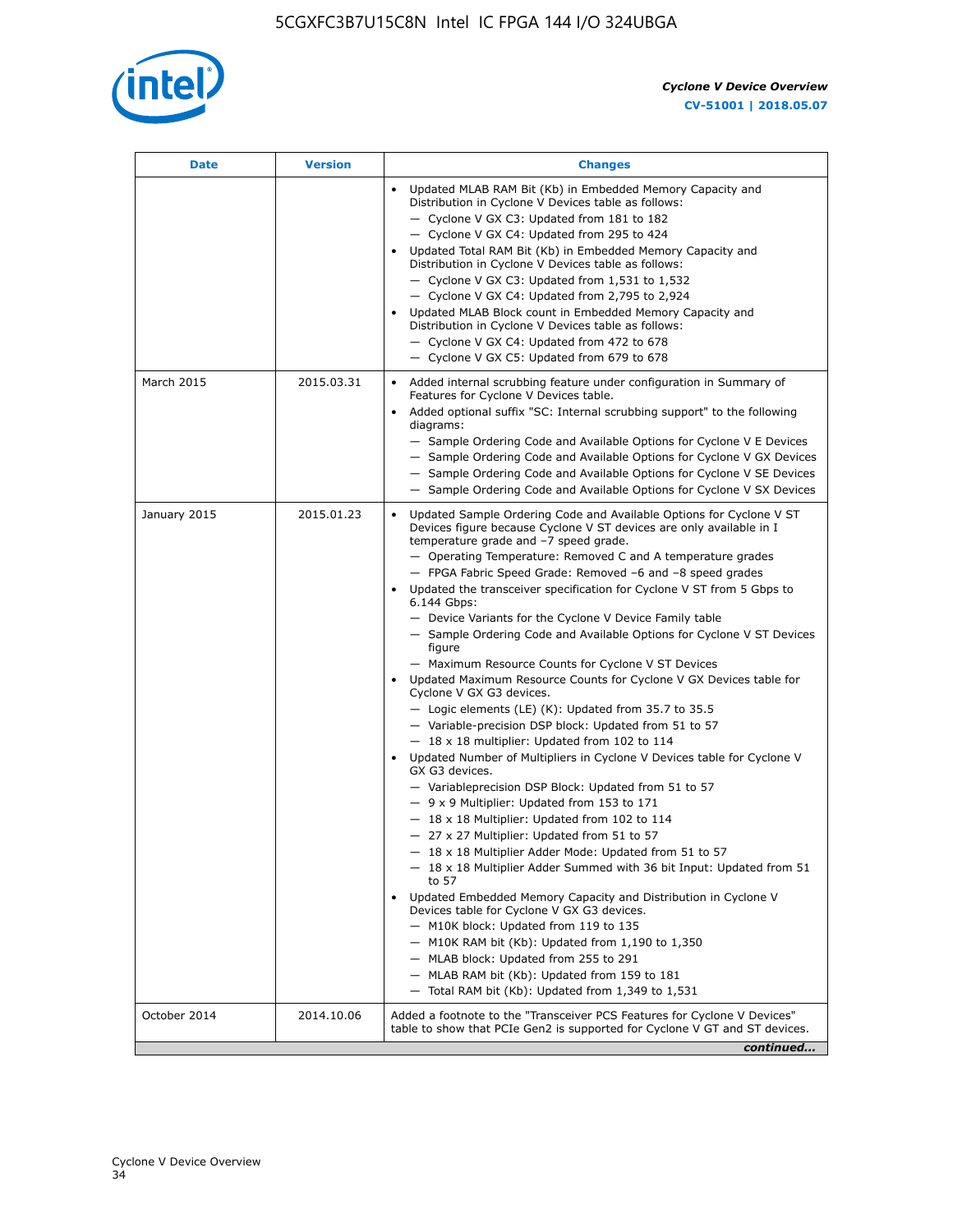r



| <b>Date</b>      | <b>Version</b> | <b>Changes</b>                                                                                                                                                                                                                                                                                                                                                                                                                                                                                                                                                                                                                                                                                                                                                                                                                                                                                                                                                                                                                                                                                                                                                                                          |
|------------------|----------------|---------------------------------------------------------------------------------------------------------------------------------------------------------------------------------------------------------------------------------------------------------------------------------------------------------------------------------------------------------------------------------------------------------------------------------------------------------------------------------------------------------------------------------------------------------------------------------------------------------------------------------------------------------------------------------------------------------------------------------------------------------------------------------------------------------------------------------------------------------------------------------------------------------------------------------------------------------------------------------------------------------------------------------------------------------------------------------------------------------------------------------------------------------------------------------------------------------|
| <b>July 2014</b> | 2014.07.07     | Updated the I/O vertical migration figure to clarify the migration capability of<br>Cyclone V SE and SX devices.                                                                                                                                                                                                                                                                                                                                                                                                                                                                                                                                                                                                                                                                                                                                                                                                                                                                                                                                                                                                                                                                                        |
| December 2013    | 2013.12.26     | • Corrected single or dual-core ARM Cortex-A9 MPCore processor-up to 925<br>MHz from 800 MHz.<br>Removed "Preliminary" texts from Ordering Code figures, Maximum<br>$\bullet$<br>Resources, Package Plan and I/O Vertical Migration tables.<br>Removed the note "The number of GPIOs does not include transceiver<br>I/Os. In the Quartus II software, the number of user I/Os includes<br>transceiver I/Os." for GPIOs in the Maximum Resource Counts table for<br>Cyclone V E and SE.<br>Added link to Altera Product Selector for each device variant.<br>• Updated Embedded Hard IPs for Cyclone V GT devices to indicate<br>Maximum 2 hard PCIe and 2 hard memory controllers.<br>• Added leaded package options.<br>Removed the note "The number of PLLs includes general-purpose<br>fractional PLLs and transceiver fractional PLLs." for all PLLs in the<br>Maximum Resource Counts table.<br>• Corrected max LVDS counts for transmitter and receiver for Cyclone V E<br>A5 device from 84 to 60.<br>• Corrected max LVDS counts for transmitter and receiver for Cyclone V E                                                                                                                  |
|                  |                | A9 device from 140 to 120.<br>Corrected variable-precision DSP block, 27 x 27 multiplier, 18 x 18<br>multiplier adder mode and $18 \times 18$ multiplier adder summed with 36 bit<br>input for Cyclone V SE devices from 58 to 84.<br>Corrected 18 x 18 multiplier for Cyclone V SE devices from 116 to 168.<br>Corrected 9 x 9 multiplier for Cyclone V SE devices from 174 to 252.<br>Corrected LVDS transmitter for Cyclone V SE A2 and A4 as well as SX C2<br>and C4 devices from 31 to 32.<br>• Corrected LVDS receiver for Cyclone V SE A2 and A4 as well as SX C2 and<br>C4 devices from 35 to 37.<br>• Corrected transceiver speed grade for Cyclone V ST devices ordering code<br>from $4$ to $5$ .<br>• Updated the DDR3 SDRAM for the maximum frequency's soft controller<br>and the minimum frequency from 300 to 303 for voltage 1.35V.<br>• Added links to Altera's External Memory Spec Estimator tool to the topics<br>listing the external memory interface performance.<br>• Corrected XAUI is supported through the soft PCS in the PCS features for<br>Cyclone V.<br>Added decompression support for the CvP configuration mode.                                                    |
| May 2013         | 2013.05.06     | Added link to the known document issues in the Knowledge Base.<br>$\bullet$<br>Moved all links to the Related Information section of respective topics for<br>$\bullet$<br>easy reference.<br>• Corrected the title to the PCIe hard IP topic. Cyclone V devices support<br>only PCIe Gen1 and Gen2.<br>Updated Supporting Feature in Table 1 of Increased bandwidth capacity to<br>$\bullet$<br>'6.144 Gbps'.<br>Updated Description in Table 2 of Low-power high-speed serial interface to<br>'6.144 Gbps'.<br>Updated Description in Table 3 of Cyclone V GT to '6.144 Gbps'.<br>Updated the M386 package to M383 for Figure 1, Figure 2 and Figure 3.<br>$\bullet$<br>Updated Figure 2 and Figure 3 for Transceiver Count by adding 'F : 4'.<br>$\bullet$<br>Updated LVDS in the Maximum Resource Counts tables to include<br>Transmitter and Receiver values.<br>Updated the package plan with M383 for the Cyclone V E device.<br>$\bullet$<br>Removed the M301 and M383 packages from the Cyclone V GX C4 device.<br>Updated the GPIO count to '129' for the M301 package of the Cyclone V<br>$\bullet$<br>GX C5 device.<br>Updated 5 Gbps to '6.144 Gbps' for Cyclone V GT device.<br>continued |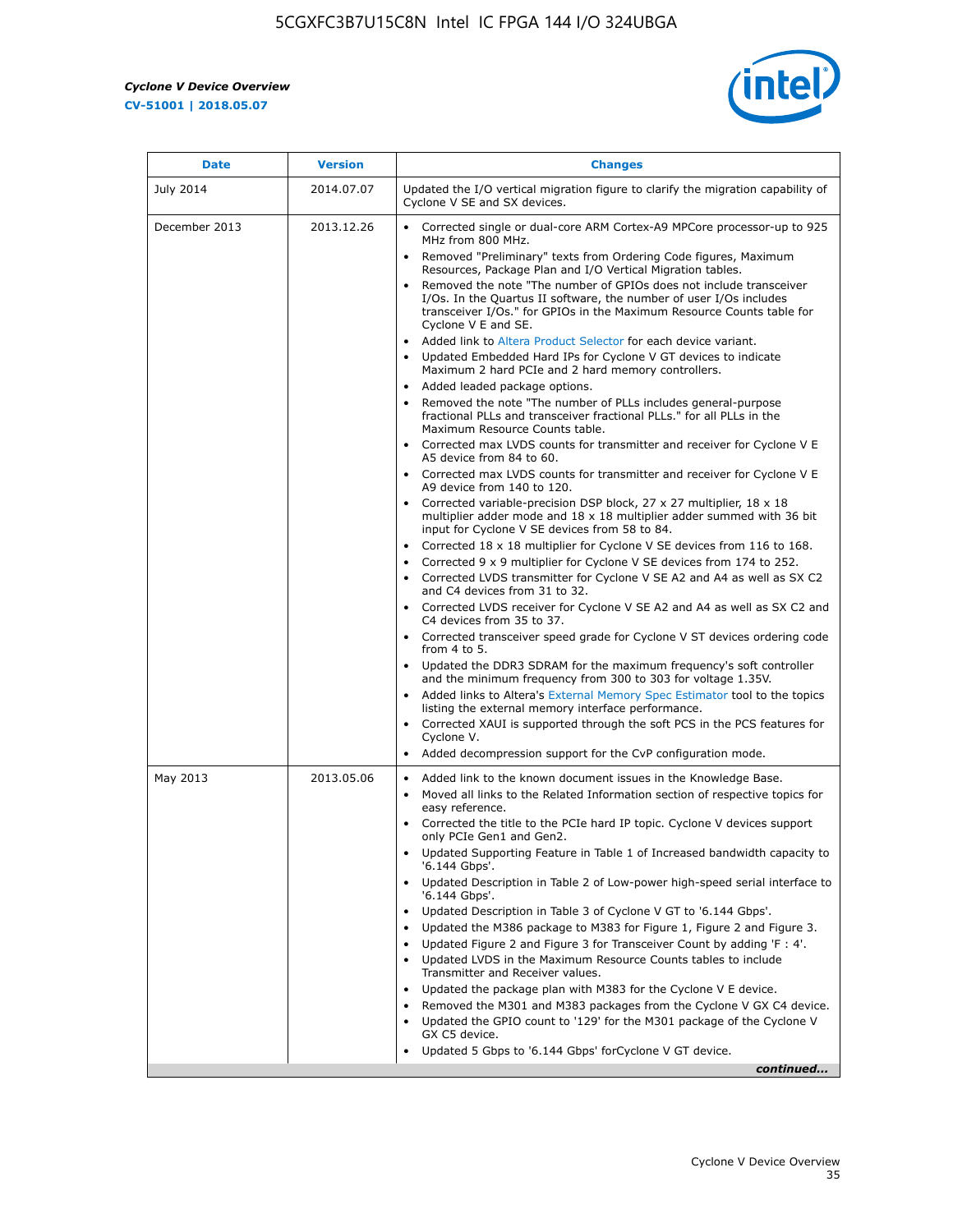

| Date          | <b>Version</b> | <b>Changes</b>                                                                                                                                                                                                                                                                                                                                                                                                                                                                                                                                                                                                                                                                                                                                                                                                                                                                                                                                |
|---------------|----------------|-----------------------------------------------------------------------------------------------------------------------------------------------------------------------------------------------------------------------------------------------------------------------------------------------------------------------------------------------------------------------------------------------------------------------------------------------------------------------------------------------------------------------------------------------------------------------------------------------------------------------------------------------------------------------------------------------------------------------------------------------------------------------------------------------------------------------------------------------------------------------------------------------------------------------------------------------|
|               |                | Updated HPS I/O for U484 (19 mm) in Table 11 with '151' for A2, A4, A5<br>$\bullet$<br>and A6.                                                                                                                                                                                                                                                                                                                                                                                                                                                                                                                                                                                                                                                                                                                                                                                                                                                |
|               |                | Updated Memory (Kb) for Maximum Resource Counts for Cyclone V SE A4<br>and A6, SX C4 and C6, ST D6 devices.                                                                                                                                                                                                                                                                                                                                                                                                                                                                                                                                                                                                                                                                                                                                                                                                                                   |
|               |                | Updated FPGA PLL for Maximum Resource Counts for Cyclone V SE A2, SX<br>C2, devices.                                                                                                                                                                                                                                                                                                                                                                                                                                                                                                                                                                                                                                                                                                                                                                                                                                                          |
|               |                | Removed '36 x 36' from the Variable-Precision DSP Block.<br>Updated Variable-precision DSP Blocks and 18 x 18 Multiplier for<br>Maximum Resource Counts for Cyclone V SX C4 device.<br>Updated the HPS I/O counts for Cyclone V SE, SX, and ST devices.<br>Updated Figure 7 which shows the I/O vertical migration table.<br>Updated Table 17 for Cyclone V SX C4 device.<br>$\bullet$<br>• Updated Embedded Memory Capacity and Distribution table for Cyclone V<br>SE A4 and A6, SX C4 and C6, ST D6 devices.<br>• Removed 'Counter reconfiguration' from the PLL Features.<br>Updated Low-Power Serial Transceivers by replacing 5 Gbps with<br>6.144 Gbps.<br>• Removed 'Distributed Memory' symbol.<br>Updated the Capability in Table 22 of Backplane support to '6.144 Gbps'.<br>• Updated Capability in Table 22 of Ring oscillator transmit PLLs with<br>6.144 Gbps.<br>Updated the PCS Support in Table 23 from 5 Gbps to '6 Gbps'. |
|               |                | Updated the Data Rates (Gbps) in Table 23 of 3 Gbps and 6 Gbps Basic to<br>'6.144 Gbps'.                                                                                                                                                                                                                                                                                                                                                                                                                                                                                                                                                                                                                                                                                                                                                                                                                                                      |
|               |                | Updated the Data Rates (Gbps) in Table 23 of CPRI 4.1 to '6.144 Gbps'.<br>Clarified that partial reconfiguration is an advanced feature. Contact Altera<br>for support of the feature.                                                                                                                                                                                                                                                                                                                                                                                                                                                                                                                                                                                                                                                                                                                                                        |
| December 2012 | 2012.12.28     | Updated the pin counts for the MBGA packages.<br>$\bullet$<br>Updated the GPIO and transceiver counts for the MBGA packages.<br>Updated the GPIO counts for the U484 package of the Cyclone V E A9, GX<br>C9, and GT D9 devices.<br>• Updated the vertical migration table for vertical migration of the U484<br>packages.<br>Updated the MLAB supported programmable widths at 32 bits depth.                                                                                                                                                                                                                                                                                                                                                                                                                                                                                                                                                |
| November 2012 | 2012.11.19     | • Added new MBGA packages and additional U484 packages for Cyclone V E,<br>GX, and GT.<br>• Added ordering code for five-transceiver devices for Cyclone V GT and ST.<br>Updated the vertical migration table to add MBGA packages.<br>٠<br>Added performance information for HPS memory controller.<br>$\bullet$<br>Removed DDR3U support.<br>$\bullet$<br>Updated Cyclone V ST speed grade information.<br>Added information on maximum transceiver channel usage restrictions for<br>PCI Gen2 and CPRI at 4.9152 Gbps transmit jitter compliance.<br>Added note on the differences between GPIO reported in Overview with<br>User I/O numbers shown in the Quartus II software.<br>Updated template.                                                                                                                                                                                                                                       |
| July 2012     | 2.1            | Added support for PCIe Gen2 x4 lane configuration (PCIe-compatible)                                                                                                                                                                                                                                                                                                                                                                                                                                                                                                                                                                                                                                                                                                                                                                                                                                                                           |
| June 2012     | 2.0            | Restructured the document.<br>٠<br>Added the "Embedded Memory Capacity" and "Embedded Memory<br>Configurations" sections.<br>Added Table 1, Table 3, Table 16, Table 19, and Table 20.<br>$\bullet$<br>Updated Table 2, Table 4, Table 5, Table 6, Table 7, Table 8, Table 9, Table<br>10, Table 11, Table 12, Table 13, Table 14, Table 17, and Table 18.                                                                                                                                                                                                                                                                                                                                                                                                                                                                                                                                                                                    |
|               |                | continued                                                                                                                                                                                                                                                                                                                                                                                                                                                                                                                                                                                                                                                                                                                                                                                                                                                                                                                                     |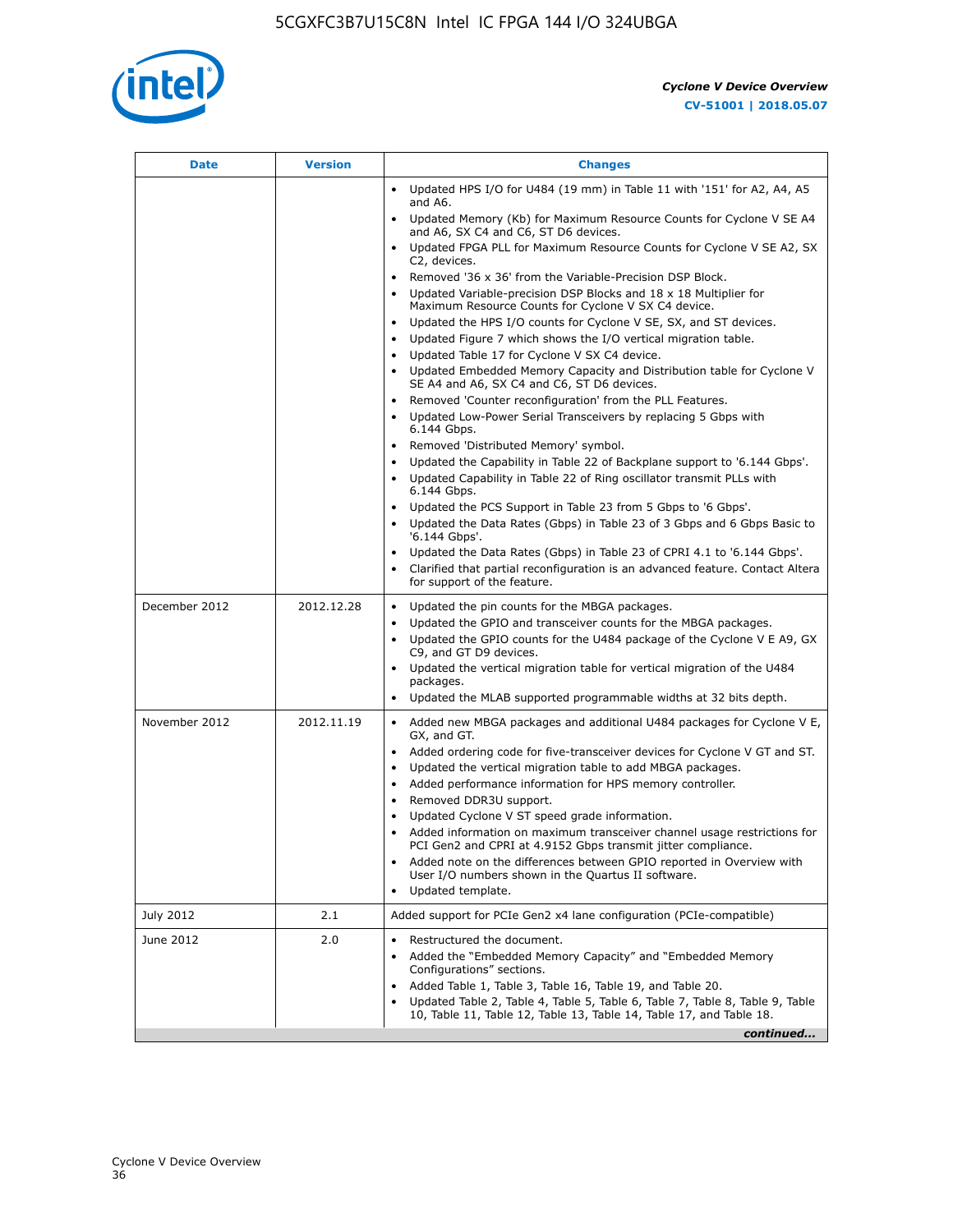

| <b>Date</b>   | <b>Version</b> | <b>Changes</b>                                                                                                                                                                                                                                                                                                                                                                                                                                                              |
|---------------|----------------|-----------------------------------------------------------------------------------------------------------------------------------------------------------------------------------------------------------------------------------------------------------------------------------------------------------------------------------------------------------------------------------------------------------------------------------------------------------------------------|
|               |                | Updated Figure 1, Figure 2, Figure 3, Figure 4, Figure 5, Figure 6, and<br>Figure 10.<br>Updated the "FPGA Configuration and Processor Booting" and "Hardware"<br>and Software Development" sections.<br>Text edits throughout the document.                                                                                                                                                                                                                                |
| February 2012 | 1.2            | Updated Table $1-2$ , Table $1-3$ , and Table $1-6$ .<br>Updated "Cyclone V Family Plan" on page 1-4 and "Clock Networks and<br>PLL Clock Sources" on page 1-15.<br>Updated Figure 1-1 and Figure 1-6.                                                                                                                                                                                                                                                                      |
| November 2011 | 1.1            | Updated Table $1-1$ , Table $1-2$ , Table $1-3$ , Table $1-4$ , Table $1-5$ , and Table<br>$1 - 6$ .<br>Updated Figure 1-4, Figure 1-5, Figure 1-6, Figure 1-7, and Figure 1-8.<br>Updated "System Peripherals" on page 1-18, "HPS-FPGA AXI Bridges" on<br>page 1-19, "HPS SDRAM Controller Subsystem" on page 1-19, "FPGA<br>Configuration and Processor Booting" on page 1-19, and "Hardware and<br>Software Development" on page 1-20.<br>Minor text edits.<br>$\bullet$ |
| October 2011  | 1.0            | Initial release.                                                                                                                                                                                                                                                                                                                                                                                                                                                            |